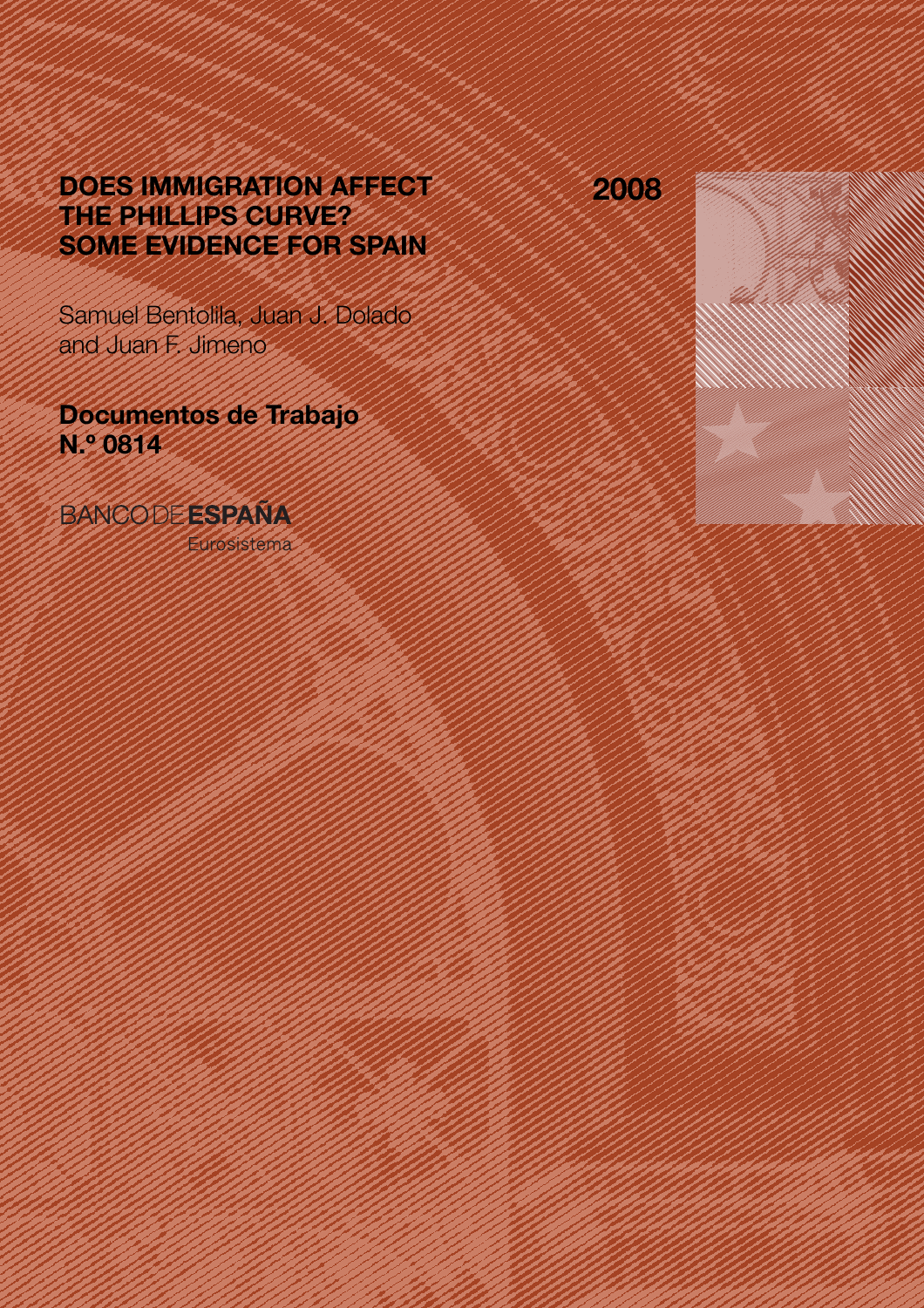DOES IMMIGRATION AFFECT THE PHILLIPS CURVE? SOME EVIDENCE FOR SPAIN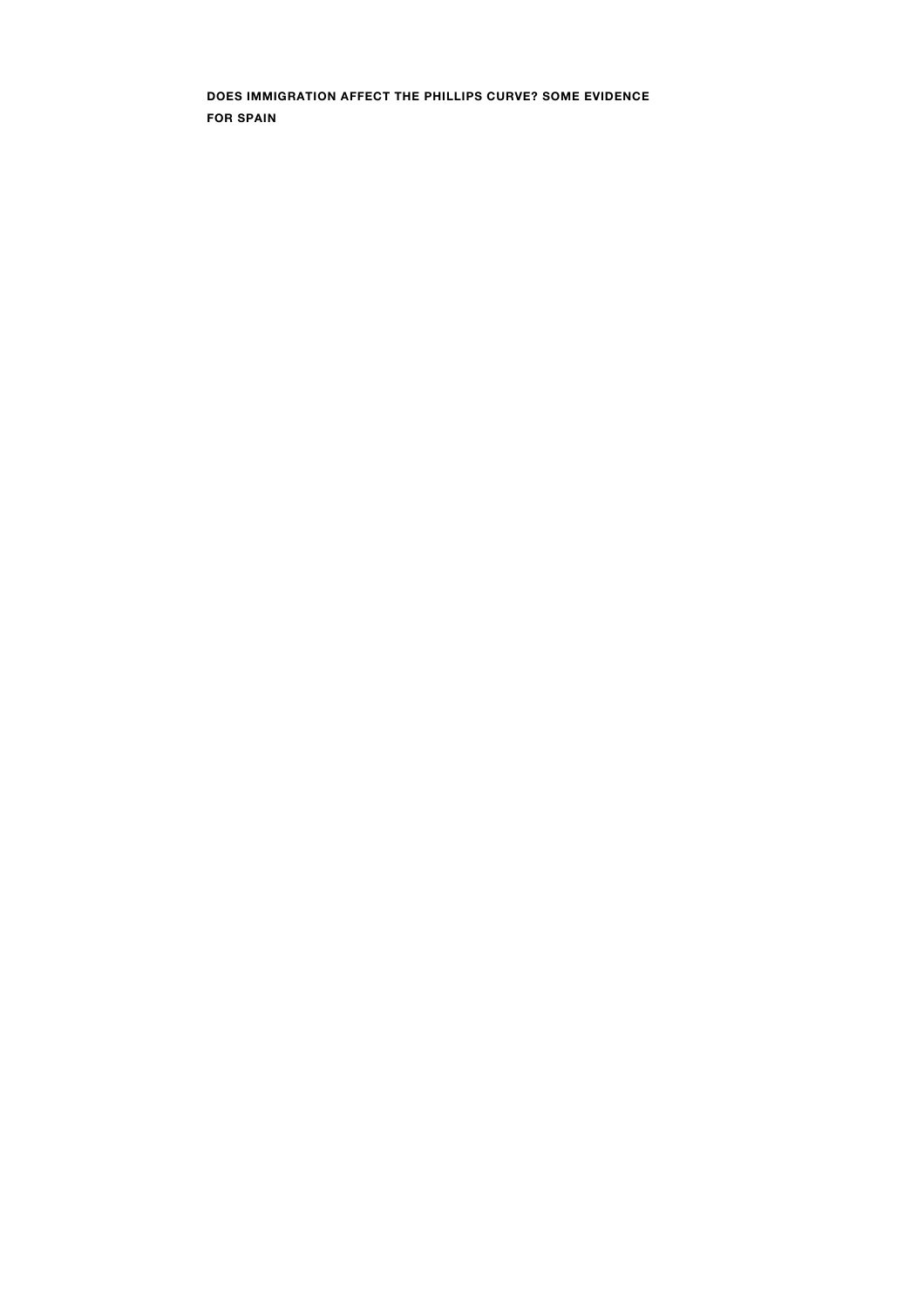# DOES IMMIGRATION AFFECT THE PHILLIPS CURVE? SOME EVIDENCE FOR SPAIN (\*)

#### Samuel Bentolila

**CEMFI** 

## Juan J. Dolado

UNIVERSIDAD CARLOS III DE MADRID

#### Juan F. Jimeno

BANCO DE ESPAÑA

Documentos de Trabajo. N.º 0814 2008

<sup>(\*)</sup> The first author is also affiliated with CEPR and CESifo; the second and third, with CEPR and IZA. We are grateful to Javier Andrés, Olivier Blanchard, Alex Cukierman, Harris Dellas, Jordi Galí, Steve Nickell, and participants in the June<br>2007 Kiel Institute for the World Economy conference on "The Phillips Curve and the Natural Rate of U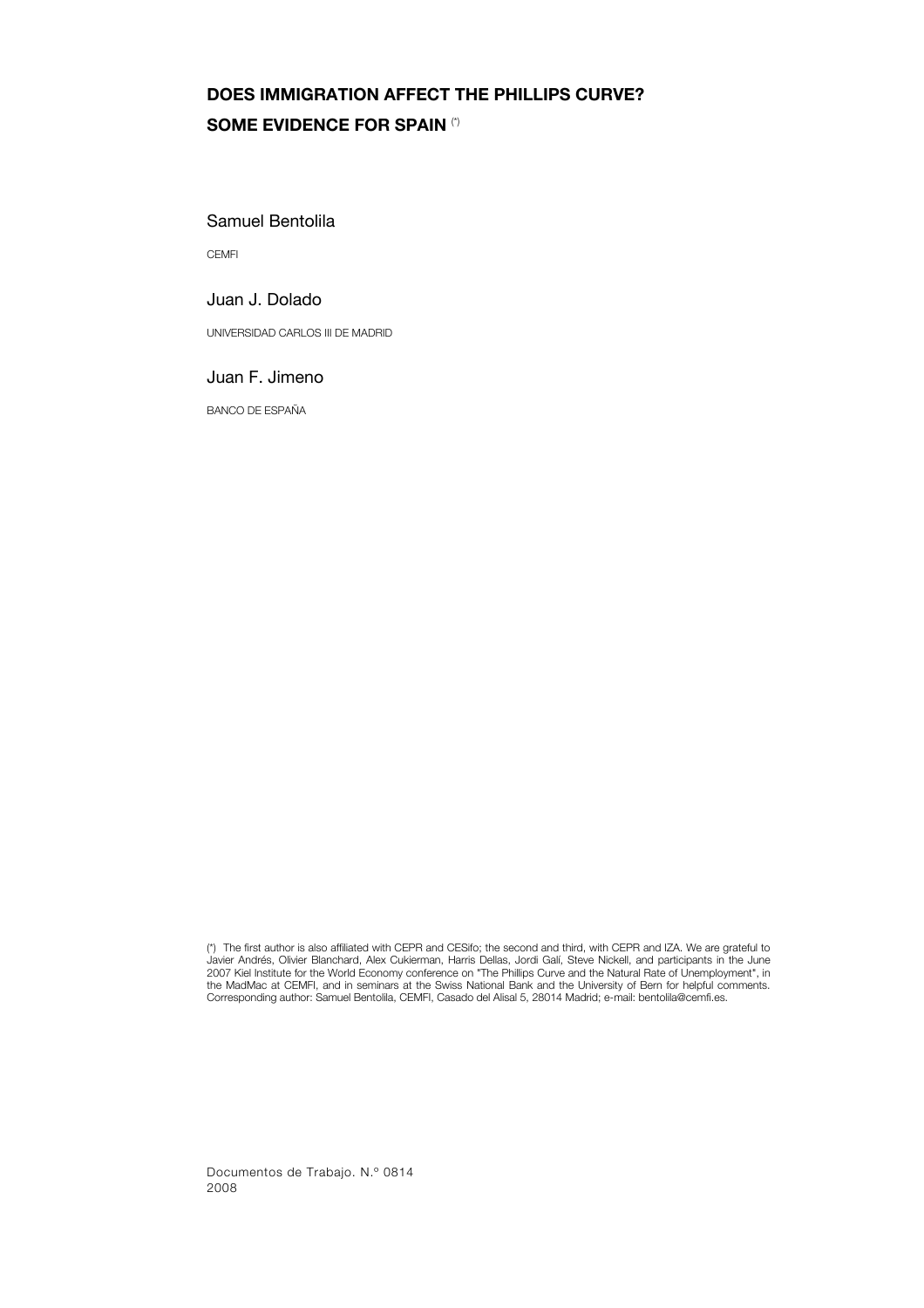The Working Paper Series seeks to disseminate original research in economics and finance. All papers have been anonymously refereed. By publishing these papers, the Banco de España aims to contribute to economic analysis and, in particular, to knowledge of the Spanish economy and its international environment.

The opinions and analyses in the Working Paper Series are the responsibility of the authors and, therefore, do not necessarily coincide with those of the Banco de España or the Eurosystem.

The Banco de España disseminates its main reports and most of its publications via the INTERNET at the following website: http://www.bde.es.

Reproduction for educational and non-commercial purposes is permitted provided that the source is acknowledged.

© BANCO DE ESPAÑA, Madrid, 2008

ISSN: 0213-2710 (print) ISSN: 1579-8666 (on line) Depósito legal: M. 33372-2008 Unidad de Publicaciones, Banco de España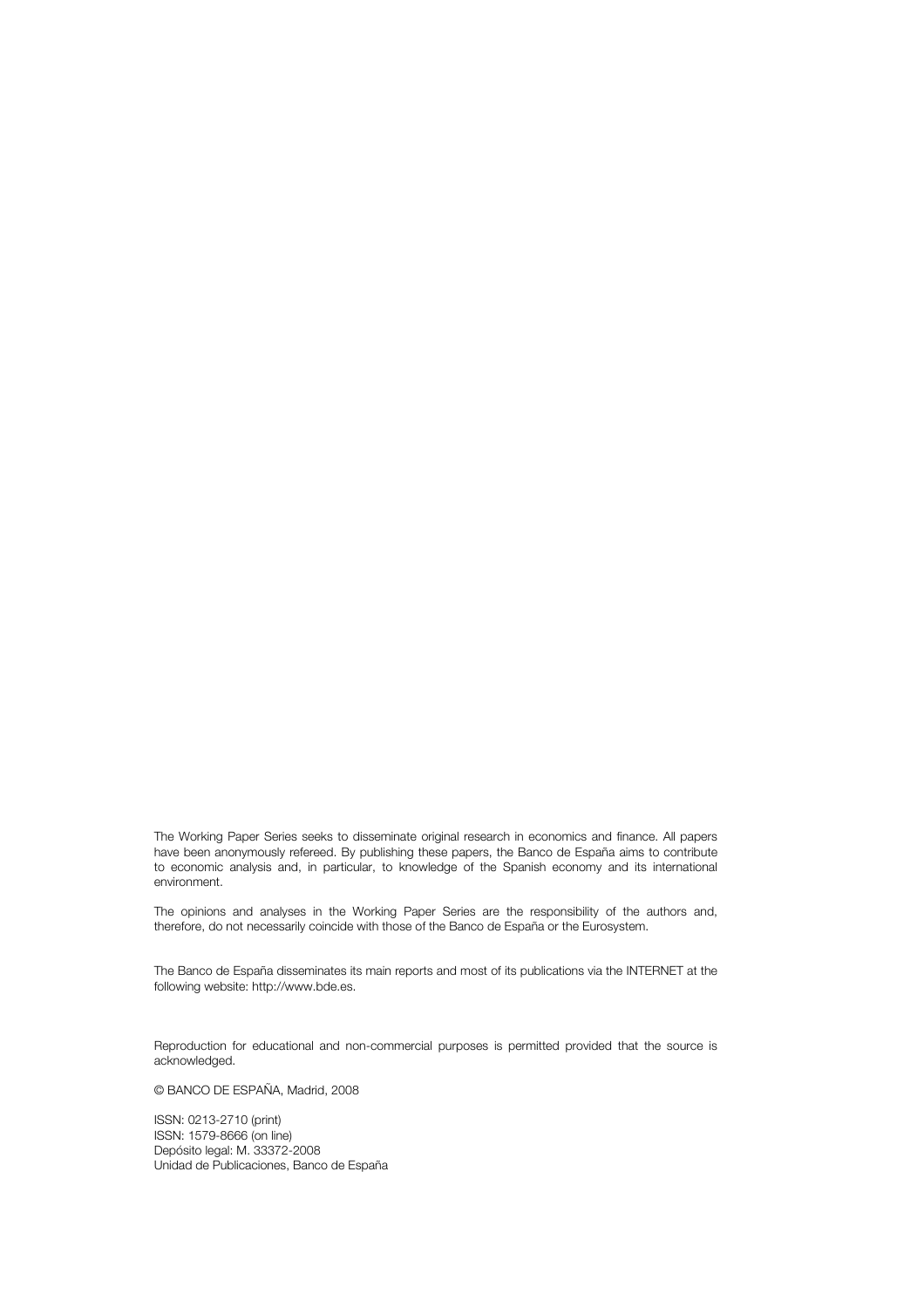#### Abstract

The Phillips curve has flattened in Spain over 1995-2006: unemployment has fallen by 15 percentage points, with roughly constant inflation. This change has been more pronounced than elsewhere. We argue that this stems from the immigration boom in Spain over this period. We show that the New Keynesian Phillips curve is shifted by immigration if natives' and immigrants' labor supply or bargaining power differ. Estimation of the curve for Spain indicates that the fall in unemployment since 1995 would have led to an annual increase in inflation of 2.5 percentage points if it had not been largely offset by immigration.

**Keywords: Phillips curve, immigration.** 

JEL Codes: E31, J64.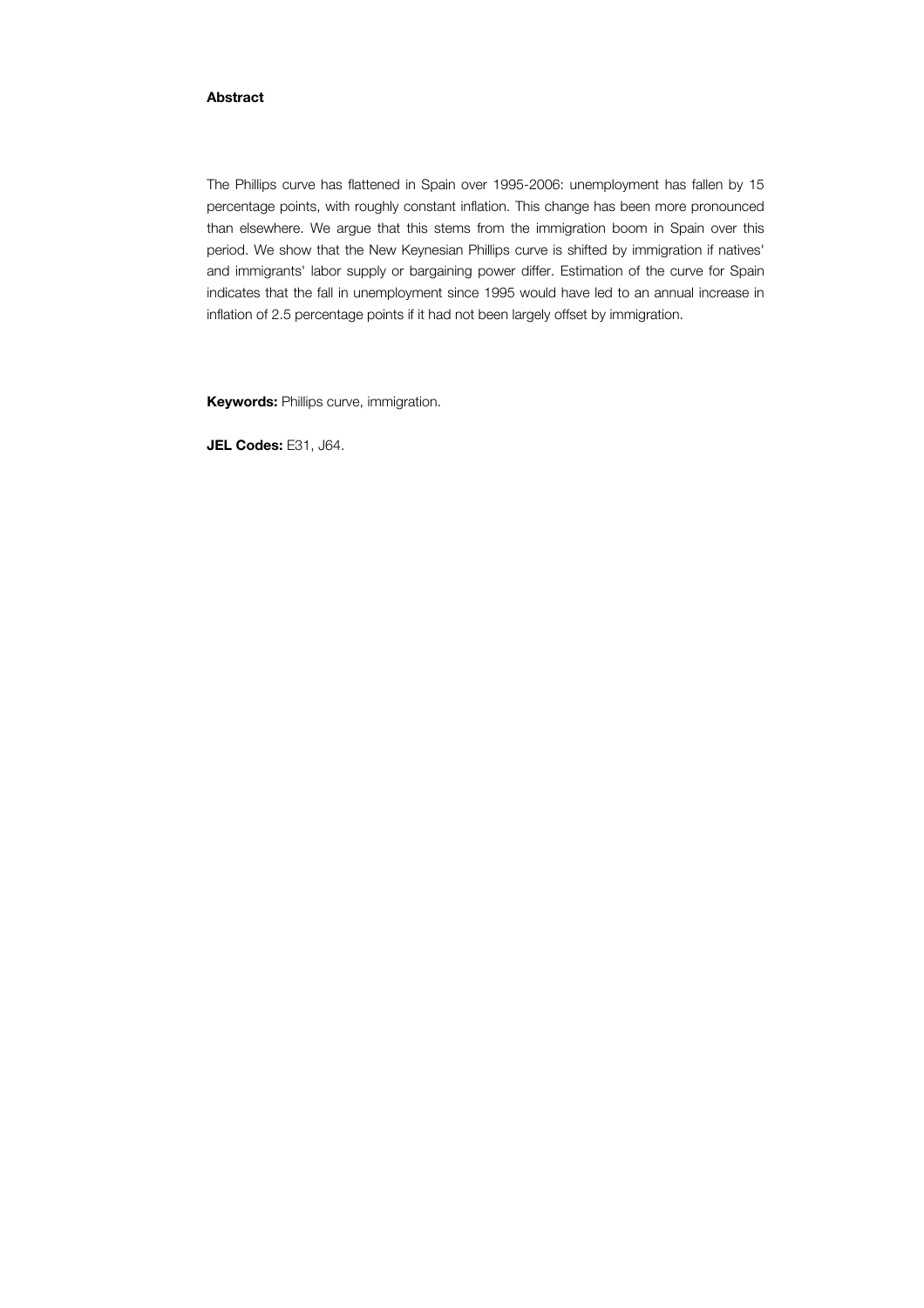# 1 Introduction

Over the period 1995-2006, Spanish unemployment has decreased by almost 15 percentage points, from 22% to 8%, while inflation has remained subdued, falling first from 4% to 2% in the run-up to European Monetary Union (EMU) and then moving back again to 3-4% since the 2000s. Thus, as depicted in Figure 1, there have been remarkable changes in the position and slope of the Spanish Phillips curve (henceforth, PC), which has shifted inwards and become much flatter. These trends have been shared by many other countries over that period. For instance, the fall in the inflation rate and its volatility in Spain is very similar to those in the euro area.<sup>1</sup> Spain is however atypical in that the favorable inflation developments have coincided with a fall in unemployment which is much larger than the average 2.5 percentage-point drop in the euro area.

The causes of the reduction in Spanish unemployment since the mid-1990s have been analyzed to some extent in the literature (see, e.g., Bentolila and Jimeno, 2006). However, the changes in the long-run level of inflation and its short-run tradeoff with unemployment remain largely unexplored. Most of the standard stories proposed to explain the recent joint evolution of inflation and unemployment in other countries do not seem very useful in the case of Spain. For instance, while structural unemployment has clearly fallen, it is difficult to identify key labor market reforms that could explain such a large reduction and hence sustain a lower level of long-run inflation at current unemployment rates. Next, a rise in the productivity growth rate, which has been proposed to explain the improved inflation-unemployment tradeoff in the United States (Ball and Moffitt, 2001), does not fit the Spanish experience either. Indeed, over the last decade, productivity growth in Spain, if anything, has fallen, being among the lowest in the European Union nowadays. Likewise, explanations based on the effects of monetary policy on real activity (Karanassou et al., 2002, and Karanassou and Snower, 2007) require extreme assumptions leading to the existence of a non-vertical PC in the long run, and in any event they do not explain why similar developments have not occurred

<sup>&</sup>lt;sup>1</sup>The decline in inflation volatility has happened in many other economies, alongside a decline in the volatility of GDP. This is often referred to as the "Great Moderation" (see Bernanke, 2004, for a survey).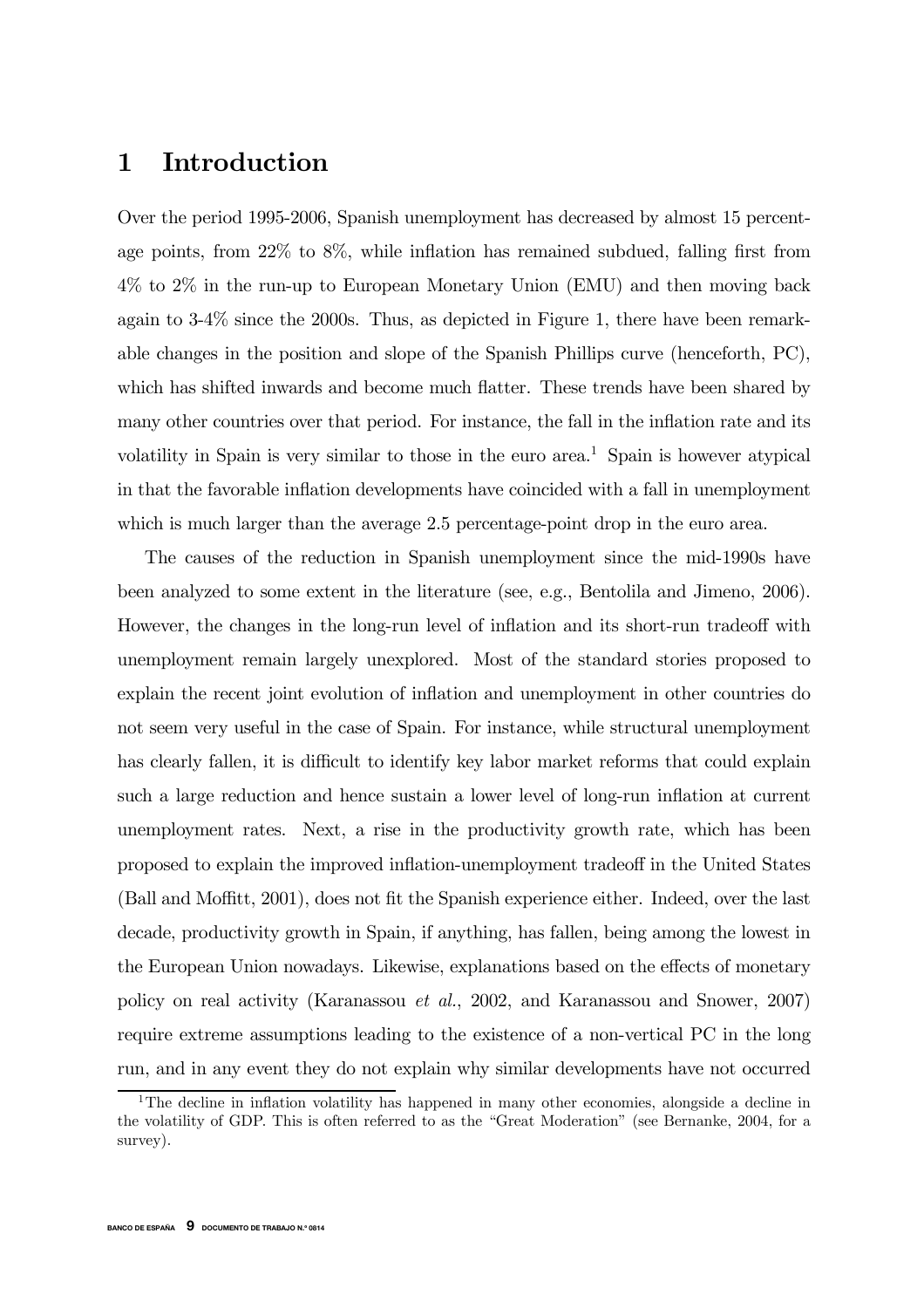

Figure 1: Inflation and unemployment in Spain, 1980-2006

in other European countries. It has also been argued that the opening of both the trade and the capital account lead to a flattening of the PC (Razin and Loungani, 2007), although other authors point out that if globalization increases competition and, hence, makes wages and prices more flexible, the PC ought to become steeper, not flatter.<sup>2</sup> Moreover, although trade openness has noticeably increased since the early 1990s, it seems doubtful that it could sustain low inflation on its own, in the face of such a large reduction in unemployment. Finally, EMU could have contributed to the flattening of the PC, as low inflation expectations became better anchored. Still, why inflation did not surge with the large reduction in unemployment is puzzling.

Recent studies on the inflation rate and its tradeoff with unemployment in Spain have taken three different approaches. First, the sources of the Spanish persistent positive inflation differential vis-à-vis the rest of the Euro area have been analyzed within calibrated dynamic stochastic general equilibrium models. This type of studies concludes that the differential could be explained either by demand shocks biased towards

<sup>&</sup>lt;sup>2</sup>See Ball (2006). Further discussion is found in Rogoff (2003) and Bean (2006).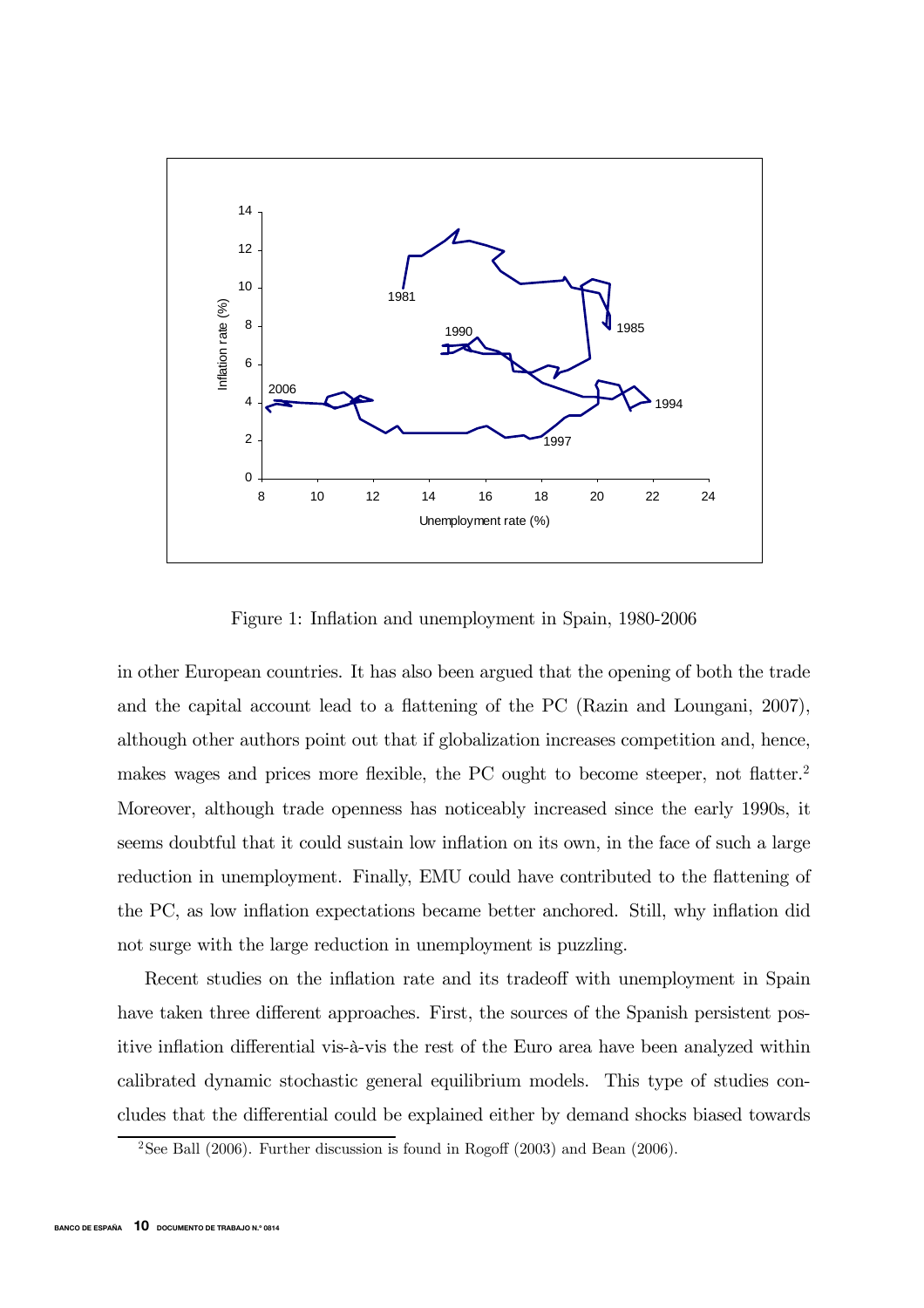non-tradable goods combined with real wage rigidities (López-Salido et al., 2005) or by fluctuations in productivity growth in the tradable sector (Rabanal, 2006). Secondly, as mentioned above, there is research on the possibility of a non-zero unemploymentinflation tradeoff in the long-run Spanish PC, which focuses on the interaction between money growth and nominal frictions by estimating reduced form inflation equations (Karanassou et al., 2002). Lastly, and closer to our work, Galí and López-Salido (2001) estimate a New Keynesian PC (NKPC) for the Spanish economy during the disinflation period (1980-1998). They show that it fits the data quite well, though with a relatively high degree of inflation persistence, and that the price of imported intermediate goods and labor market frictions are the key factors driving the dynamics of marginal costs, which determine inflation jointly with inflation expectations.

None of these studies, however, addresses a recent fundamental change affecting the Spanish labor market, namely the immigration boom that has taken place since the mid-1990s. The proportions of foreigners in the Spanish population and labor force were both around 1% in 1995, while in 2006 they reached around 10% and 14%, respectively. As we will discuss later, there have been very large waves of immigrants, specially since 2000, coming mainly from Latin America, North Africa, and Eastern Europe.

In this paper we aim at filling this gap by analyzing the consequences of immigration for the joint behavior of unemployment and inflation. So far this topic has drawn little attention in the literature on the PC. To our knowledge, only two recent papers tackle it directly. On the one hand, Razin and Binyamini (2007) show that immigration and outmigration raise the elasticities of labor supply and labor demand inducing a flatter PC. On the other hand, Engler (2007) finds a similar result, albeit this time via temporary outmigration of natives. Our approach differs from theirs in that we stress other labor-market channels through which immigration can affect inflation determination. To the extent that wages are differently determined for natives and immigrants —for instance if immigrants are less well represented by labor unions than natives— or insofar as the marginal rate of substitution between consumption and leisure is different for each group —immigrants tend to be more mobile and more willing to take low-paid jobs than natives— expected marginal costs can fall as immigration increases. Through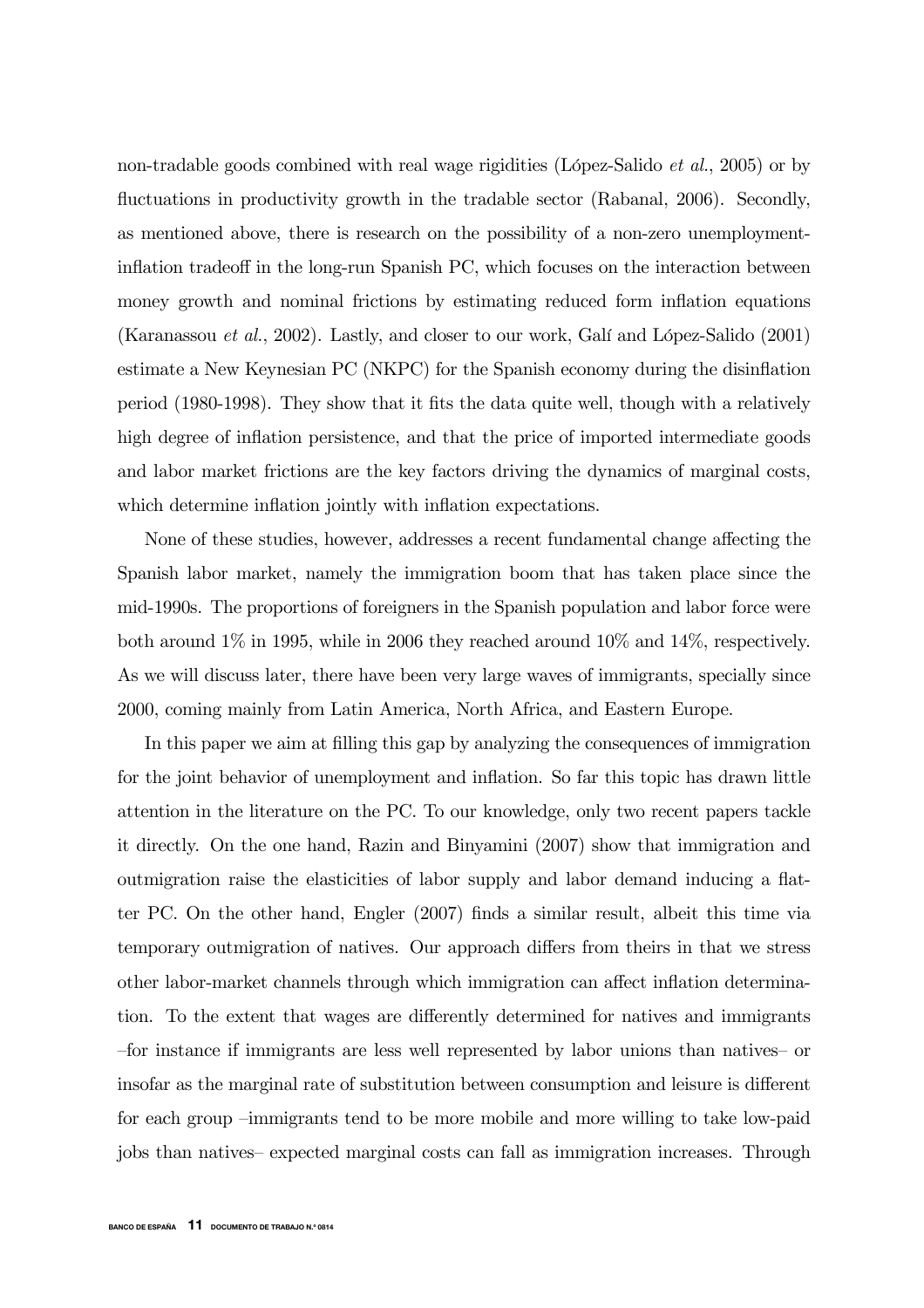these effects, we embed immigration into an otherwise standard NKPC with real wage sluggishness, as proposed recently by Blanchard and Galí (2007). In this way, we derive microfounded inflation equations that are estimated and used to account for the impact of the immigration boom on the recent evolution of the Spanish PC.

The rest of the paper is structured as follows. In Section 2 we review in more detail several hypotheses used in the literature to explain the changes in the PC in most major economies, and discuss whether they fit the evidence for Spain. In Section 3 we document the changes in the Spanish labor market since the mid-1990s, focusing on immigration. In Section 4 we derive an NKPC when the labor market is composed of two worker types, namely immigrants and natives. In Section 5 we discuss the results from estimating the NKPC with immigration for Spain since the early 1980s. Section 6 contains evidence about how our proposed NKPC performs at the industry level, given that immigration is highly concentrated on some industries. Section 7 concludes. Two Appendices gather some analytical derivations and a description of the data.

# 2 The joint fall of inflation and unemployment

The recent evolution of inflation and unemployment in Spain brings out three stylized features: a reduction in inflationary expectations, a large fall in the structural unemployment rate or NAIRU, and a flatter PC. While the fall in inflationary expectations is clearly due to the change in the monetary policy regime in the late 1990s brought forth by EMU, the factors behind the other two changes are less evident.

According to some estimates, the NAIRU has fallen from about 15% in 1996 to 9% in 2006 (Izquierdo and Regil, 2006). This is remarkable, as structural policy indicators do not exhibit important changes. For instance, the "reform intensity indicator" of Brandt et al. (2005) for 1994-2004 ranks Spain in the 24th position out of 30 OECD countries. In fact, considering all institutions usually regarded as relevant in explaining structural unemployment —tax wedge, employment protection legislation (EPL), unemployment benefits, wage setting and industrial relations, working-time flexibility, incentives for labor market participation, and product market regulation— Spain only shows noticeable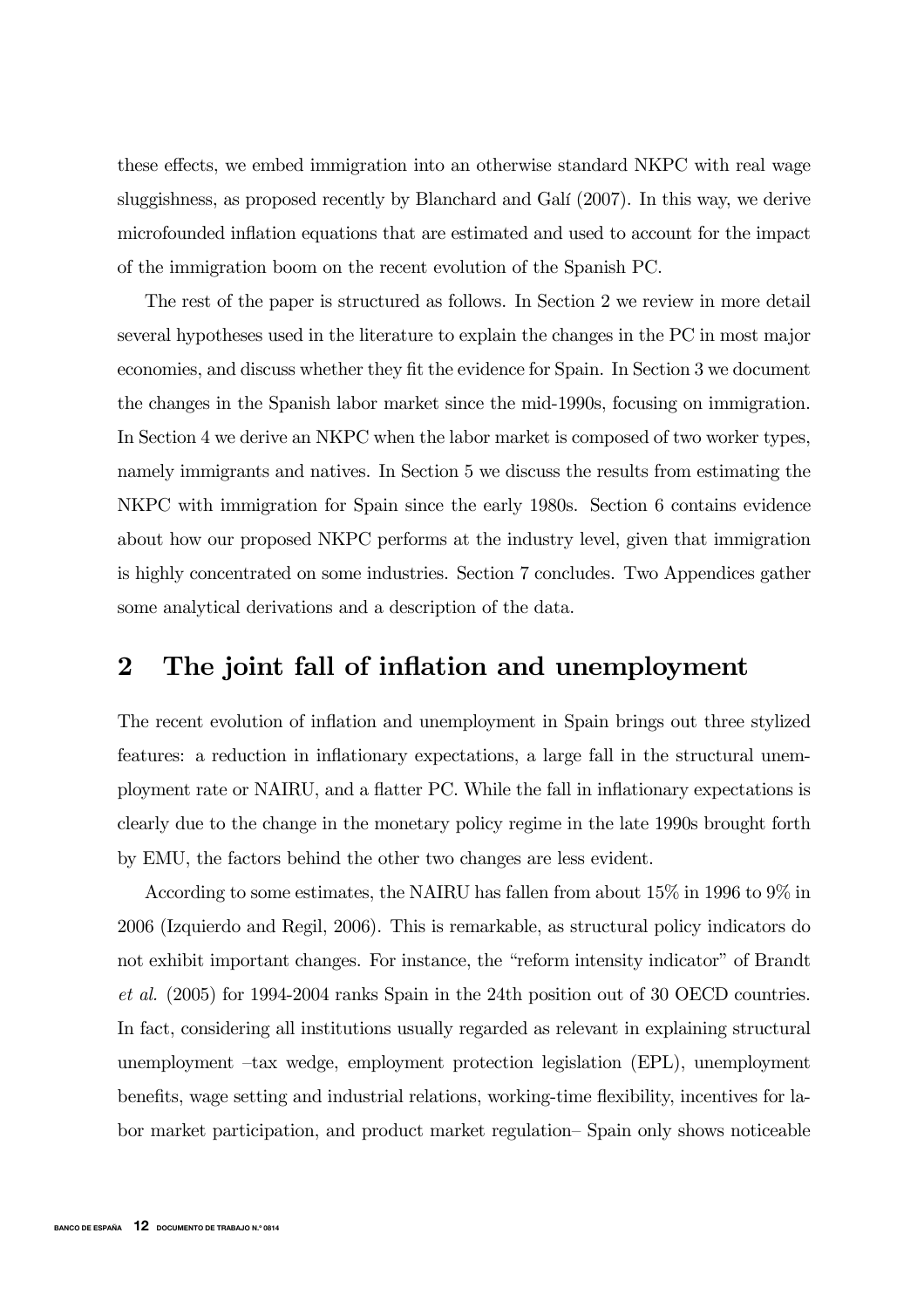

Figure 2: Unemployment rate and productivity growth (right scale), 1980-2004

changes in the strictness of EPL for permanent labor contracts (which has been significantly relaxed between 1994 and 2003 according to the OECD —probably a too benign judgment of a labor reform in 1997) and in product market regulation (an improvement shared by most other OECD countries).<sup>3</sup>

As for the unemployment-inflation tradeoff, it has been argued that higher productivity growth could reduce the level of inflation at given wages. The basic idea is that misalignment between wage aspirations and productivity shift the PC. This explanation has been used to rationalize the inward shift of the PC in the United States since 1995 (Ball and Moffitt, 2001). However, since the mid-1990s, when unemployment began to fall in Spain, the productivity growth rate has also fallen significantly. As seen in Figure 2, both labor productivity and total factor productivity (TFP) showed noticeable deceleration, with the former being barely positive and the latter being even negative since the beginning of the 2000s.<sup>4</sup>

 $3$ On labor market reforms in Spain see Dolado *et al.* (2002) and Bentolila and Jimeno (2006).

<sup>4</sup>Data on productivity are from the EU KLEMS Database, March 2007, www.euklems.net.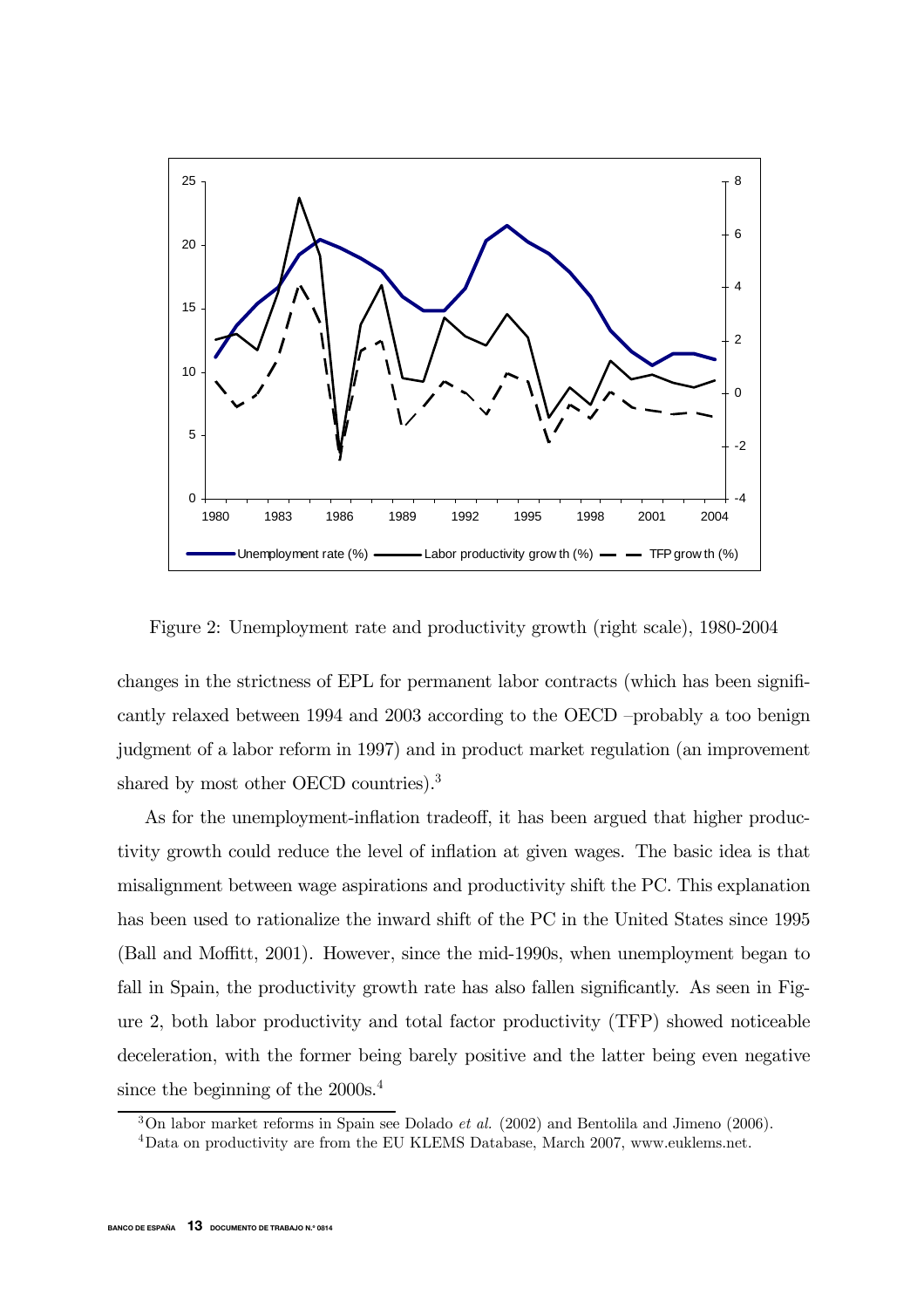Lastly, another potential factor driving the fall in inflation is globalization, which operates through two basic mechanisms: increasing trade integration and global competition, and changes in import prices (International Monetary Fund, 2006). As for trade integration, the degree of openness (exports plus imports divided by GDP) has indeed increased, but along a long-term trend. Thus, it is far from being a new phenomenon although it can be argued that its trend tilts up since 1992, coinciding with the onset of a disinflation episode (see Figure 3). Yet, in our view, the evolution of inflation during 1992-1998 is mostly determined, as in many other European countries, by the nominal convergence process required to join EMU. Secondly, Figure 4 shows that, although the growth rate of nominal imported input prices decelerated up to the early 1990s, with inflation following suit, since then it has fluctuated around a constant mean. This indicates a decoupling from inflation —which keeps declining until 1998 and then goes up again. In our empirical model we will include imported input inflation as a determinant of marginal costs and thus of inflation. In the next section we document another dimension of globalization, widely understood, which has changed more dramatically in Spain, namely immigration.

# 3 The immigration boom

In 1991 there were only about 350.000 foreigners living in Spain, but by 2006 the figure had risen to about 4.1 million, i.e. it went from  $1\%$  to  $9.3\%$  of total population. The average annual immigrant flow during 2000-2006 was around 485.000 persons, one of the largest among developed countries (cfr. 1 and 1.2 millions, respectively, in the European Union and the United States). This is quite a unique experience. Using comparable data from Eurostat, the Spanish yearly net immigration rate over 2000-2004 is equal to 1.3%. No other large or middle-sized European country has sustained such a large inflow over a 5-year period since 1965 (when data start); the closest figures are 0.9% in Ireland over the same period and  $1\%$  in Portugal over 1975-1979.<sup>5</sup>

The geographical distribution of immigrants is roughly 24% from the European Union

<sup>&</sup>lt;sup>5</sup>Very small countries like Cyprus, Luxembourg or Lichtenstein do show similar or even higher rates in certain periods.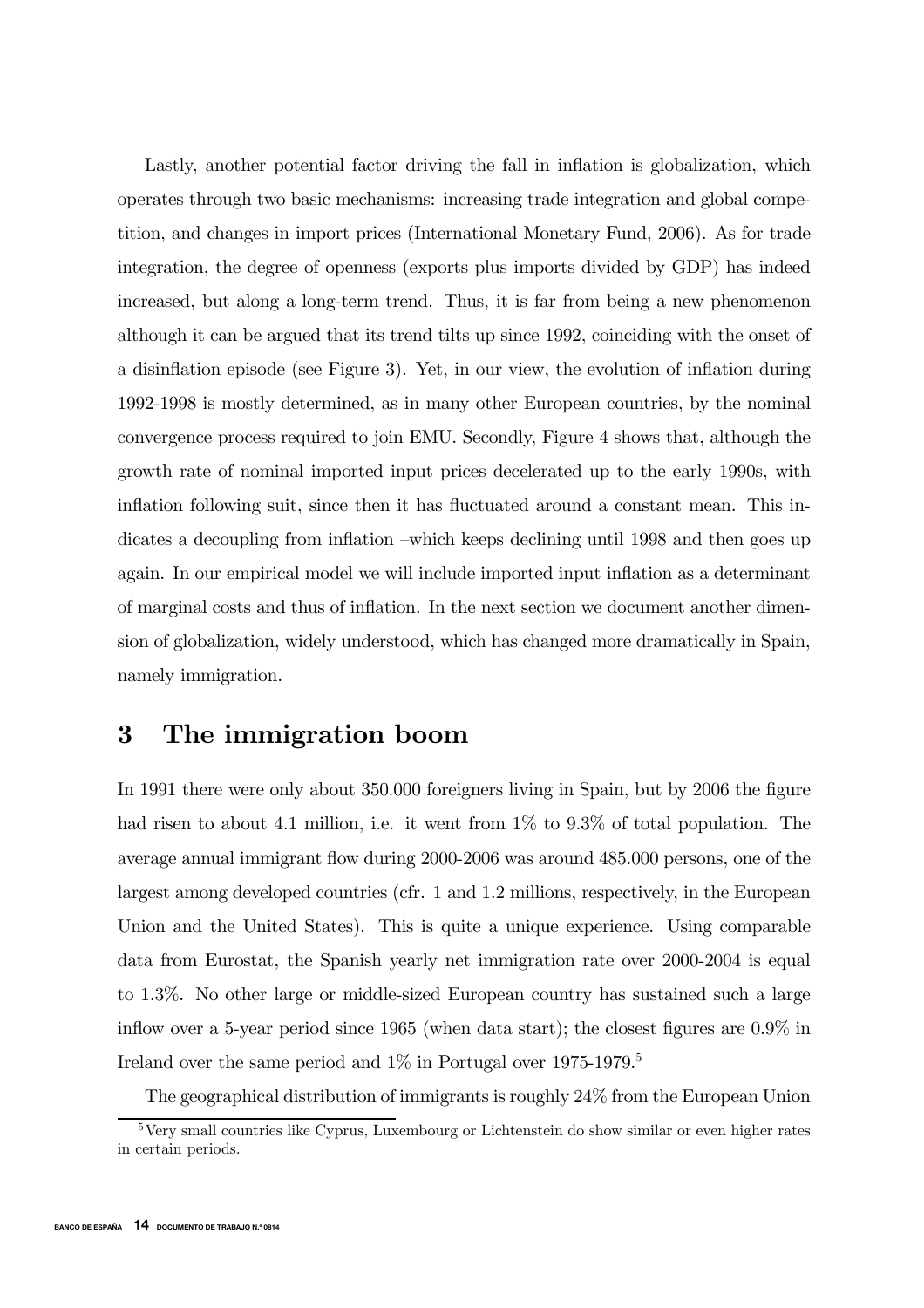

Figure 3: Inflation and the degree of openness (right-scale), 1980-2006



Figure 4: Inflation and the growth rate of imported input prices (right scale), 1980-2006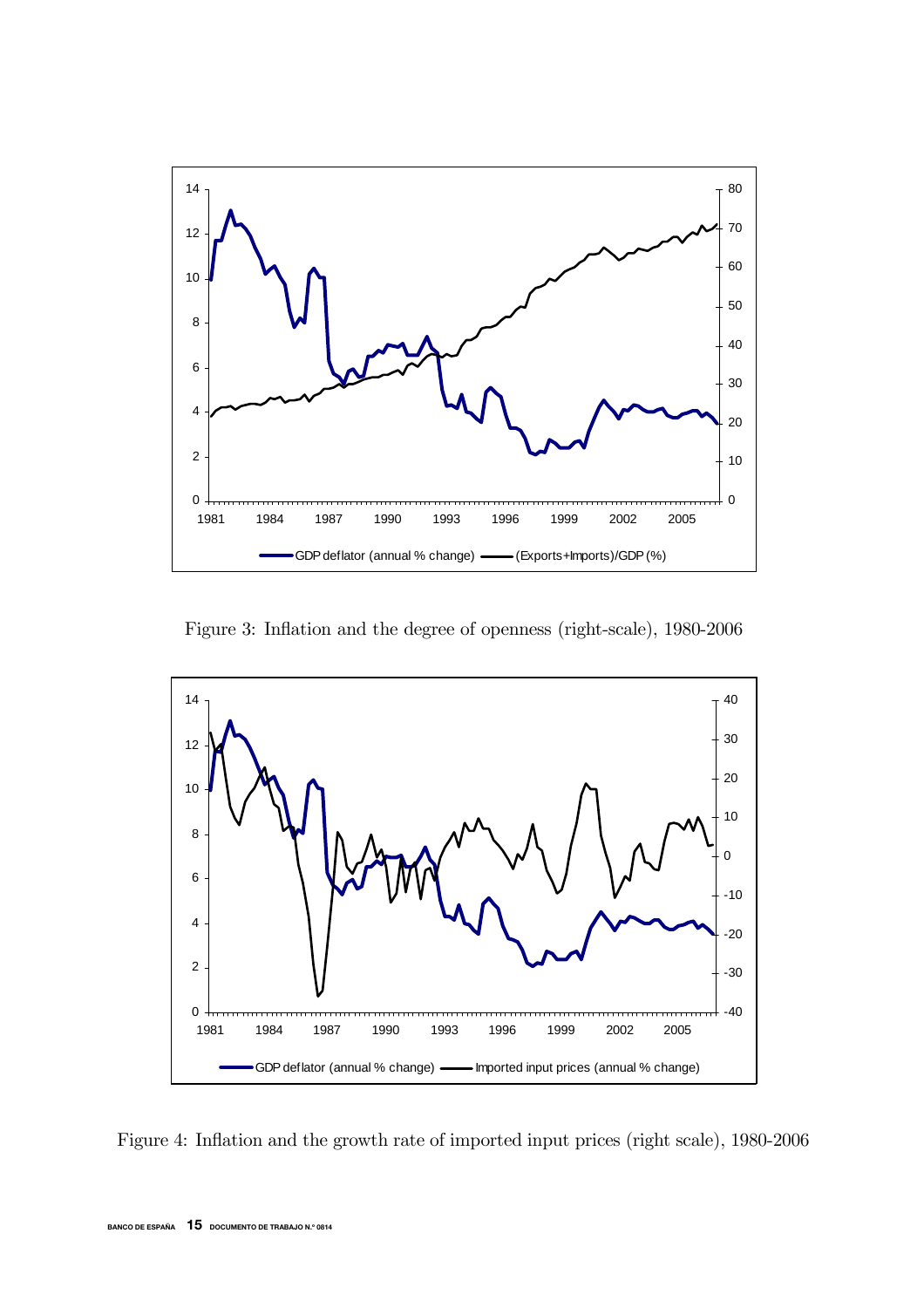and 76% from the rest of the world (34% from South America, 20% from Africa, 13% from Eastern Europe,  $5\%$  from Asia, and  $4\%$  from other areas).<sup>6</sup> Immigrants are overrepresented, vis-à-vis natives, in agriculture (7.4% vs. 5.6% in 2000-2006) and construction (17.8% vs. 11.5%), and under-represented in industry and services (though they show high shares in some service industries, like home services, and hotels and catering). For the most representative group of immigrants over the period 1996-2006, namely those aged 20-45 years old from Eastern Europe, Africa, and Latin America, Fernández and Ortega (2007) report that immigrants have slightly less schooling than natives (10.08 vs. 10.35 years, although those from Africa show a significantly lower figure, 7.5 years). Nevertheless, 39% of them take jobs for which they are overqualified, vis-à-vis 17% of natives.7

As seen in Figure 5, immigration flows started to increase around 1996 and accelerated from 2000. Why did it happen precisely at those periods? Mostly due to prosperity. The latest Spanish economic boom began in the second half of 1995. Then, in the 2000s, Spain sustained high growth while many other European countries had low growth or stagnation. Since 1995 Spanish GDP growth has surpassed the euro area average by 1.3% per year while the differential in Spanish employment growth has been a staggering 2.9%, implying that Spain has created 48% of all new net jobs in the euro area (OECD Economic Outlook database, June 2007). More specifically, the large fall in real interest rates following the adoption of the euro favored industries with long and large investments, like construction, which are intensive in unskilled labor. The progressive rise in female labor force participation<sup>8</sup> also increased the demand for household services which migrants were ready to provide at low wages. Additionally, although there has not been an active policy geared towards attracting immigrants, several amnesties have granted legal residence to illegal immigrants (1996, 2000/2001, and 2005). These forces, alongside the crises in several Latin American countries in the early 2000s and

 $6$ For a more detailed account of the stylised facts of immigration in Spain see Carrasco *et al.* (2007), and Dolado and Vázquez (2007).

<sup>&</sup>lt;sup>7</sup>A worker is considered to be overeducated when his/her level of education is above the mean plus one standard deviation in his/her occupational category.

<sup>8</sup>For example, the participation rate of native females aged 24 to 54 years old rose from 57.5% in 1996 to 67.8% in 2004.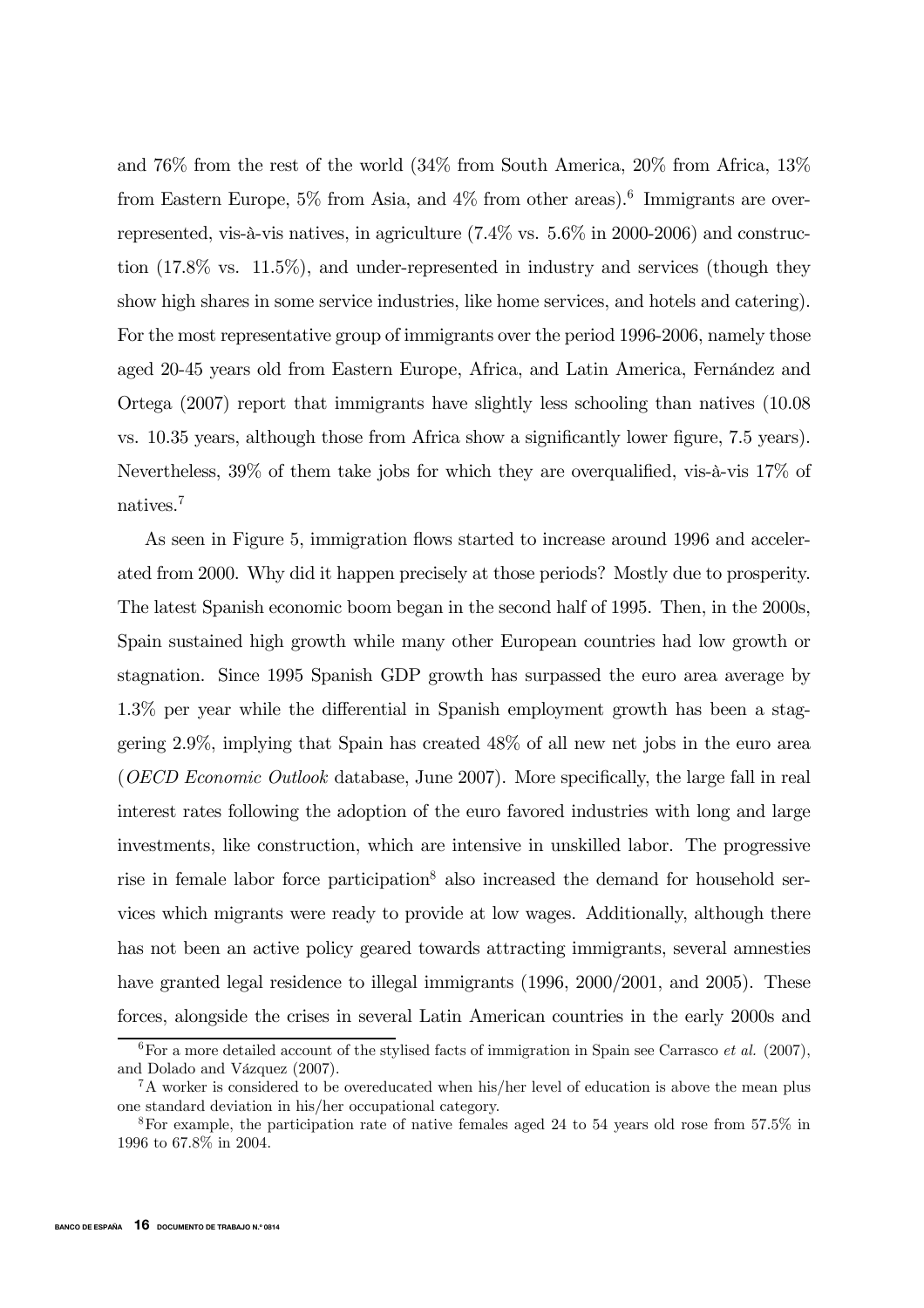

Figure 5: Inflation and the fraction of immigrants in the labor force, 1980-2006

the long-standing decline in Africa, respectively provided strong pull and push effects on immigration. Lastly, growing network effects strengthened the initial forces.

It is also worth stressing that in the 2000s the unemployment rate of immigrants has diverged from the national average, remaining well above that of natives (see Figure 6). The main reason for this phenomenon is the sheer size of the inflows. Fernández and Ortega (2007) examine the labor market assimilation of immigrant workers in Spain, concluding that on average they tend to achieve similar unemployment rates as natives about five years after arrival. Thus, a continuous yearly influx of more than 1% of the labor force was bound to mechanically increase the average unemployment rate of immigrants. Moreover, even after their assimilation period, immigrants tend to be overrepresented in temporary jobs, and in construction and certain service industries, all of which are associated with high turnover rates.<sup>9</sup> This means that, even if their labor

<sup>9</sup>Fernández and Ortega (2007) report that over 1996-2006 the proportion of employed immigrants with temporary jobs was  $60.7\%$  (versus  $33.6\%$  for natives). They also show that immigrants have higher unemployment rates than natives after controlling for personal characteristics, in particular for education and experience.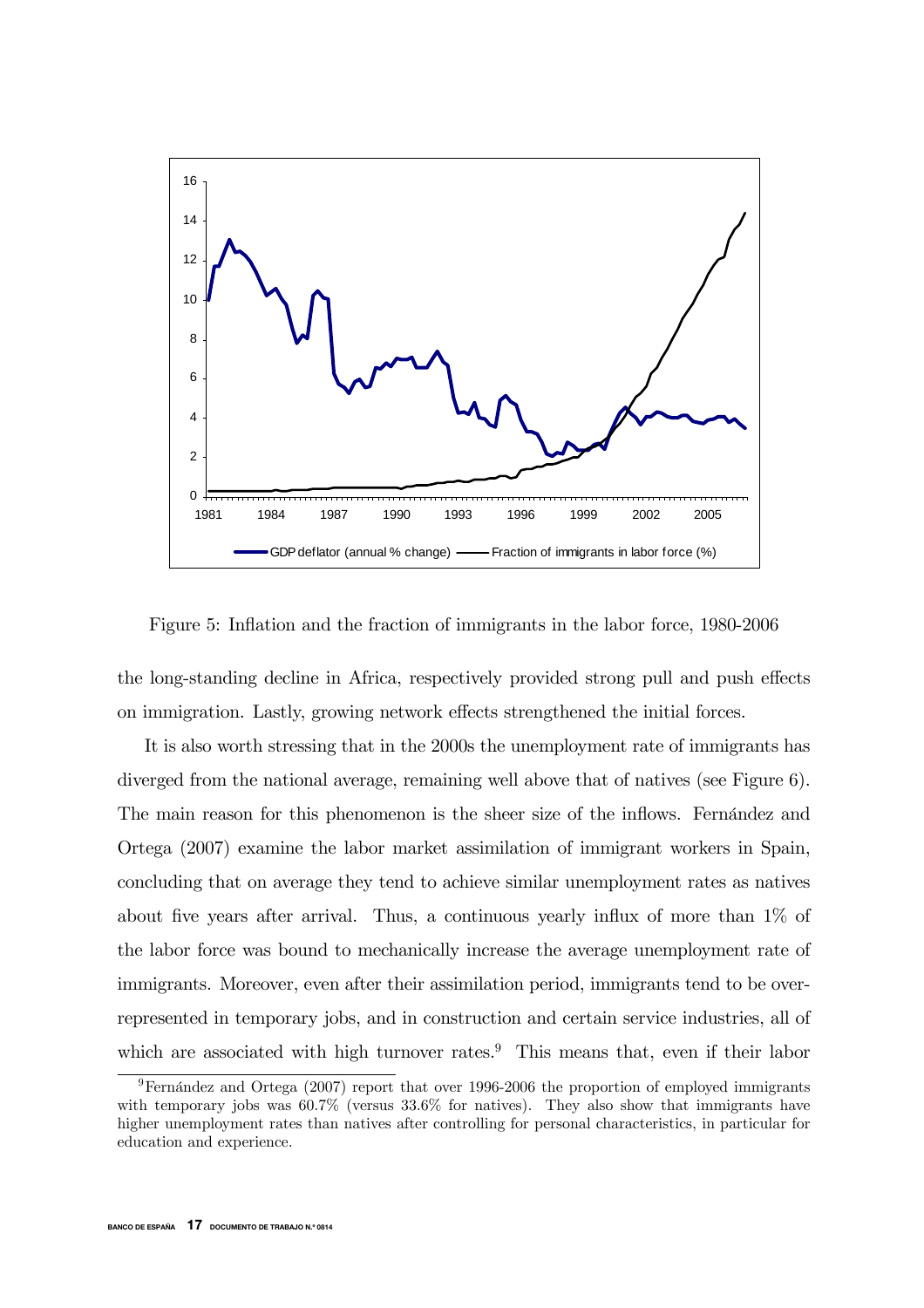

Figure 6: Unemployment rates of natives and immigrans, 1987-2006

supply elasticity is lower than that of natives (as assumed in Section 4 below), we would expect migrants to experience higher frictional unemployment than natives.

Natives are also likely to have lower bargaining power vis-à-vis employers than natives. Apart from any assimilation handicaps (e.g. regarding command of the language), they most often work in industries with a lower coverage of collective wage bargaining.<sup>10</sup> We estimate that their coverage rate is about 8 points lower than the rate for natives. Alternatively, the coefficient of correlation across industries between the coverage rate and the immigrant share of employees is equal to -0.11.

As a rough first-pass indication of the potential impact of immigration on the Spanish labor market, Figure 7 shows a negative correlation between real wage growth and the differential between the unemployment rate of immigrants and the overall unemployment rate. It is noticeable that real wage growth turns negative precisely during the latter period, when the unemployment rate gap accelerates.

 $10$ The degree of unionization is not available and, moreover, it does not mean much in the Spanish economy, since collective bargains are extended to all employees in the industry.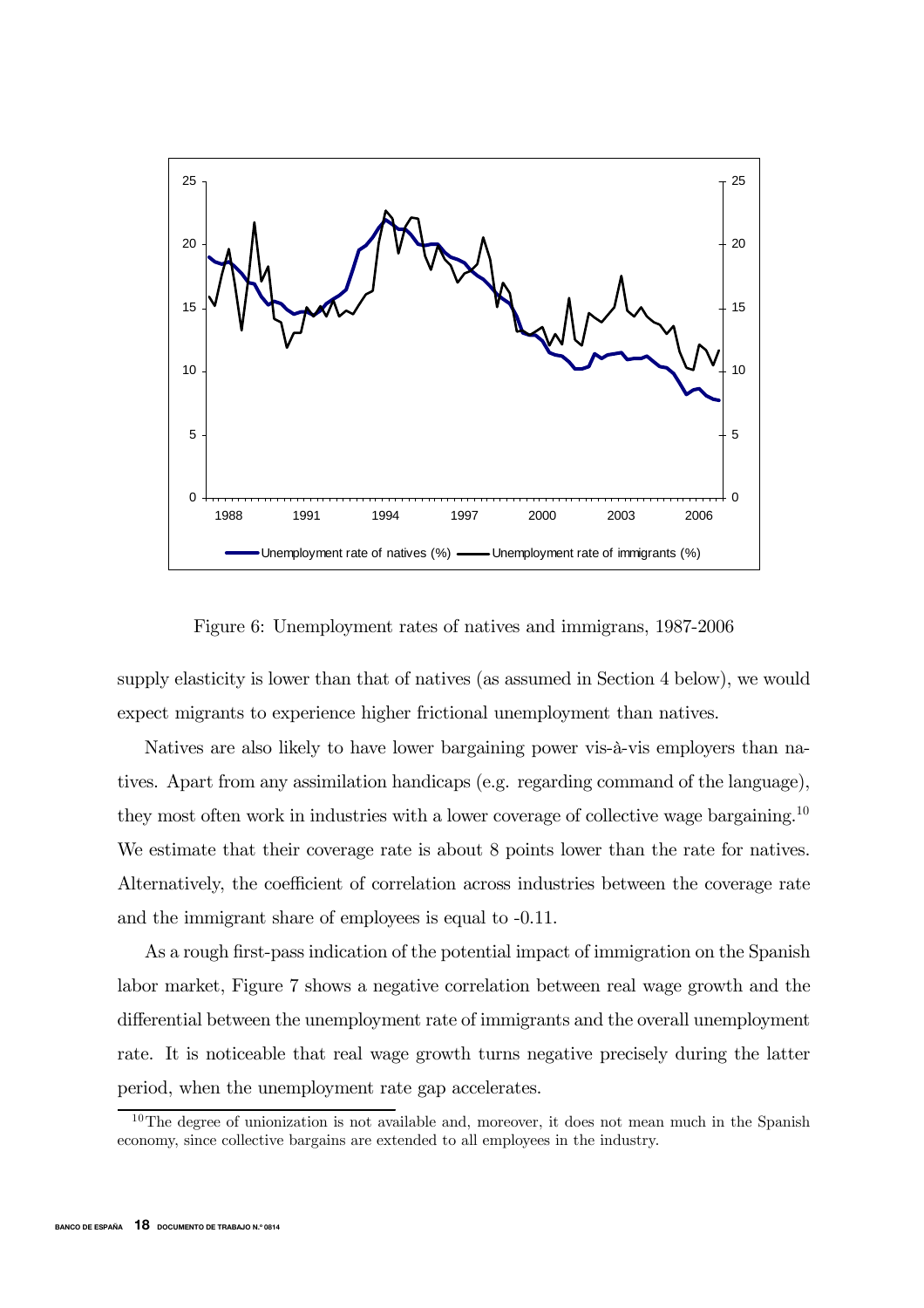

Figure 7: Real wage growth and relative immigrant unemployment rate, 1987-2006

There is a long literature on the effects of immigration on the receiving country's labor market. Most studies analyze the impact on employment rates and wages of native workers.<sup>11</sup> Much less attention has been paid to immigration in the macroeconomic analysis of the labor market and, specifically, to the impact of immigration on the NAIRU and the unemployment-inflation tradeoff. This neglect is probably due to the long-run neutrality of labor supply in standard macroeconomic models of unemployment. However, assuming some differences between immigrants and natives, there are several channels through which immigration may affect labor market outcomes. First, there is an ongoing debate on whether immigrant and native workers are complements (Ottaviano and Peri, 2006) or substitutes (Borjas, 2003) in production. Secondly, the employment patterns of immigrants and, in particular, their industry composition and geographical mobility suggest that they have different preferences regarding consumption and leisure than natives. For instance, as mentioned earlier, Razin and Binyamini (2007) show that

 $11$ See Card (2001) for the US, Carrasco *et al.* (2007) for Spain, and Borjas (1999) for a survey.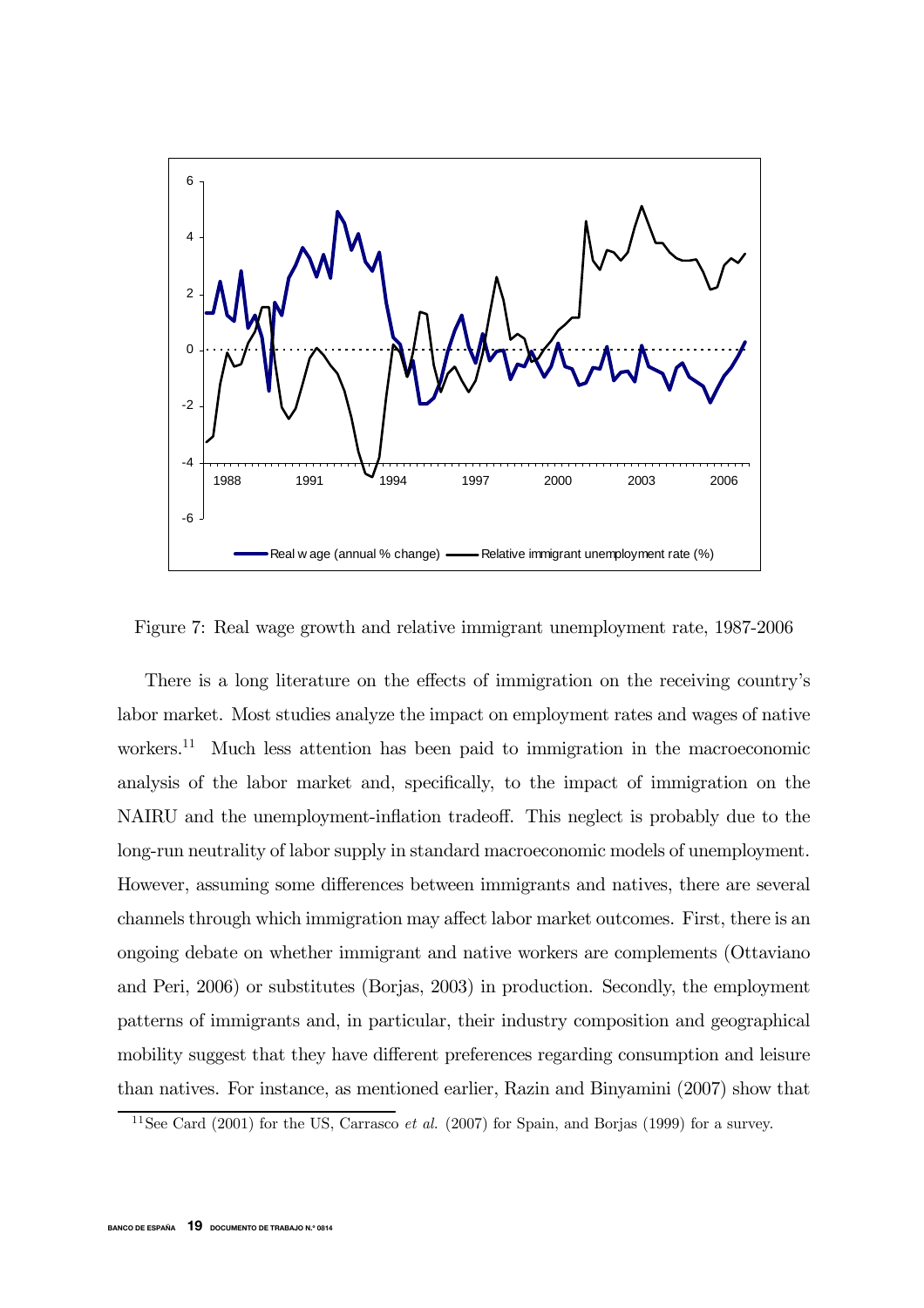immigration alters the elasticities of labor supply and labor demand, inducing a flatter PC. Lastly, it is also likely that immigrants have a lower bargaining power than natives in noncompetitive labor markets. Hence, a rise in the immigration flow increases the labor intensity of production, changes the elasticity of labor supply, and decreases the markup of wages over the marginal rate of substitution between consumption and leisure. In the next section, we explicitly model how these three effects interact to change the PC.

# 4 An NKPC accounting for immigration

In this section we extend the standard analysis of the NKPC to take into account heterogeneity across two types of workers with different characteristics, namely immigrants and natives. We first present the setup of the model and then solve for equilibrium with real wage rigidity and monopoly power.

## 4.1 Model setup

As is standard in the literature on the NKPC, we start by assuming an economy with a continuum of monopolistically competitive firms, each producing a differentiated product  $(Q)$  and facing an isoelastic demand with price elasticity  $\epsilon > 1$ . The production function is constant returns to scale (CRS) Cobb-Douglas with two inputs, labor  $(N)$  and raw materials  $(M)$ . For simplicity, as in Blanchard and Galí  $(2007)$  (hereafter BG), we ignore capital in the following analysis, so that  $Q$  should be interpreted *stricto sensu* as final output net of capital compensation. The main novelty here with respect to most models in this literature is the assumption that the labor input consists of two components, to be interpreted as native  $(N_1)$  and immigrant workers  $(N_2)$ . Since both types of workers are bound to be imperfect substitutes, we aggregate them into the single labor-input index  $(N)$  through a CES function. Hence,

$$
Q_t = N_t^{1-\alpha} M_t^{\alpha} \tag{1}
$$

$$
N_t^{\rho} = \delta_1 N_{1t}^{\rho} + \delta_2 N_{2t}^{\rho} \t{,} \t(2)
$$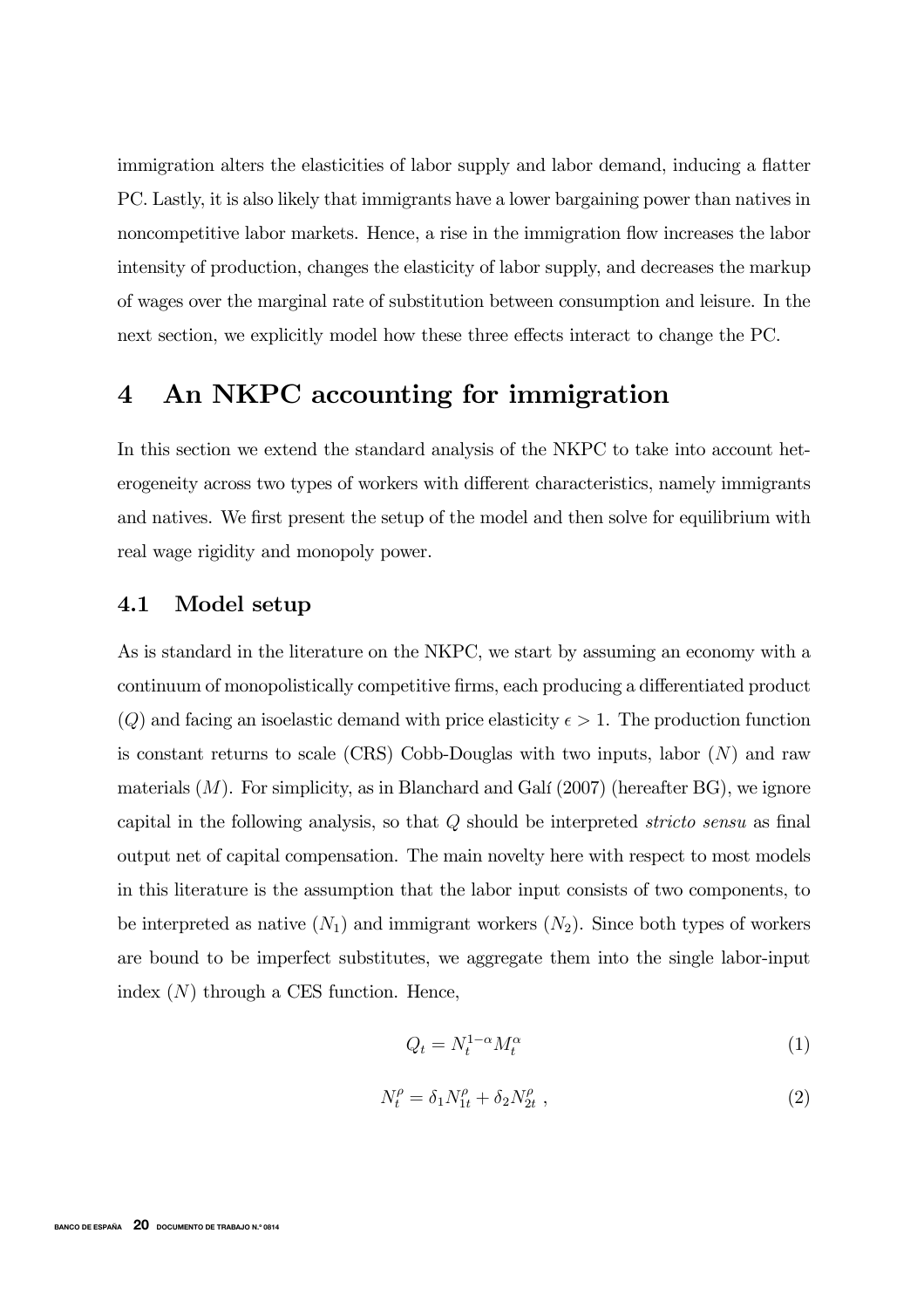so that  $\sigma = (1 - \rho)^{-1}$  is the elasticity of substitution between native and immigrant workers.12

By means of the envelope theorem, marginal costs plus the markup can be expressed as a function of the labor index as follows (hereafter lowercase letters denote logs of variables in levels):

$$
mc_Q + \mu^p = \omega - (q - n) - \ln(1 - \alpha) + \mu^p,
$$
\n(3)

where  $\omega$  is the average real wage (i.e. the log of the nominal wage, w, minus the log of the gross output deflator,  $p_Q$ ),  $mc_Q$  is the real marginal cost of producing Q, and  $\mu^p$  $(= log(\epsilon/\epsilon - 1))$  is a constant price markup.

We assume that immigrants and native workers are not only different in production, but also in their marginal rate of substitution between consumption and leisure (MRS), as given by the following functions, for  $i = 1, 2$ ,

$$
U_i = \ln C_i - e^{\xi} \frac{N_i^{1+\phi_i}}{1+\phi_i},
$$

where  $C_i$  is composite consumption (with elasticity of substitution equal to  $\epsilon$ ) and  $\xi$ is a preference parameter. Hence, the marginal rate of substitution, mrs, between consumption and labor is given by

$$
mrs_i = c_i + \phi_i n_i + \xi. \tag{4}
$$

Following the discussion in Section 3, it is assumed that the slopes of the labor supply curves of immigrant and native workers in the wage-employment space differ. In particular, we proceed in the sequel as if  $\phi_2 > \phi_1$ . Since the  $\phi_i$  are the inverses of the respective Frisch elasticities of labor supply, this means that the labor supply of immigrants is taken to be less elastic than that of native workers.<sup>13</sup> This assumption,

<sup>&</sup>lt;sup>12</sup>Notice that the assumption of constant returns to scale in  $(1)$  can be relaxed to short-run decreasing returns  $(\alpha_m + \alpha_n < 1)$ , considering that we ignore capital. BG discuss this case and show that the specification of the NKPC in this case only differs from that derived below in (27), with  $\alpha_m + \alpha_n = 1$ , by having the differenced unemployment rate as an additional regressor. This is checked in the empirical estimation below.

 $13$ This implies that, in the presence of a negative demand shock leading to a positive unemployment gap (i.e.  $u_2 - u > 0$ ), immigrants are more ready to reduce their wages than natives in order to remain employed. By the same token, if a positive demand shock takes place, immigrants' wages would increase by a larger amount, given our linearity assumption. In order to check whether the labour supply curve of immigrant workers is concave, we will allow for a quadratic term in their relative unemployment when estimating the NKPC equation (27) derived below.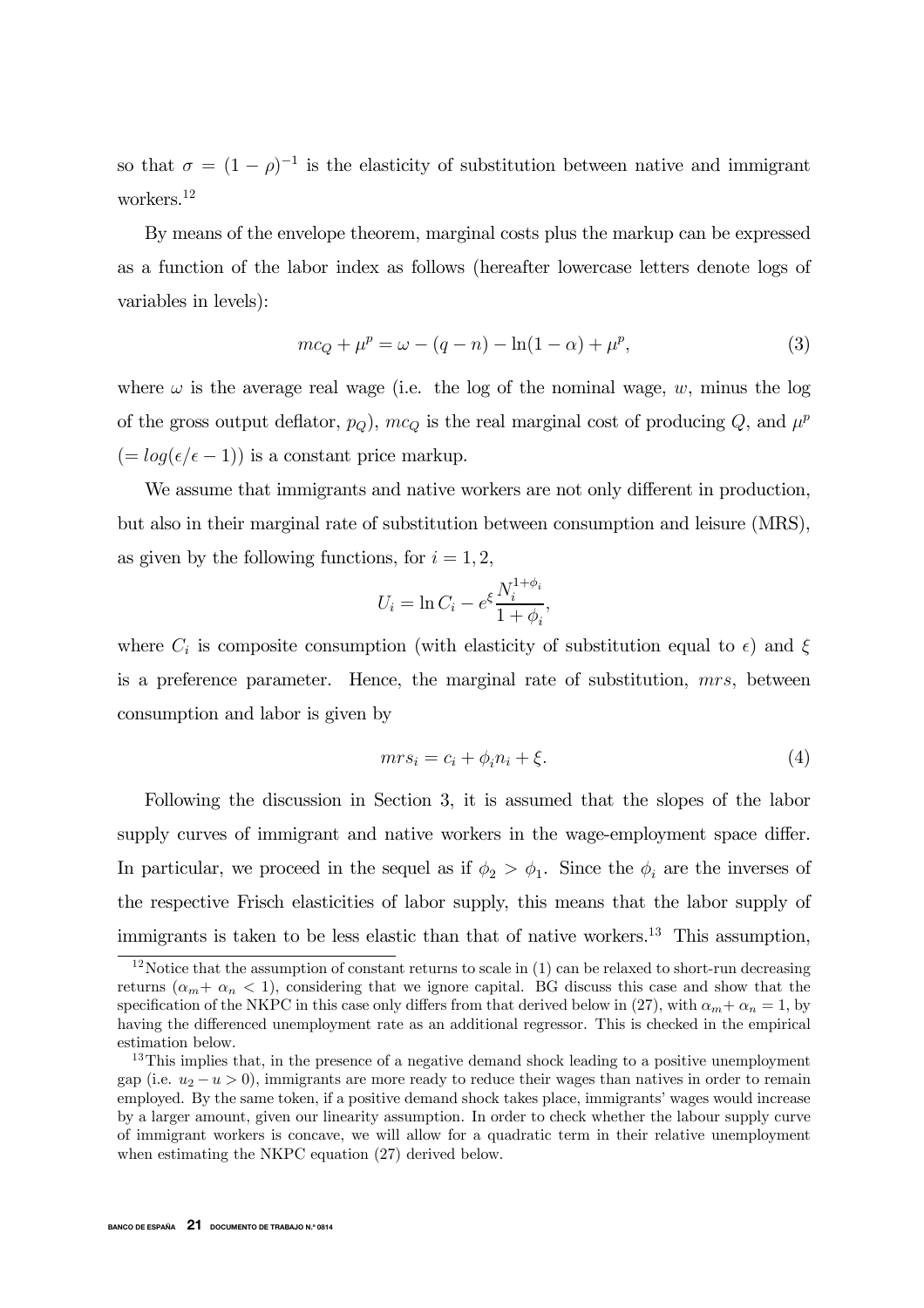however, can be tested later in the empirical section.

Then, taking a log-approximation of equation (2) around the steady-state, we have that average employment and wages (in deviations from steady state) are given by (see Appendix A.1 for a derivation)

$$
n = \overline{\lambda}n_1 + (1 - \overline{\lambda})n_2
$$
  
\n
$$
\omega = \overline{\lambda}\omega_1 + (1 - \overline{\lambda})\omega_2,
$$
\n(5)

with  $\overline{\lambda} \simeq \delta_1(\frac{N_1}{\overline{N}})^{\rho} = 1 - \delta_2 \overline{(IR)}^{\rho}$ , where  $\overline{IR}$  (=  $\overline{N}_2/\overline{N}$ ) denotes the steady-state immigration rate defined in terms of employment.

The expressions in (5) would hold exactly if we had assumed a Cobb-Douglas labor aggregator in equation (2), which is the limit case of the CES function when  $\sigma$  tends to 1. In that case,  $\overline{\lambda}$  and  $1 - \overline{\lambda}$  could be interpreted as the distribution parameters  $\delta_1$  and  $\delta_2$ , respectively. However, the Cobb-Douglas specification poses at least two problems. First, it implies that production cannot be carried out without immigrants, which does not sit well with the very low fraction of employment represented by immigrants at the beginning of our sample period  $(0.3\%)$ . And secondly, the immigration rate has increased steadily over time, which renders its steady-state value  $\overline{IR}$  a not well-defined concept. We could tackle this issue by endogeneizing  $\overline{IR}$  in terms of a Harris-Todaro non-arbitrage wage condition, so that  $\overline{IR}$  would be implicitly defined by the equality of expected wages of immigrants in the countries of origin and destination (see Razin and Binyamini, 2007). However, this route is not feasible, since at the estimation stage we would need long time series of immigrants' wages in all origin countries, which are unavailable. Another possibililty would be to adopt the standard approach advocated by Galí and Gertler (1999) of using the labor income share to capture the evolution of the real marginal cost. Given our CES specification in (2), this would imply that the real marginal cost would be equal to a linear combination of the labor income share and the relative wage of native and immigrant workers.<sup>14</sup> Unfortunately, this route is

 $^{14}$ This is akin to the conventional procedure developed by Rotemberg and Woodford (1999) when they discuss the case of a CES production function, instead of (1), with labor and raw materials as inputs. They show that, besides the labor share, the other determinant of real marginal cost is the relative price of the two inputs.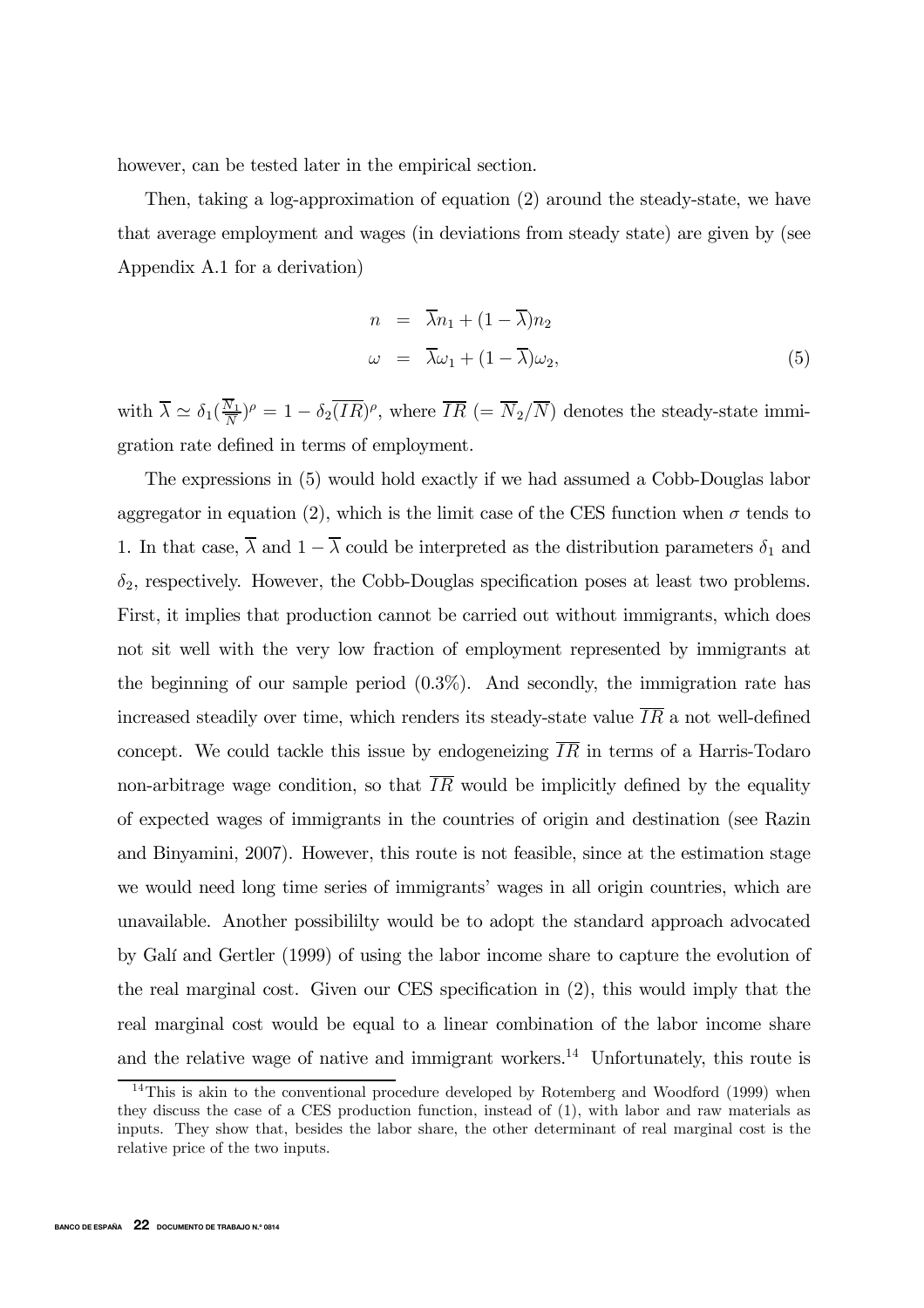again not feasible, since there is only data on aggregate wages in Spain but not on wages according to workers' nationality.

Given these caveats, we need to account for time variation in the weighting factors used to aggregate employment and wages of the two types of workers in (5). To do so, we take a shortcut by implementing a similar approximation to the one before, but this time around the observed values of the ratio  $N_2/N$  during our sample, rather than around its steady-state value,  $\overline{N}_2/\overline{N}$ . This yields a time-varying parameter given by  $\lambda(IR)=1-\delta_2(IR)^{\rho}$ , where IR is the observed immigration rate in terms of employment. Next, we approximate  $\lambda(IR)$  (hereafter,  $\lambda$  for short) by a quadratic function in terms of the (logged) employment-based immigration rate  $ir (= n_2 - n)$ , which arises from using a second-order Taylor approximation of  $\lambda$  around the Cobb-Douglas case of  $\rho = 0.15$  In this way, the time variation in  $\lambda$  around  $\overline{\lambda}$  is captured by changes in the variable ir over the sample period. As shown in Appendix A.2, this Taylor expansion takes the form

$$
\lambda \simeq \overline{\lambda} - (1 - \overline{\lambda}) \left( \rho \ ir + \frac{\rho^2}{2} i r^2 \right),\tag{6}
$$

i.e., an expression which will give rise to interaction terms between one of the explanatory variables and the two terms in ir when we reach the final specification of the NKPC (see Section 4.4 below). Hence, in the sequel, we will proceed by replacing (5) with the alternative approximations

$$
n = \lambda n_1 + (1 - \lambda)n_2
$$
  
\n
$$
\omega = \lambda \omega_1 + (1 - \lambda)\omega_2,
$$
\n(7)

with  $\lambda$  defined as in (6).

#### 4.1.1 Sluggish wages and markups

As in BG, we consider the case where real wages respond sluggishly to labor market conditions, due to some (unmodeled) imperfection in the labor market. Further, it is assumed that there are gross wage markups (possibly time varying), denoted (in logs) by  $\mu_i^{\omega}$  (i = 1, 2). The markups reflect factors like any monopoly power held by workers in

<sup>&</sup>lt;sup>15</sup>This resembles the procedure advocated by Kmenta (1967) to estimate CES production functions.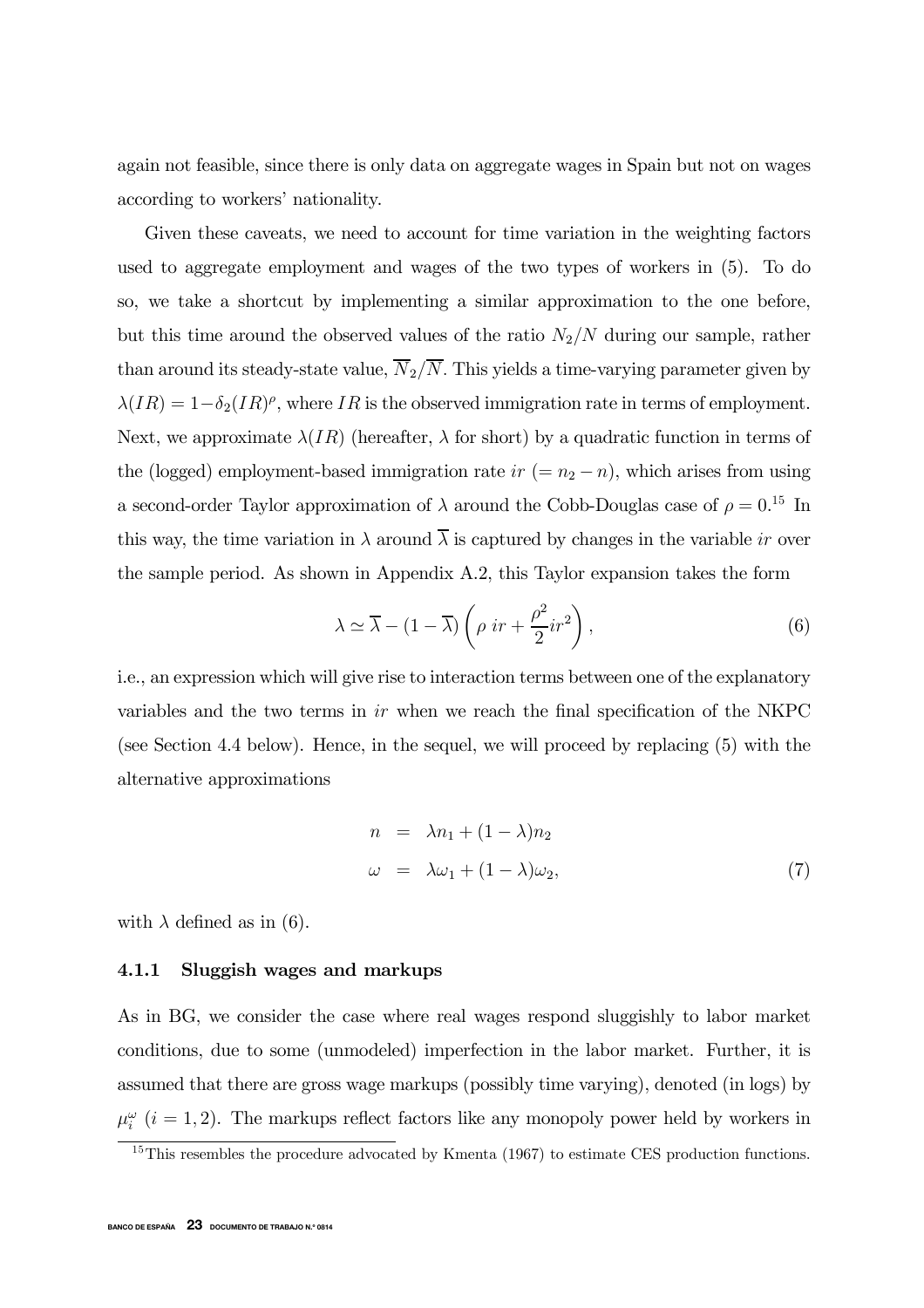the labor market or distorsionary taxes on labor income, which can differ across worker types. Specifically, it is assumed that real wages of both native and immigrant workers follow a partial adjustment model of the form (again for  $i = 1, 2$ ):

$$
\omega_i = \gamma \omega_{i,-1} + (1 - \gamma)(mrs_i + \mu_i^{\omega}). \tag{8}
$$

Thus, replacing (4) in (8) yields

$$
\omega_i = \gamma \omega_{i,-1} + (1 - \gamma)(c_i + \phi_i n_i + \xi + \mu_i^{\omega}), \tag{9}
$$

where  $\gamma \in [0, 1)$  is the sluggishness parameter.<sup>16</sup> In order to compute the average wage  $\omega$ , using (7), it is useful to notice the following result regarding the weighted sum of the  $n_i$  terms appearing in the aggregation of the two wages in  $(9)$ ,

$$
\lambda \phi_1 n_1 + (1 - \lambda)\phi_2 n_2 = \psi n + \phi_{21}ir,\tag{10}
$$

where  $\psi = \lambda \phi_1 + (1 - \lambda) \phi_2$ , i.e. the average of the inverse labor supply elasticities, and  $\phi_{21} = (1 - \lambda)(\phi_2 - \phi_1) > 0$ . Then, denoting the lag operator by L and noting that the partial adjustment equations (8) can be rewritten as  $\omega_i = \frac{(1-\gamma)(mrs_i + \mu_i^{\omega})}{1-\gamma L}$  $mrs_i + \mu_i^{\omega} - \frac{\gamma \Delta(mrs_i + \mu_i^{\omega})}{1-\gamma L}$ , the combination of (4) and (9), yields the average wage

$$
\omega = q + \psi n + \phi_{21} i r + \xi + \mu^{\omega} - \frac{\gamma \Delta (q + \psi n + \phi_{21} i r + \xi + \mu^{\omega})}{1 - \gamma L}, \tag{11}
$$

where, in our economy with just consumption goods, average consumption is equal to output, that is,  $q = \lambda c_1 + (1 - \lambda)c_2$ , and  $\mu^{\omega} = \lambda \mu_1^{\omega} + (1 - \lambda)\mu_2^{\omega}$  is the average markup.

From (1), the MRS between labor and raw materials implies that labor productivity behaves as

$$
q - n = \alpha(m - n) = \alpha(\omega - s_Q) + \alpha \ln \frac{\alpha}{1 - \alpha},
$$

$$
\omega_i = \gamma_i \omega_{i,-1} + (1 - \gamma_i)(mrs + \mu^{\omega}); \ i = 1, 2.
$$

When using the aggregation procedure in  $(6)$ , this yields the following model for wages

$$
\begin{array}{rcl}\n\omega-(\gamma_1+\gamma_2)\omega_{-1}+\gamma_1\gamma_2\omega_{-2} &=& (1-\gamma_1)(1-\gamma_2)(mrs+\mu^\omega)+\\ \n\quad &[\lambda(\gamma_2-\gamma_1)+\gamma_1(1-\gamma_2)]\Delta(mrs+\mu^\omega).\n\end{array}
$$

This specification leads to more complicated dynamics in the evolution of the real marginal cost and in the NKPC, which where rejected by our data. Hence, we opted for the model described in the text.

 $16$ We also tried an alternative specification where the persistence parameters differ across workers and their preferences are identical, i.e.,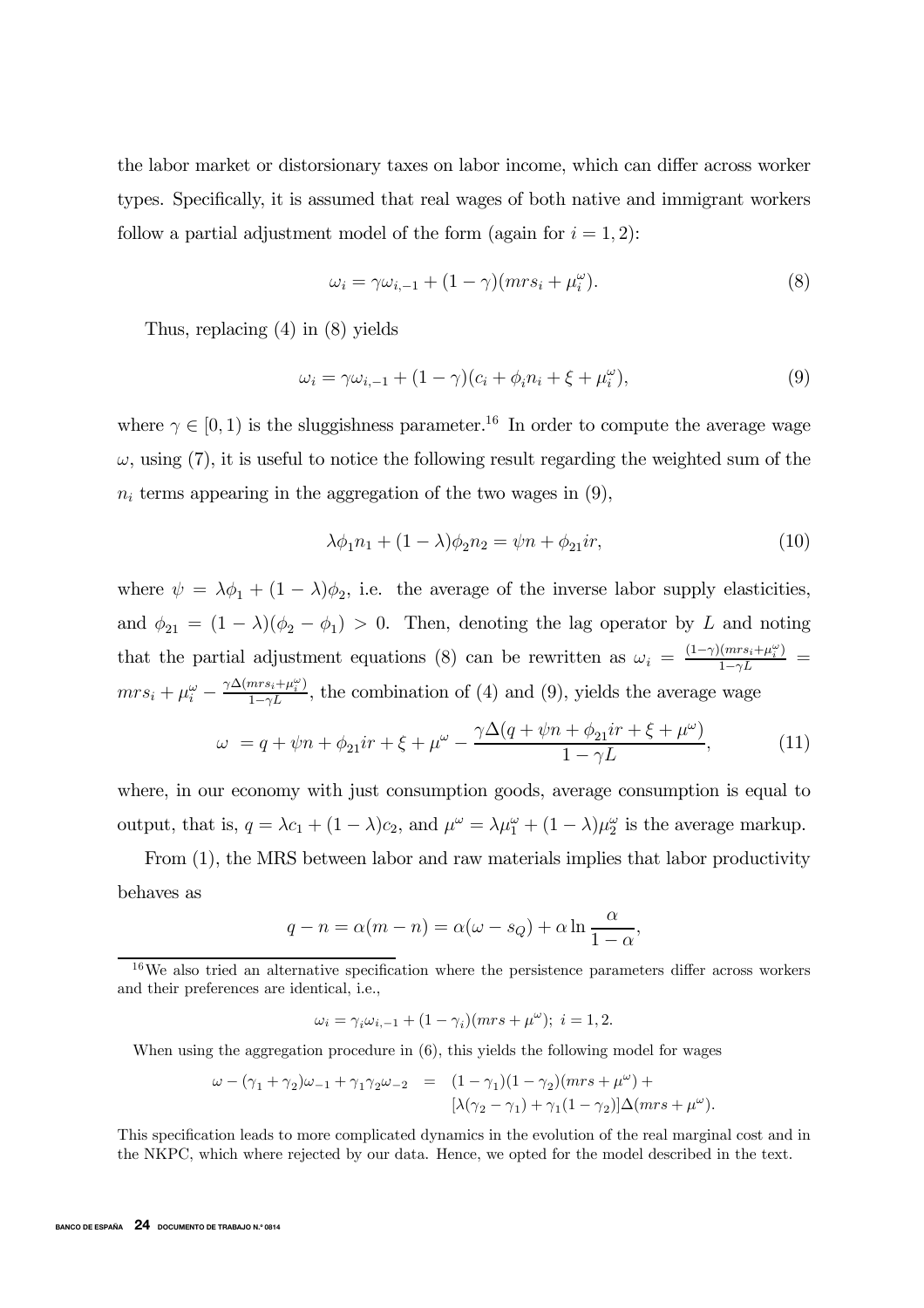where  $s_Q$  is the real price of raw materials (i.e., the log of its nominal price,  $p_m$ , minus  $p<sub>O</sub>$ ). Thereby, substituting this expression into (11), yields an equation describing the dynamic evolution of real wages from the workers' side:

$$
\omega = \Gamma \omega_{-1} + \frac{1 - \Gamma}{1 - \alpha} [\alpha \ln \frac{\alpha}{1 - \alpha} + (1 + \psi)n + \phi_{21}ir + \xi - \alpha s_Q + \mu^\omega],\tag{12}
$$

with  $\Gamma = \frac{\gamma}{1 - \alpha + \gamma \alpha} < 1$ .

## 4.2 First-best equilibrium

The next step is to derive the first-best price equilibrium in this economy. This corresponds to the case where prices and wages are flexible ( $\gamma = 0$ ), and labor and goods markets are perfectly competitive, i.e.  $\mu^{\omega} = \mu^{p} = 0$ . In such an equilibrium, from the firms' side, the real aggregate wage would be equal to the marginal product of labor  $(mpn)$ , that is,  $\omega = mpn = q - n + \ln(1 - \alpha)$ . Similarly, from the workers' side, the real wage would be equal to the marginal rate of substitution, that is,  $\omega = q + \psi n + \phi_{21}ir + \xi$ . Therefore, equating both expressions and labeling the first-best equilibrium value of a generic variable x by  $\overline{x}^F$ , we have that the employment of natives and immigrants in this equilibrium satisfy the following condition

$$
(1 + \psi) \ \overline{n}^F + \phi_{21} \overline{ir}^F = \ln(1 - \alpha) - \xi. \tag{13}
$$

### 4.3 Equilibrium with real wage rigidities and monopoly power

Going back to our economy with labor market frictions and monopolistic power in the goods and labor markets, substitution of (13) into (12) yields the evolution of the wagesetting from the workers' side,

$$
\omega = \Gamma \omega_{-1} + \frac{1 - \Gamma}{1 - \alpha} [\alpha \ln \alpha + (1 - \alpha) \ln(1 - \alpha) - \alpha s_{Q} + \mu^{\omega} + (1 + \psi)\widetilde{n} + \phi_{21} \widetilde{ir}], \quad (14)
$$

where  $\tilde{n}$  (=  $n - \overline{n}^F$ ) and  $\tilde{i}$ r (=  $ir - \overline{ir}^F$ ) are the deviations of n and ir from their corresponding first-best equilibrium values.

From the firms' side we have that  $mc_Q + \mu^p = \omega - mpn + \mu^p$ . Then, inserting (14) into this expression and using (1) yields the following equation describing the corresponding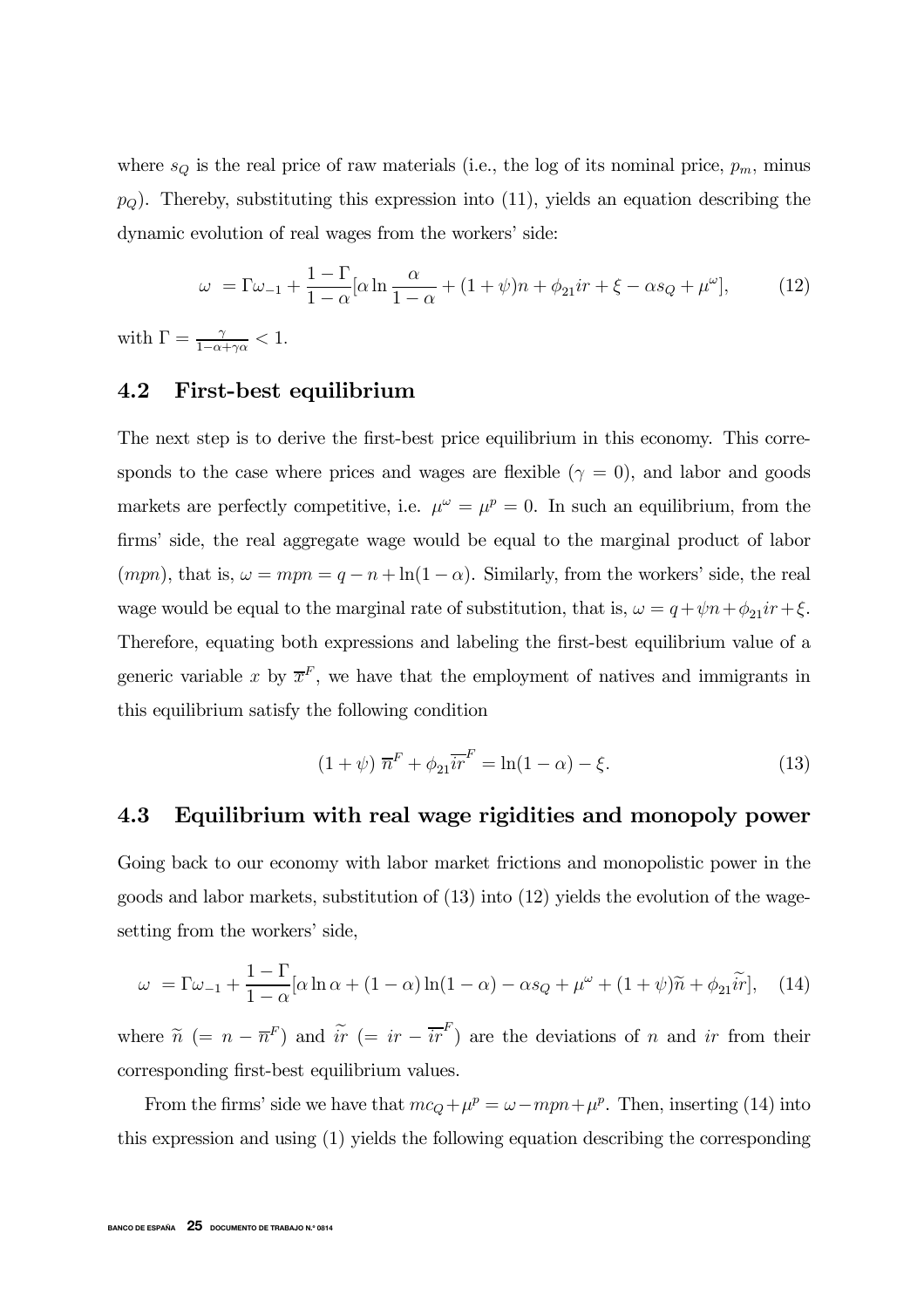dynamic evolution of the real marginal cost of gross output

$$
(1 - \Gamma L)(mc_Q + \mu^p) = \frac{(1 - \Gamma)(1 + \psi)}{1 - \alpha}\widetilde{q} + (1 - \Gamma)\phi_{21}\widetilde{ir} + \alpha\Gamma\Delta s_Q + (1 - \Gamma)(\mu^\omega + \mu^p),
$$
 (15)

where  $\widetilde{q}=q-\overline{q}^F$ .

## 4.4 Unemployment and immigration in the marginal cost

In order to express  $(15)$  in terms of observables, namely the unemployment  $(u)$  and immigration rates, we follow BG in assuming that the (logged) labor supplies  $(\ell_i)$  and the relative labor supply of immigrants vis-à-vis natives  $(irl = \ell_2 - \ell_1)$  are implicitly defined by:

$$
\omega = q + \psi \ell + \phi_{21} \dot{v} \, l + \xi + \overline{\mu}^{\omega}.\tag{16}
$$

That is,  $\ell$  and  $irl$  measure the notional quantities of labor that native and immigrant workers would like to supply given their current wage, marginal utility of income, and steady-state wage markup,  $\overline{\mu}^{\omega}$ . Hence, from the firms' side, substitution of (16) into (3), yields

$$
mc_Q + \mu^p = (1 + \psi)\ell - (\ell - n) + \xi - \ln(1 - \alpha) + \phi_{21}irl + \overline{\mu}^{\omega} + \mu^p. \tag{17}
$$

Next, making use of the standard approximation  $u \approx \ell - n$ , noticing that  $irl =$  $(irl - \overline{ir}^F) + \overline{ir}^F$ , and recalling the first-best equilibrium condition (13), implies that (17) can be rewritten as

$$
mc_Q + \mu^p = \frac{1+\psi}{1-\alpha}\tilde{q} + \psi u + \phi_{21}(irl - \overline{ir}^F) + \overline{\mu}^\omega + \mu^p. \tag{18}
$$

Hence, solving for  $(1+\psi)\tilde{q}/(1-\alpha)$  in (18) and replacing it in (15), yields the following equation describing the evolution of  $mc_Q + \mu^p$  in terms of observables

$$
\Delta(mc_Q + \mu^p) = -\frac{1-\Gamma}{\Gamma}[\psi u + \phi_{21}(u_2 - u) - \tilde{\mu}^\omega] + \alpha \Delta s_Q,
$$
\n(19)

where  $\tilde{\mu}^w = \mu^{\omega} - \overline{\mu}^{\omega}$ , and use has been made of the result that  $irl - ir = (\ell_2 - \ell) - (n_2 - \overline{\ell})$  $n) \simeq u_2 - u$ , i.e. the difference between the unemployment rate of immigrants and the aggregate unemployment rate.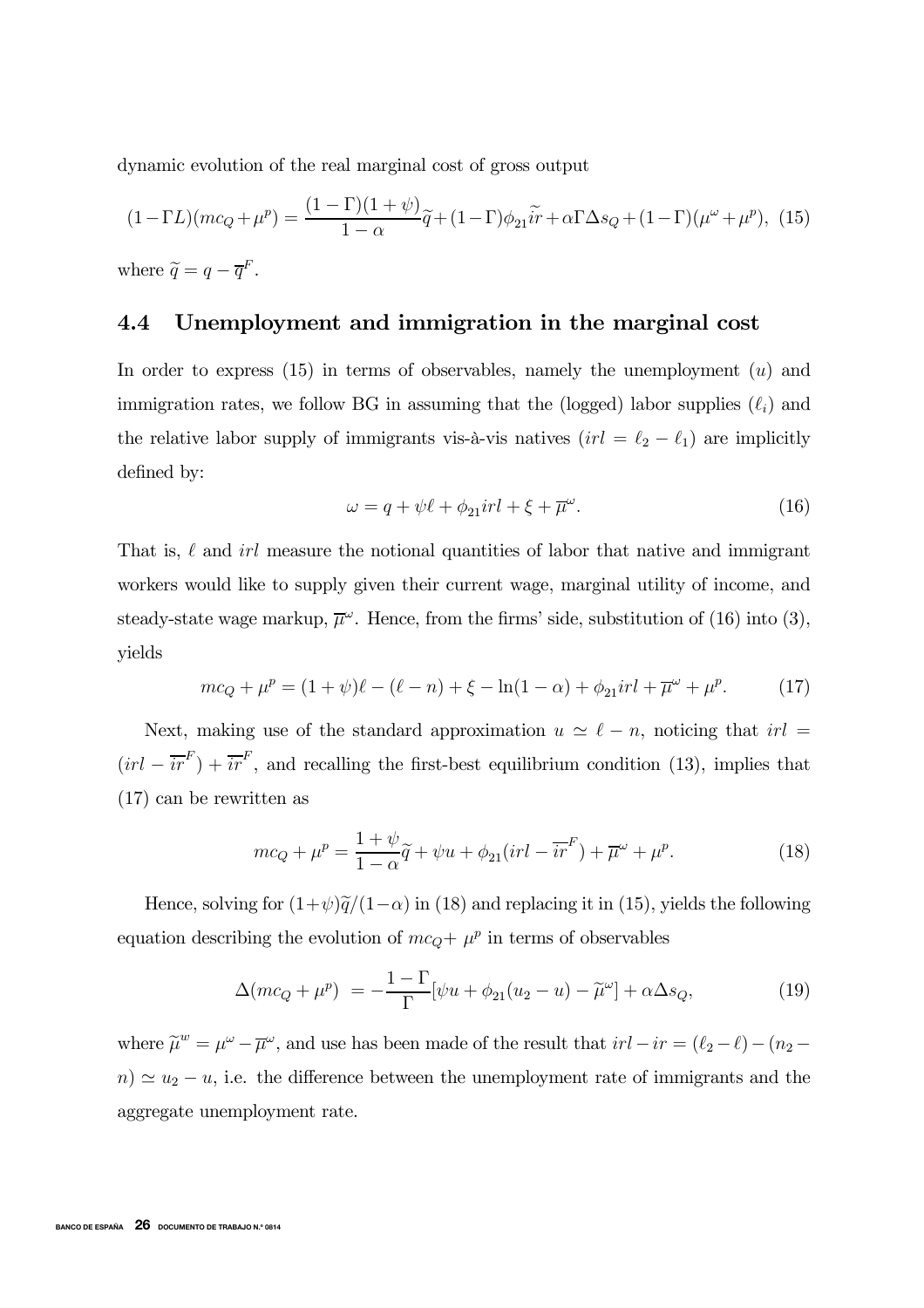#### 4.4.1 Interaction terms with immigration

The next step is to notice that parameters  $\psi$  and  $\phi_{21}$  depend on the time-varying weight  $\lambda$ , derived in (6). Thus we need to express equation (19) in terms of constant parameters. To do so, it is useful to notice that, since  $\psi = \phi_1 + (1 - \lambda)(\phi_2 - \phi_1) = \phi_1 + \phi_{21}$ , the linear combination of unemployment rates given by  $\psi u + \phi_{21}(u_2 - u)$  in (19), can be rewritten as follows (see Appendix A.2)

$$
\psi u + \phi_{21}(u_2 - u) = \overline{\psi}u + \overline{\phi}_{21}(u_2 - u) + \rho \overline{\phi}_{21} u_2 i r + \frac{\rho^2}{2} \overline{\phi}_{21} u_2 i r^2, \tag{20}
$$

where  $\overline{\psi} = \phi_1 + \overline{\phi}_{21}$  and  $\overline{\phi}_{21} = (1 - \overline{\lambda})(\phi_2 - \phi_1)$ , with  $\overline{\lambda}$  interpreted as in (5). Substitution of (20) into (19) yields an alternative specification of (19) in terms of constant rather than changing parameters, in which two new interaction terms of  $u_2$  with ir and  $ir^2$ appear, namely

$$
\Delta(mc_Q + \mu^p) = -\frac{1-\Gamma}{\Gamma}[\overline{\psi}u + \overline{\phi}_{21}(u_2 - u) + \rho\overline{\phi}_{21}u_2ir + \frac{\rho^2}{2}\overline{\phi}_{21}u_2ir^2 - \widetilde{\mu}^{\omega}] + \alpha\Delta s_Q.
$$
 (21)

Finally, deviations of the wage markup from its steady-state value, i.e.  $\tilde{\mu}^w \neq 0$ , would also alter the marginal cost (see Galí *et al.*, 2001, for a discussion). As explained in Appendix A.3, in a right-to-manage model of wage determination by firms and unions, among other alternatives, a labor supply shift due to immigration can be captured by a rise in  $u_2 - u$  –since it is likely that immigrants will take longer than natives in finding a job- which, in turn, could be interpreted as implying a fall in  $\tilde{\mu}^w$ . For simplicity, we assume a linear relationship of the form  $\tilde{\mu}^w = -\nu(u_2 - u)$ , so that (21) becomes:

$$
\Delta(mc_Q + \mu^p) = -\frac{1-\Gamma}{\Gamma}[\overline{\psi}u + (\overline{\phi}_{21} + \nu)(u_2 - u) + \rho\overline{\phi}_{21}u_2ir + \frac{\rho^2}{2}\overline{\phi}_{21}u_2ir^2] + \alpha\Delta s_Q.
$$
 (22)

Notice that the term in  $u_2-u$  plus the two interaction terms in  $u_2$  and ir are the new variables that our model adds to the specification proposed by BG in a similar model where immigration is ignored. The intuition behind these effects is as follows. First, insofar as the unemployment rate of immigrants is higher than the unemployment rate of natives, this will induce a reduction in the marginal cost both via lower wages —because immigrants have a less elastic labor supply than natives<sup> $-17$ </sup> and through a reduction

 $17$ Think of a negative labor demand shift: wages fall more the less elastic is labor supply. Here the shift is one that reduces immigrants' employment more than natives'.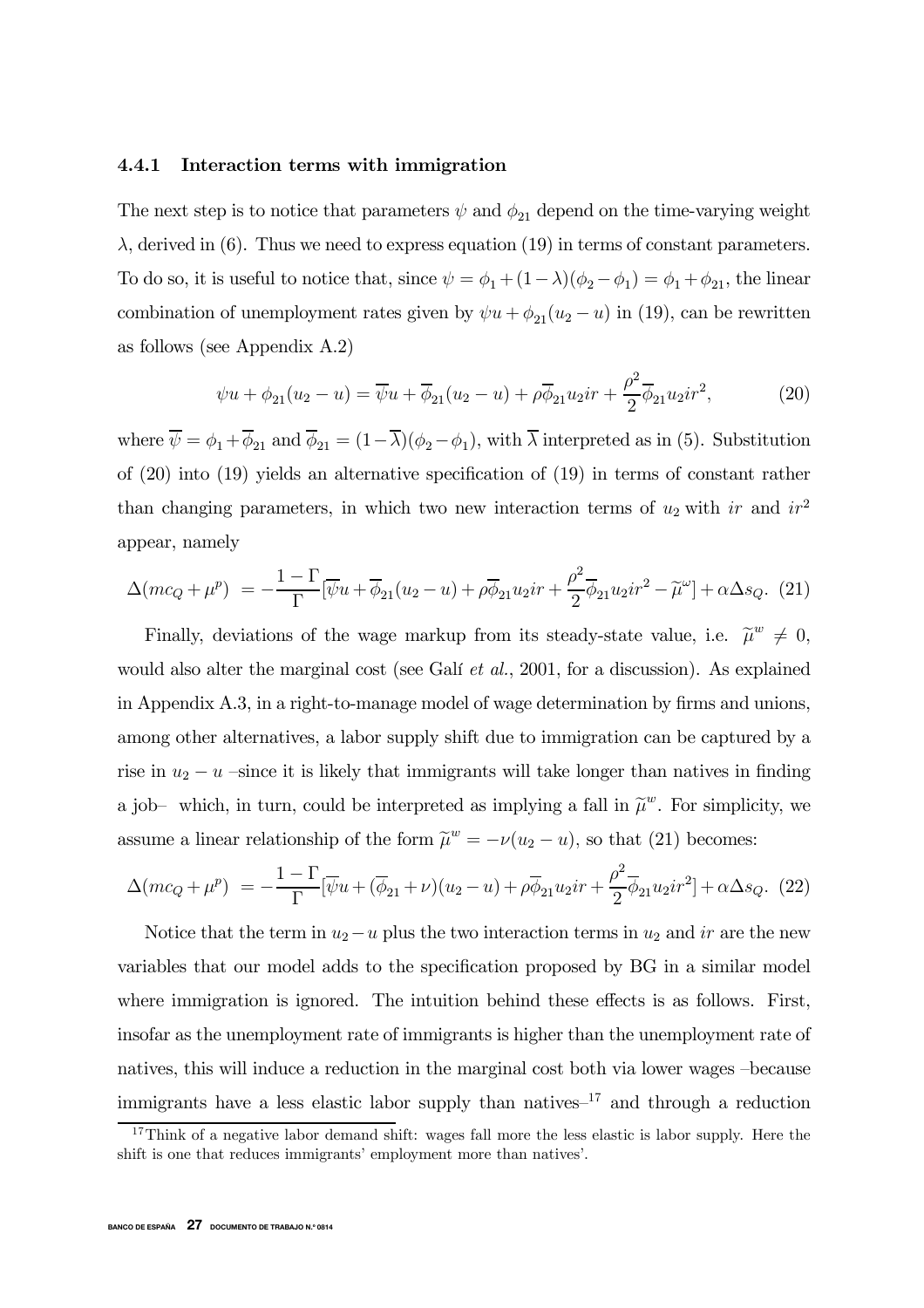in the wage markup set by unions. Further, in our model the interaction terms give rise to the convenient property that these effects of the  $u_2 - u$  gap depend on the size of the immigration rate in the economy: the higher is the immigration rate the larger will be the reduction in inflation brought about by the unemployment rate differential. Alternatively, these effects on the marginal cost will more sizeable in economies with large immigration rates than in those with low immigration.

#### 4.4.2 Gross output and GDP deflators

Before turning to the final specification of NKPC equation, a final issue to be addressed is that, according to our interpretation of  $Q$  in  $(1)$ , equation  $(22)$  yields the determinants of the marginal cost of producing gross output, rather than value added (GDP). Since a time series of the gross output deflator,  $p_Q$ , is not available for Spain (only nominal gross output at current prices is available), we need to reinterpret (22) in terms of the GDP deflator, p, which is the series we will use in the empirical section below to construct the inflation rate in the NKPC. The assumption of a Cobb-Douglas production function in (1) implies separability between raw materials and the labor input used to produce GDP. Hence, it follows that  $\Delta(mc_Q + \mu^p) = \Delta(mc + \mu^p)$ , where mc is the real marginal cost of producing GDP. Consequently, the only variable in the right-hand-side of (22) that needs to be changed is the real price of raw materials,  $s_Q$ , which was deflated by  $p_Q$ . To replace  $p_Q$  by p in this real price, we make use of the fact the former price index is implicitly defined by  $p_Q = (1 - \chi)p + \chi p_m$  or  $p_Q = p + \chi s_m$ , where  $s = p_m - p$  and  $\chi$ is the share of the value of imports in nominal gross output, as reported in the national accounts. Hence, the changes in  $s_Q$  and s are related by

$$
\Delta s_Q = \Delta s - (\Delta p_Q - \Delta p) = \Delta s - \chi(\Delta p_m - \Delta p) = (1 - \chi)\Delta s. \tag{23}
$$

Substitution of (23) into (22) yields the final specification of the real marginal cost of producing GDP

$$
\Delta(mc+\mu^{p}) = -\frac{1-\Gamma}{\Gamma}[\overline{\psi}u+(\overline{\phi}_{21}+\nu)(u_{2}-u)+\rho\overline{\phi}_{21}u_{2}ir+\frac{\rho^{2}}{2}\overline{\phi}_{21}u_{2}ir^{2}]+\alpha(1-\chi)\Delta s. \quad (24)
$$

Notice that there is a difference between the shares of raw materials  $\alpha$  and  $\chi$ . As argued above, we have that  $\chi = P_m M / P_Q Q$ , whereas, denoting capital compensation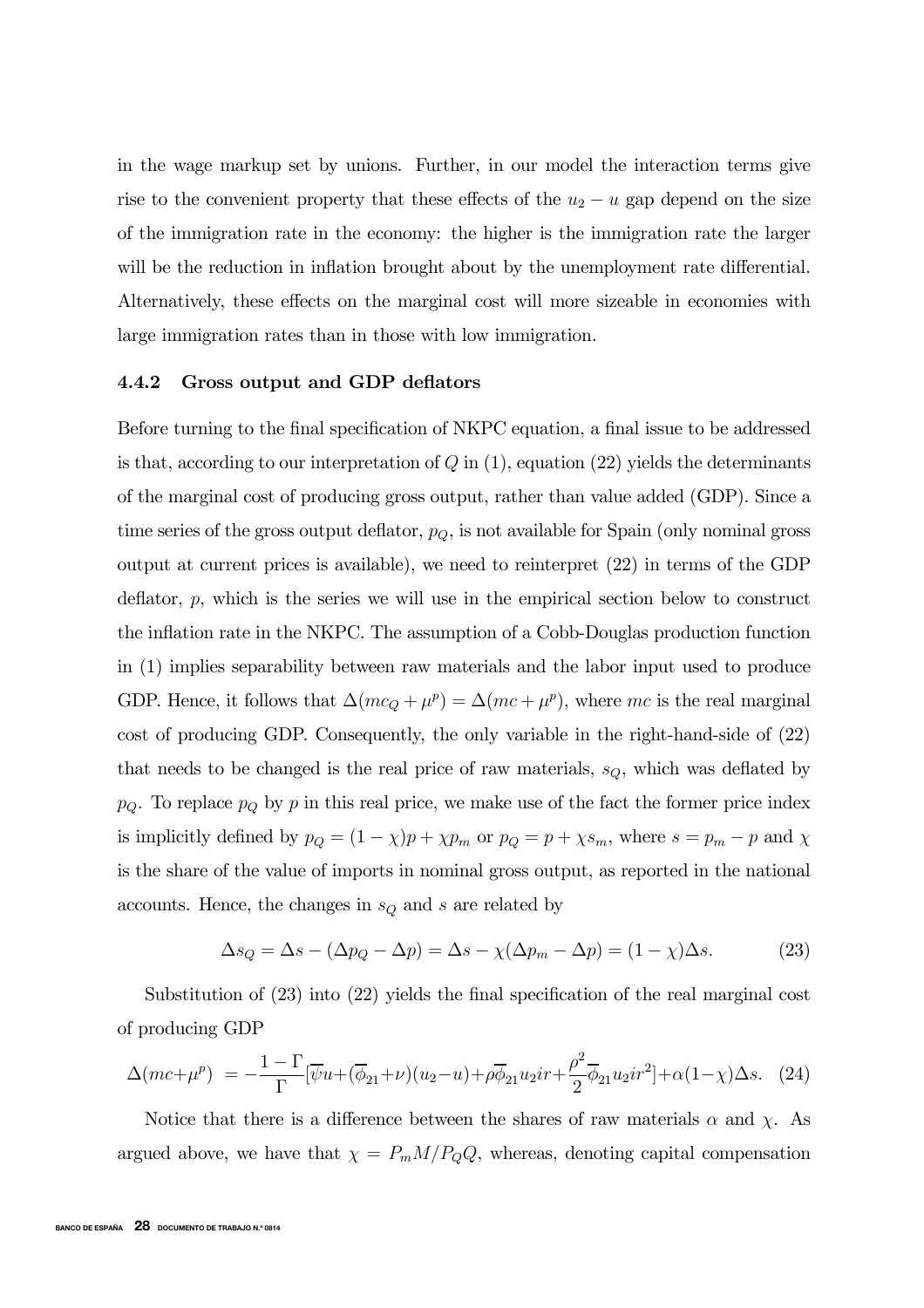by  $rK$ ,  $\alpha = P_m M/(P_Q Q - rK)$ , since capital has been ignored as an input of Q in (1). Therefore,  $\chi < \alpha$ . In any case, the coefficient on  $\Delta s$  in the above equation is positive since  $\alpha(1-\chi) > 0$ .

An important feature of (23) is that the marginal cost of producing GDP has a unit root as long as  $0 < \Gamma < 1$ , i.e.  $0 < \gamma < 1$ . As will be shown below, this implies that the NKPC has the appealing property that inflation is in the long run independent of real factors, which only influence the change in inflation. As explained in Appendix A.4, the insight behind this property is the presence of real rigidities, either in wages (as in the present model) or in the price-setting rule.

#### 4.5 Alternative specifications of the NKPC

Having derived the evolution of the real marginal cost, the last step is to obtain an NKPC linking it to inflation. For that, we use the two well-known alternatives proposed by Galí and Gertler (1999): the forward-looking model (FNPC) and the hybrid (i.e., a combination of forward and backward-looking price-setters) model (HNPC). These two specifications are given (introducing time subscripts), respectively by

$$
\pi_t = \beta E_t \pi_{t+1} + \kappa_f (mc_t + \mu^p) \tag{25}
$$

$$
\pi_t = \frac{\beta \theta}{\tau} E_t \pi_{t+1} + \frac{\varsigma}{\tau} \pi_{t-1} + \frac{\kappa_h}{\tau} (mc_t + \mu^p), \tag{26}
$$

where  $\pi_t (\equiv p_t - p_{t-1})$  is the inflation rate in period t,  $E_t \pi_{t+1}$  is the (rational) expectation of inflation in t+1 conditional on all information available up to t,  $\kappa_f = (1-\beta\theta)(1-\theta)/\theta$ ,  $\kappa_h = (1 - \varsigma)(1 - \beta \theta)(1 - \theta)$ , and  $\tau = \theta + \varsigma[1 - \theta(1 - \beta)]$ . In these expressions,  $\beta$  is the discount rate,  $1 - \theta$  is the probability that firms are allowed to optimally reset prices in period t according to Calvo's (1983) model, and  $\varsigma$  is the proportion of firms which use the simple backward-looking rule of thumb proposed by Galí and Gertler (1999).<sup>18</sup>

Substituting (22) into (25) and (26) yields the two specifications of the NKPC with immigration that we estimate below. The forward-looking PC with immigration (FN-

<sup>18</sup>As discussed in Appendix A.4 a similar NKPC can be derived using Rotemberg's (1982) quadratic adjustment cost model of changing prices.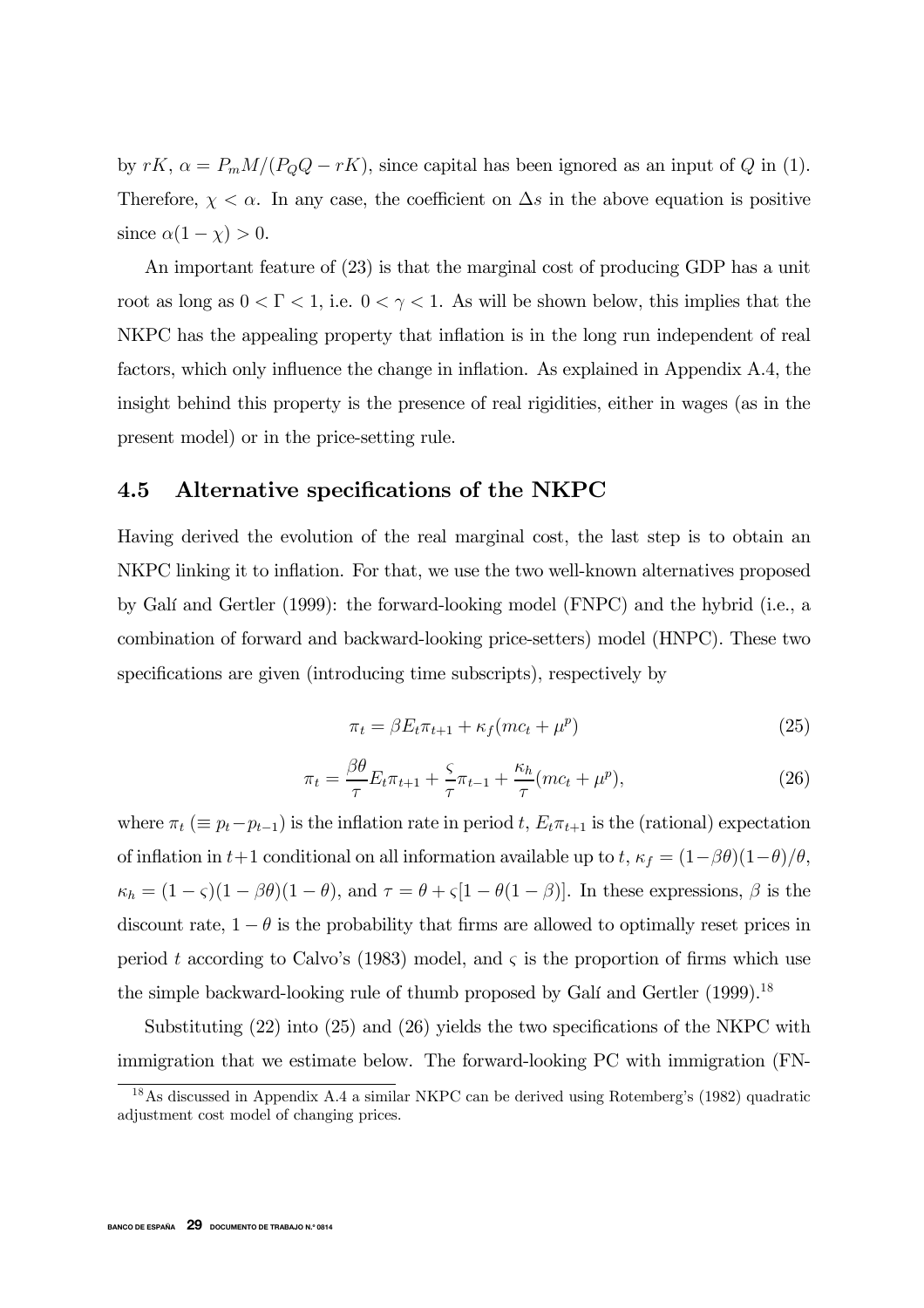PCI) is

$$
\pi_t = \psi_1^f E_t \pi_{t+1} + \psi_2^f \pi_{t-1} - \frac{(1-\Gamma)\kappa_f}{(1+\beta)\Gamma} [\overline{\psi}u_t + (\overline{\phi}_{21} + \nu)(u_{2t} - u_t) \n+ \rho \overline{\phi}_{21} u_{2t} i r_t + \frac{\rho^2}{2} \overline{\phi}_{21} u_{2t} i r_t^2] + \frac{\alpha (1-\chi)\kappa_f}{1+\beta} \Delta s_t,
$$
\n(27)

with  $\psi_1^f = \frac{\beta}{(1+\beta)}$  and  $\psi_2^f = \frac{1}{(1+\beta)}$ . Hence, everything else equal, (27) establishes a tradeoff between the change in inflation,  $\Delta \pi$ , and the unemployment rate, u. It is worth noticing that in this specification both the intercept and the slope (with respect to  $u_t$ ) of the standard PC are shifted by the presence of immigrants. In effect, in the absence of immigration (i.e.  $\overline{\phi}_{21} = \nu = 0, \overline{\lambda} = 1$ ), the slope of the PC in the  $(\Delta \pi, u)$  plane will be  $-\frac{\kappa_f(1-\Gamma)}{\Gamma(1+\beta)}\phi_1$ , since  $\overline{\psi} = \phi_1$  when  $\overline{\phi}_{21} = 0$ , as in BG. By contrast, with immigration, for given values of  $u_2$  and ir, the slope becomes  $-\frac{\kappa_f(1-\Gamma)}{\Gamma(1+\beta)}(\overline{\psi}-\overline{\phi}_{21}-\nu)=-\frac{\kappa_f(1-\Gamma)}{\Gamma(1+\beta)}(\phi_1-\nu)$ so that the PC is flatter than in the previous case. Likewise, with immigration the intercept shifts downwards by  $-\frac{\kappa_f(1-\Gamma)}{\Gamma(1+\beta)}[(\overline{\phi}_{21}-\nu)u_{2t}+\rho\overline{\phi}_{21}u_{2t}ir_t+\frac{\rho^2}{2}\overline{\phi}_{21}u_{2t}ir_t^2]$ . Notice that both changes are therefore in line with the evolution of the Spanish PC during the last decade or so, as shown in Figure 1.

The hybrid PC with immigration (HNPCI), in turn, becomes:

$$
\pi_t = \psi_1^h E_t \pi_{t+1} + \psi_2^h \pi_{t-1} + \psi_3^h \pi_{t-2} - \frac{\tau (1 - \Gamma) \kappa_h}{(\tau + \beta \theta) \Gamma} [\overline{\psi} u_t + (\overline{\phi}_{21} + \nu) (u_{2t} - u_t) + \rho \overline{\phi}_{21} u_{2t} i r_t + \frac{\rho^2}{2} \overline{\phi}_{21} u_{2t} i r_t^2] + \frac{\alpha \tau (1 - \chi) \kappa_h}{\tau + \beta \theta} \Delta s_t,
$$
\n(28)

with  $\psi_1^h = \beta \theta/(\tau + \beta \theta)$ ,  $\psi_2^h = (\tau + \varsigma)/(\tau + \beta \theta)$ , and  $\psi_3^h = -\varsigma/(\tau + \beta \theta)$ . Thus,  $\psi_1^h + \psi_2^h + \psi_3^h =$ 1, so that, as before, the NKPC is vertical in the long run.

Inspection of (27) shows that this specification leads to the presence of forward and backward components of inflation in the NKPC without having to rely on the existence of firms which use a simple backward-looking rule of thumb to set prices. By contrast, when this type of firms is considered in (28), the backward component of inflation has two lags, the first one with a positive coefficient and the second one with a negative coefficient. These implications will be used to discriminate between the two specifications of the NKPC.

Given the long-run neutrality property, we can define the concept of fundamental change of inflation,  $\Delta \pi_t^*$ , along the lines of Galí and Gertler (1999) and Galí *et al.*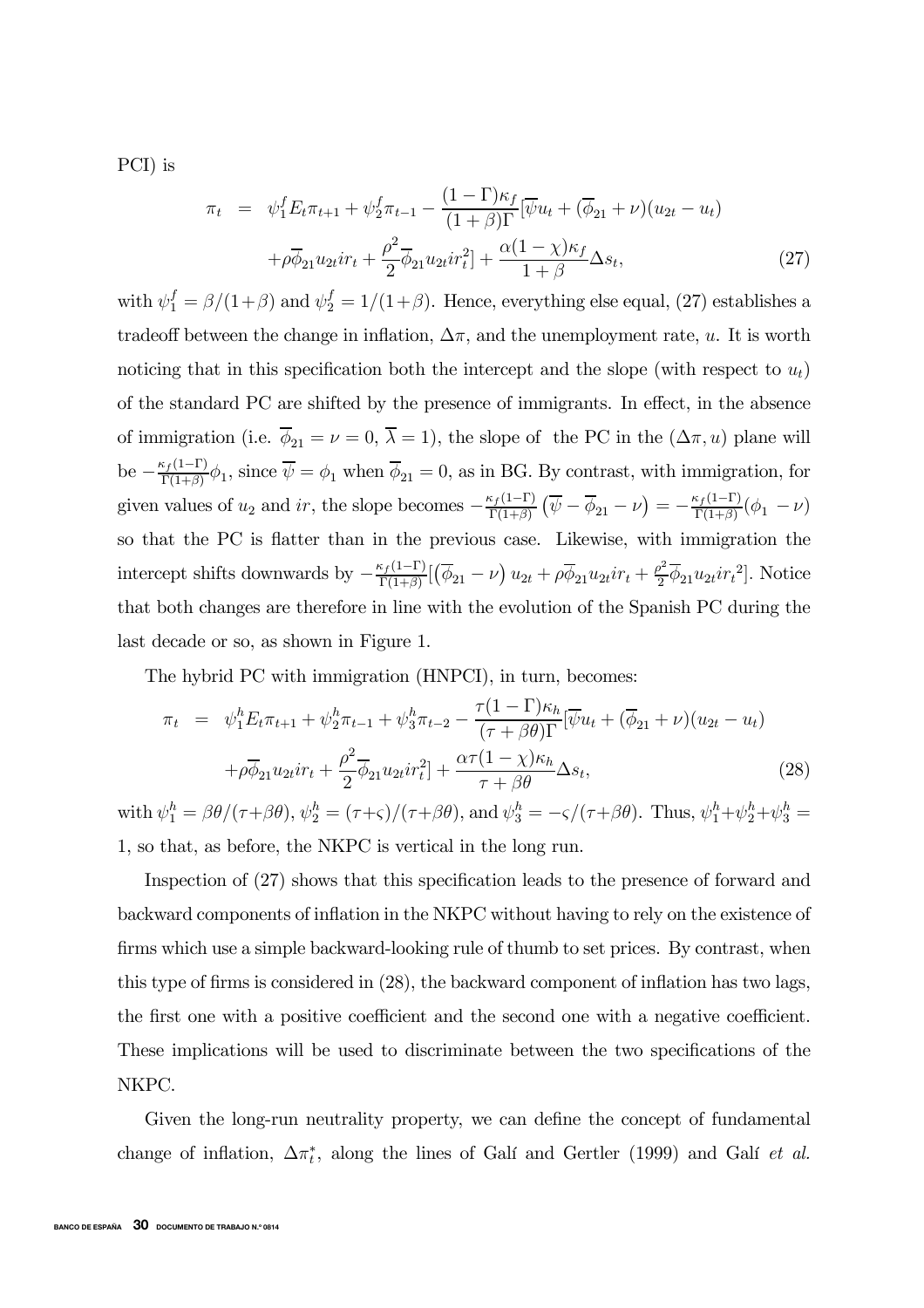(2001), to then integrate forwards this variable in order to calculate the fundamental level of inflation,  $\pi_t^*$ . In what follows we illustrate this procedure with the FNPCI specification, since the approach for the HNPCI is similar but more cumbersome. First, by iterating (27) forward, we obtain

$$
\Delta \pi_t^* = (1+\beta) \sum_{j=0}^{\infty} \beta^j E_t \{ \widehat{x}_{t+j} \mid z_t \}, \tag{29}
$$

where in our empirical application,  $z_t = [\hat{x}_t, \hat{x}_{t-1}, \hat{x}_{t-2}, \pi_t, \pi_{t-1}, \pi_{t-2}]$  and

$$
\widehat{x}_t = -\frac{(1-\Gamma)\kappa_f}{(1+\beta)\Gamma} [\overline{\psi}u_t + (\overline{\phi}_{21} + \nu)(u_{2t} - u_t) \n+ \rho \overline{\phi}_{21} u_{2t} i r_t + \frac{\rho^2}{2} \overline{\phi}_{21} u_{2t} i r_t^2] + \frac{\alpha (1-\chi)\kappa_f}{1+\beta} \Delta s_t.
$$

Next, we construct  $\hat{x}_t$  using the coefficients in our estimated FNPCI and, to compute forecasts of its future values, we run a second-order vector autoregression of the bivariate system formed by  $\Delta \pi_t$  and  $\hat{x}_t$ . Letting A denote the companion matrix of the VAR(1) representation of  $z_t$ , we have that  $E_t\{\hat{x}_{t+j} | z_t\} = e'_1 A^j z_t$ , where  $e_1$  is a vector with 1 in its first position and zeros elsewhere. Hence:

$$
\Delta \pi_t^* = (1 + \beta)e_1'(I - \beta A)^{-1}z_t,
$$
\n(30)

using the standard result that  $\sum_{j=0}^{\infty} \beta^j A^j = (I - \beta A)^{-1}$  for a matrix A with eigenvalues less that unity.

## 5 Empirical results

In this section we present our estimates of the model. We estimate first the forwardlooking specification in equation (27):

$$
E_t\{[\pi_t - \alpha_1 \pi_{t+1} - \alpha_2 \pi_{t-1} - \alpha_3 u_t - \alpha_4 (u_{2t} - u_t) - \alpha_5 u_{2t} i r_t - \alpha_6 u_{2t} i r_t^2 - \alpha_7 \Delta s_t] Z_t\}
$$
(31)

by the Generalized Method of Moments (GMM), using a set of instruments,  $Z_t$ , consisting of a constant and, as is standard in the literature (see e.g. Galí et al., 2003), four lags of the following variables: the inflation rate  $(\pi_t)$ , the relative unemployment rate of immigrants  $(u_{2t} - u_t)$ , the log share of immigrants in employment  $(ir_t)$ , the inflation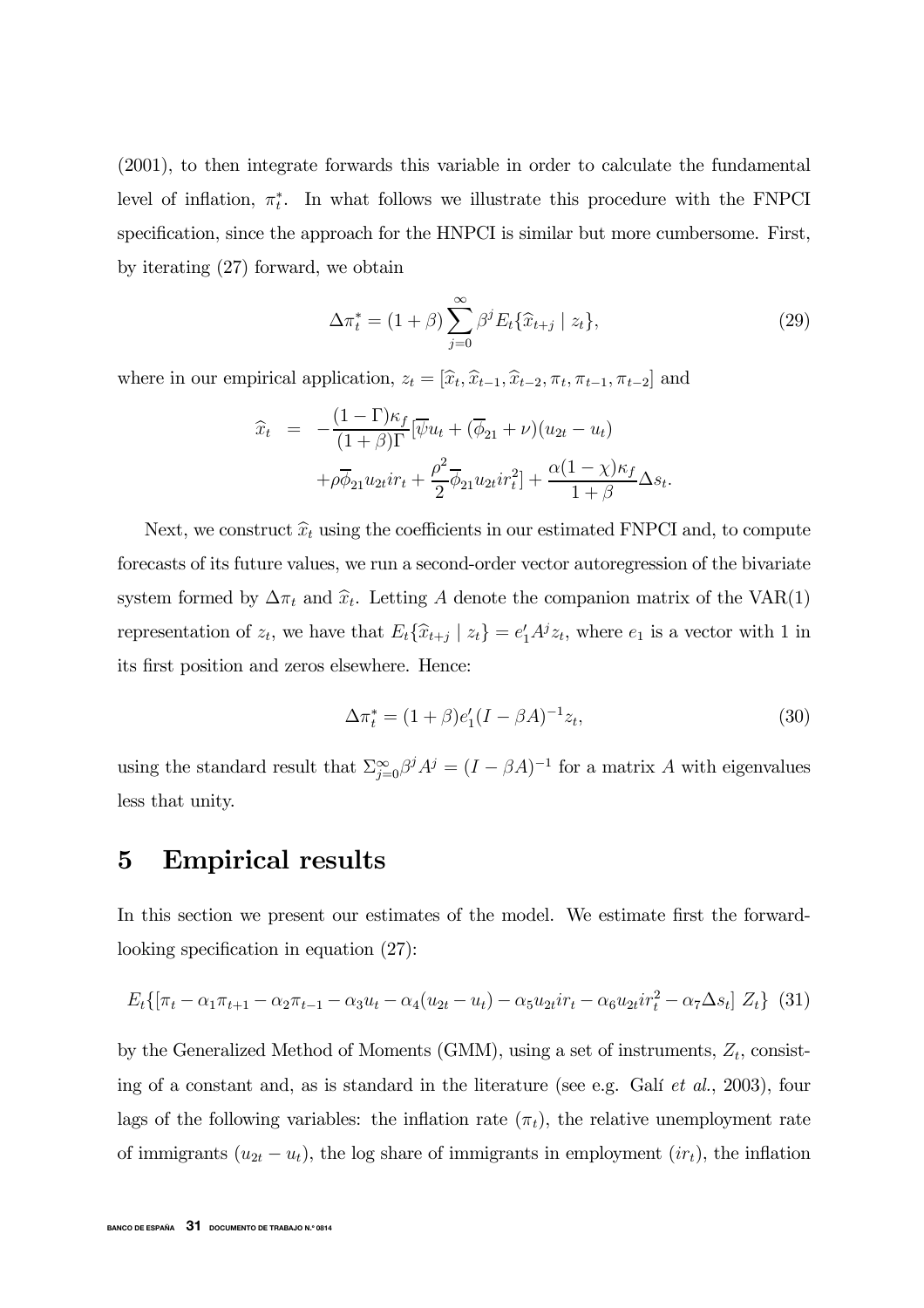rate of imported inputs  $(\Delta s_t)$  –which proxies for the total intermediate input prices that appear in the model—, and the labor income share. We also include two lags of the following variables: cyclical output (with the trend estimated with the Hodrick-Prescott filter using a parameter of 1,600) and of an index of the degree of globalization of the Spanish economy.19 Detailed definitions of all variables appear in Appendix B. The data start in 1980:1 but given the lead and lags involved, our effective estimation period is 1982:1-2006:3. There is no data on the split of the labor force between natives and immigrants before 1987:2, which forces us to assume that they had the same unemployment rate through that date. However, this is not an important limitation since during that period immigration only represented 0.3% of the labor force on average.

Column (1) in Table 1 presents the estimated coefficients in the unrestricted specification of equation (27). All coefficients are statistically significant and have the expected signs. In particular, the relative immigrant unemployment rate and the interactions of the immigrants' unemployment rate with their (logged) share in employment and its square all have negative effects on inflation, as predicted by the model. In other words, the negative signs on these estimated coefficients indicate that our claim that immigrants have a lower labor supply elastiticy than natives  $(\bar{\phi}_{21} > 0)$  is strongly supported by the data. The unrestricted value of the discount rate  $\beta$  implied by the coefficient on lagged inflation is 0.972, which is higher and more realistic than those found in the literature. For instance, Galí et al. (2003) find values between 0.84 and 0.92 for the euro area, and Galí and López-Salido (2001) between 0.75 and 0.85 for Spain over the period 1990-1998. To check whether this model is appropriate, we perform several tests of our proposed specification in (27) against the most relevant modelling alternatives that were discussed before, namely: (i) constant vs. decreasing returns to scale in  $(1)$  (see footnote 11), (ii) a linear vs. a concave shape of immigrant workers' labor supply (see footnote 12), and (iii) the unemployment rate gap against the labor force differential as the determinant of the wage markup (see Appendix A.3). As regards (i), following BG (Appendix 3), we included the first differences of  $u_t$  and  $u_{2t} - u_t$  as additional regressors in (27) and

<sup>&</sup>lt;sup>19</sup>The higher the degree of globalization, the higher should be the immigrant flow, e.g. attracted by foreign investment.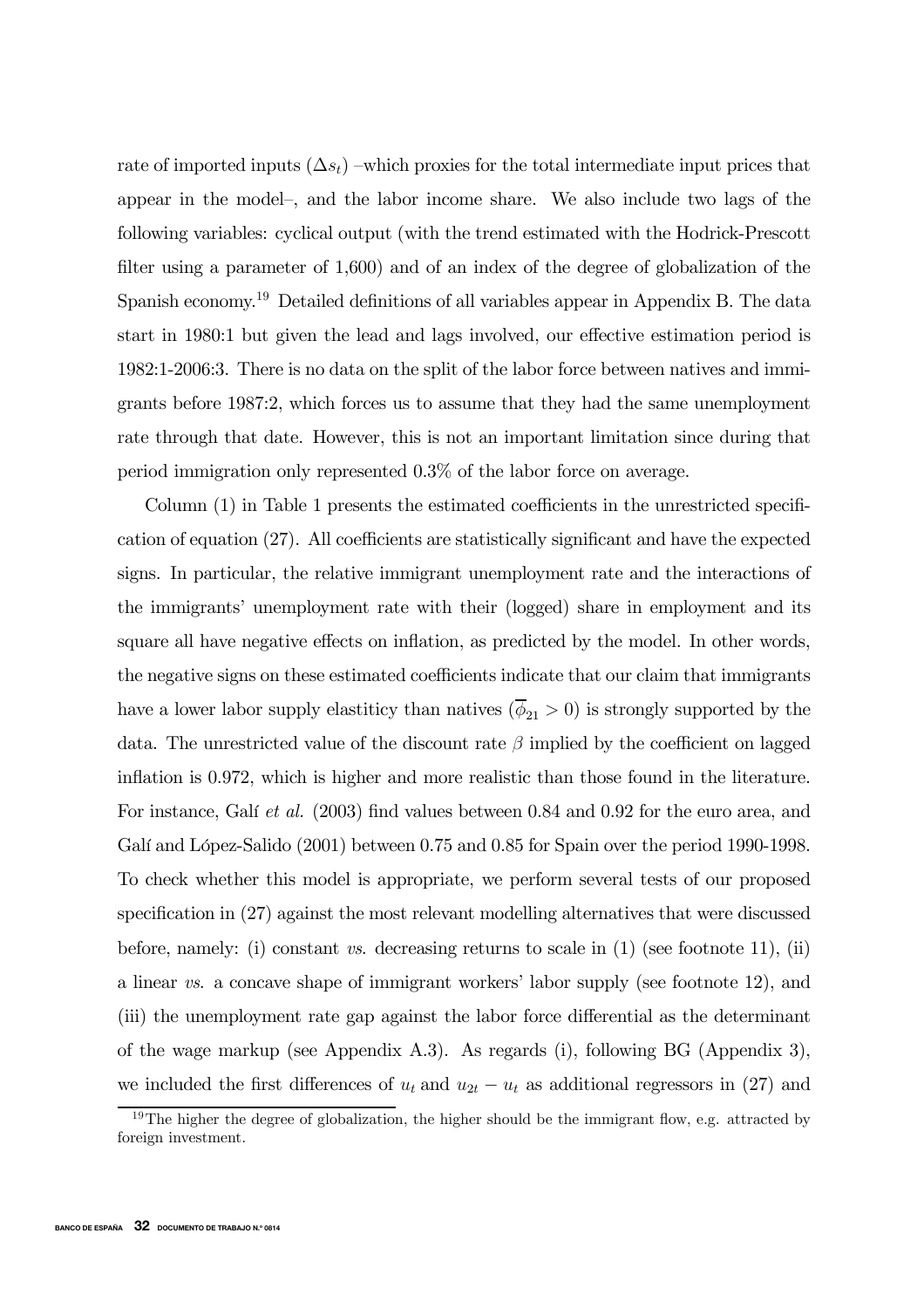tested for the joint significance of their coefficients; this yielded a  $p$ -value of 0.132 in the corresponding  $\chi^2(2)$  test, so that we are not able to reject the null of constant returns to scale. With regard to (ii), a quadratic term in  $u_{2t} - u_t$  was added; again its estimated coefficient was not statistically significant  $(t\text{-ratio}=1.35)$ .<sup>20</sup> Finally, regarding (iii), we added the relative labor force,  $\ell_{2t} - \ell_t$ , to the list of regressors, obtaing once more a nonsignificant effect ( $t$ -ratio=1.13). In view of these results, we keep (27) as our preferred unrestricted model, which we use for testing the remaining restrictions implied by the underlying structural parameters.

In Column (1), the sum of the coefficients on future and lagged inflation is very close to unity, as implied by the model. A Wald test of this null hypothesis yields a p-value of 0.22. Thus we impose this restriction to gain efficiency, with a value for the coefficient on lagged inflation of 0.490, implying a value for  $\beta$  of 0.961. Column (2) shows the restricted estimates, which are very similar to those in Column (1). This set of results allows us to account for the flattening of the standard PC (i.e. the slope of inflation vis-à-vis unemployment) by the presence of the new term in the relative unemployment rate of immigrants. The slope falls from  $-0.112$  to  $-0.032$ , so that the PC becomes significantly flatter. We also saw in Figure 1 that there were shifts in the intercept of the PC. If we take the stable PC traced for the period before the rise in immigration that is apparent in the graph, i.e. from 1990:1 to 1994:1, and compare its intercept to that of the subsequent stable locus, from say 1998:4 to 2006:4, we find that it shifts by 0.44 percentage points, due to the introduction of the three immigrantion-related variables.<sup>21</sup>

<sup>&</sup>lt;sup>20</sup>As pointed out earlier, immigrant workers in Spain tend to achieve similar unemployment rates as natives five years after arrival. Thus, lack of concavity in the relative unemployment may mean higher inflation pressure in the future. However, as also mentioned, even after their assimilation period, immigrants tend to be over-represented in temporary and low-skilled jobs, for which they are overqualified. This may reduce inflationary pressure since the real unit labor costs associated to these jobs are lower.

<sup>&</sup>lt;sup>21</sup>Computed as the difference across averages over those two periods of the magnitude:  $\hat{\alpha}_4u_{2t}$  +  $\widehat{\alpha}_5 u_{2t} \dot{x}_t + \widehat{\alpha}_6 u_{2t} \dot{x}_t^2.$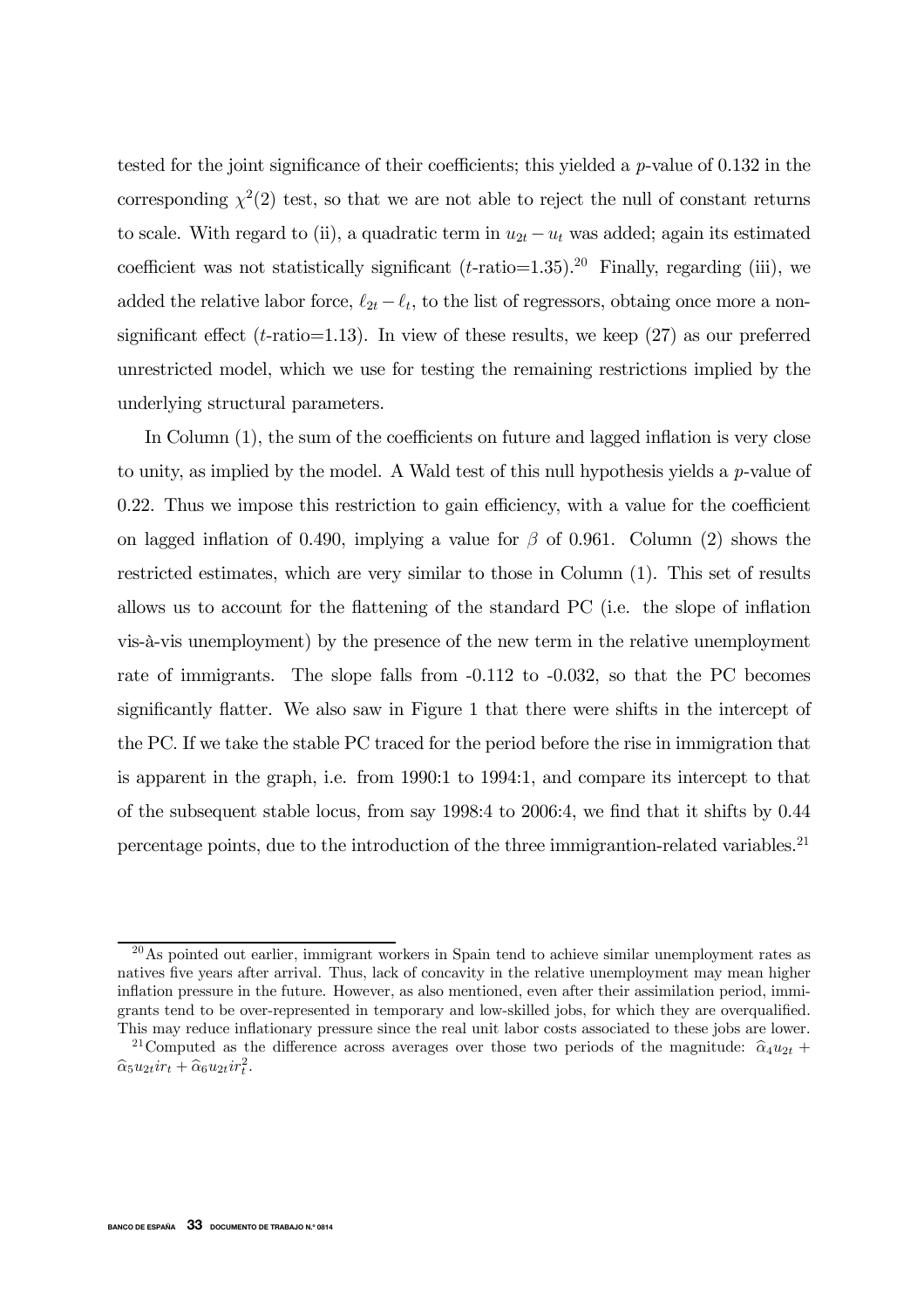|                                      | $\left(1\right)$ |            | $\left( 2\right)$ |            | $\left( 3\right)$ |         |
|--------------------------------------|------------------|------------|-------------------|------------|-------------------|---------|
|                                      | <b>FNPCI</b>     |            | <b>FNPCI</b>      |            | <b>HNPCI</b>      |         |
|                                      | Unrestricted     |            | Restricted        |            | Unrestricted      |         |
|                                      | Coeff.           | $t$ -ratio | Coeff.            | $t$ -ratio | Coeff.            | t-ratio |
| Future inflation rate                | 0.493            | (7.96)     | 0.490             | (11.34)    | 0.615             | (6.85)  |
| Lagged inflation rate                | 0.536            | (11.35)    | 0.510             | (11.34)    | 0.354             | (4.35)  |
| Twice-lagged inflation               |                  |            |                   |            | 0.119             | (2.41)  |
| Unemployment rate rate               | $-0.116$         | (3.38)     | $-0.112$          | (3.49)     | $-0.109$          | (2.31)  |
| Rel. immigrant unemployment r.       | $-0.100$         | (4.06)     | $-0.080$          | (3.19)     | $-0.145$          | (4.52)  |
| Immigrant unemployment rate $\times$ |                  |            |                   |            |                   |         |
| Immigration rate                     | $-0.039$         | (3.52)     | $-0.031$          | (2.77)     | $-0.049$          | (3.09)  |
| Immigrant unemployment rate $\times$ |                  |            |                   |            |                   |         |
| Immigration rate squared             | $-0.005$         | (3.57)     | $-0.003$          | (2.66)     | $-0.008$          | (3.29)  |
| $\Delta$ Real imported input prices  | 0.004            | (2.19)     | 0.005             | (2.77)     | 0.005             | (1.99)  |
|                                      | 0.144            |            | 0.146             |            | 0.130             |         |
| J-statistic $(p$ -value)             |                  |            |                   |            |                   |         |
| Implied parameters:                  |                  |            |                   |            |                   |         |
| $\beta$                              |                  |            | 0.961             | (11.42)    |                   |         |
| $\theta$                             |                  |            | 0.810             | (15.76)    |                   |         |
| $\rho$                               |                  |            | 0.217             | (7.62)     |                   |         |
| ν                                    |                  |            | 0.706             | (2.67)     |                   |         |

Table 1. Forward-Looking and Hybrid New Keynesian Phillips Curves for Spain

Dependent variable: Inflation rate

Period: 1982:1-2006:3. No. of observations: 99. t-ratios in parentheses. The table contains estimates of the Forward-looking (FNPCI) and Hybrid (HNPCI) NKPCs with immigration, estimated by the Generalized Method of Moments. Instruments: a constant, four lags of the inflation rate, the relative unemployment rate of immigrants, the log share of immigrants in employment, the inflation rate of imported inputs, the labor income share, and two lags of cyclical output and of an index of the degree of globalization of the Spanish economy. See Appendix B for variable definitions. The implied parameters are estimated calibrating the following values for the remaining parameters:  $\alpha = 0.536, \chi = 0.646, \text{ and } \phi_1 = 1$  (see Appendix A.5).

## 5.1 Structural parameters and fundamental inflation

The estimation of equation (31) yields six estimated coefficients (imposing  $\alpha_1 + \alpha_2 = 1$ ), while from (27) we have the following ten free parameters:  $\beta$ ,  $\gamma$ ,  $\alpha$ ,  $\chi$ ,  $\theta$ ,  $\overline{\lambda}$ ,  $\phi_2$ ,  $\phi_1$ ,  $\rho$ , and  $\nu$ . To check how sensible our estimation is, we calibrate  $\alpha$ ,  $\chi$ , and  $\overline{\lambda}$  to their average values in the Spanish economy, plus a range of plausible values of the (inverse) Frisch labor supply elasticities of immigrants and native workers,  $\phi_2$  and  $\phi_1$ . In this way, we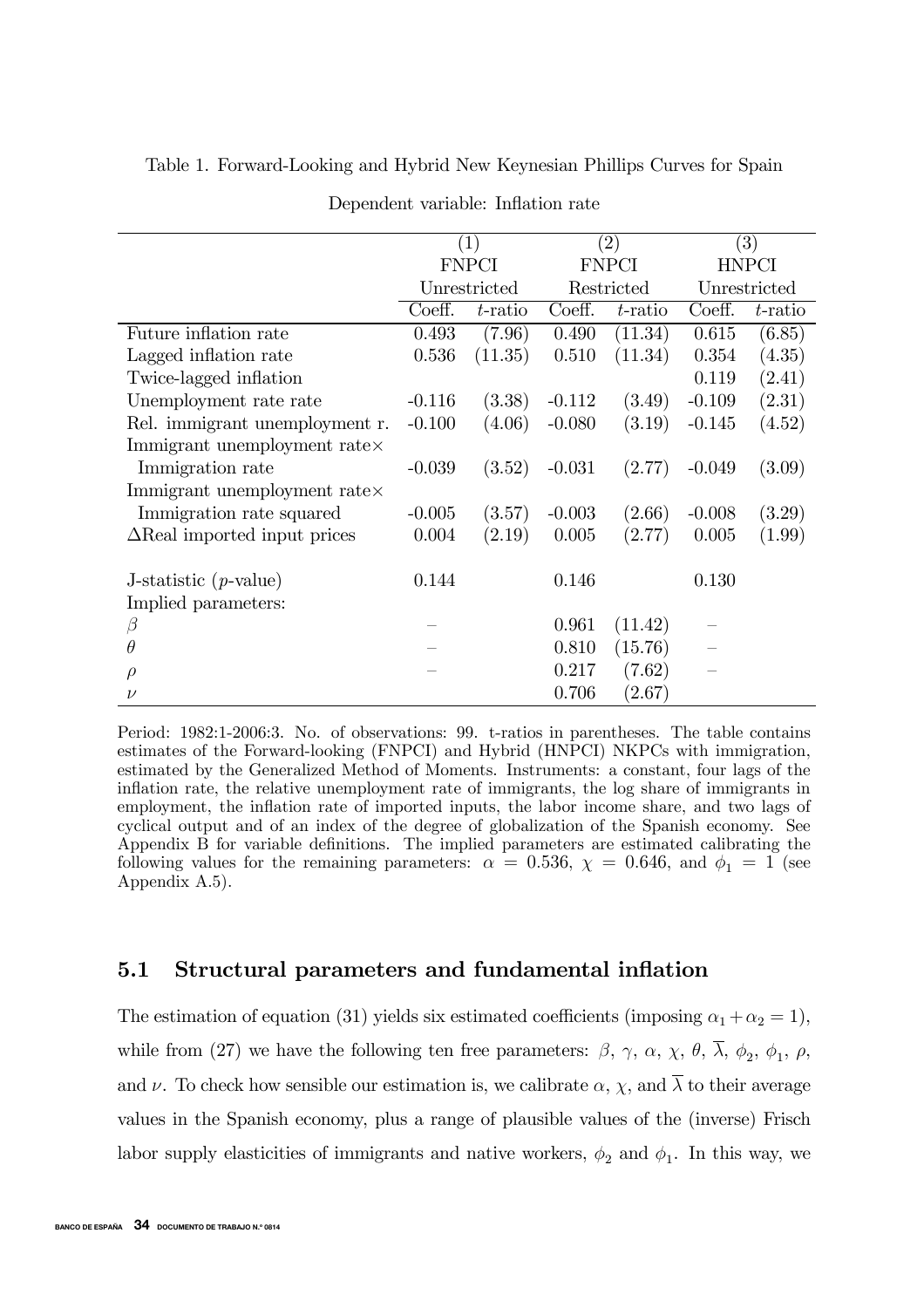are able to identify some of the underlying structural parameters:  $\beta$ ,  $\theta$ ,  $\rho$ , and  $\nu$  (see Appendix A.4 for details).<sup>22</sup> We obtain a value for  $\theta$ , the fraction of firms that keep their prices unchanged per quarter, of 0.810, which is in line with the estimates of Galí et al. (2003) for the Euro area (from 0.78 to 0.87) and of Galí and López-Salido (2001) for Spain (from 0.84 to 0.91). Our quarterly estimate of  $\theta$  implies that the average time over which a price is fixed, given by  $1/(1 - \theta)$ , is 1.3 years. This is close to the survey evidence about the price-setting behavior of Spanish firms at the end of our sample period (2003-2004) reported in Fabiani et al. (2006), according to which the average duration of unchanged prices in Spain is one year.

As for the remaining parameters, we obtain an elasticity of substitution between native and immigrant workers of  $\sigma = 1.277$  ( $\rho = 0.217$ ), which implies that they are gross substitutes but not too far from the Cobb-Douglas case ( $\sigma = 1$ ). Under the plausible assumption that  $\phi_1$  is unity, the implied estimate of the effect of immigration on the wage markup is  $\nu \simeq 0.7$ , being rather robust to a wide range of larger values of  $\phi_2$ , so that for each percentage point increase in immigration the wage markup decreases by about 0.7 percentage points. We do not have any other empirical evidence in the literature to check how sensible this finding is, though it agrees with the fact that the growth of real wages has been slightly negative since the mid-1990s, as shown in Figure 7, when the Spanish economy entered a long expansion which still lasts today.

In order to check how the model explains the evolution of inflation, we estimate the fundamental inflation rate as described in Section 4. To compute forecasts of a single right-hand side variable determining inflation we use the coefficients presented in column (2) of Table 1. We then run a second-order vector autoregression of inflation changes and the deviations of  $x_t$  from its sample mean, and then apply equation (30), which is integrated forward. As can be observed, the resulting fundamental inflation, shown in Figure 8, tracks observed inflation surprisingly well.

<sup>&</sup>lt;sup>22</sup>Notice that an estimate of the real wage sluggishness,  $\gamma$ , cannot be directly identified from (27). However, an indirect estimate can be recovered from the coefficient of the lagged dependent variable,  $\omega_{t-1}$ , when estimating by GMM the partial adjustment model for the real wage in (12), with four lags of the regressors as instruments. This yields  $\hat{\Gamma} = 0.713$  (*t*-ratio=12.56). Hence, using  $\Gamma = \frac{\gamma}{1-\alpha+\gamma\alpha}$  with the calibrated value for  $\alpha = 0.536$  (see Appendix A.4), we get  $\hat{\gamma} = 0.535$  (t-ratio=7.43).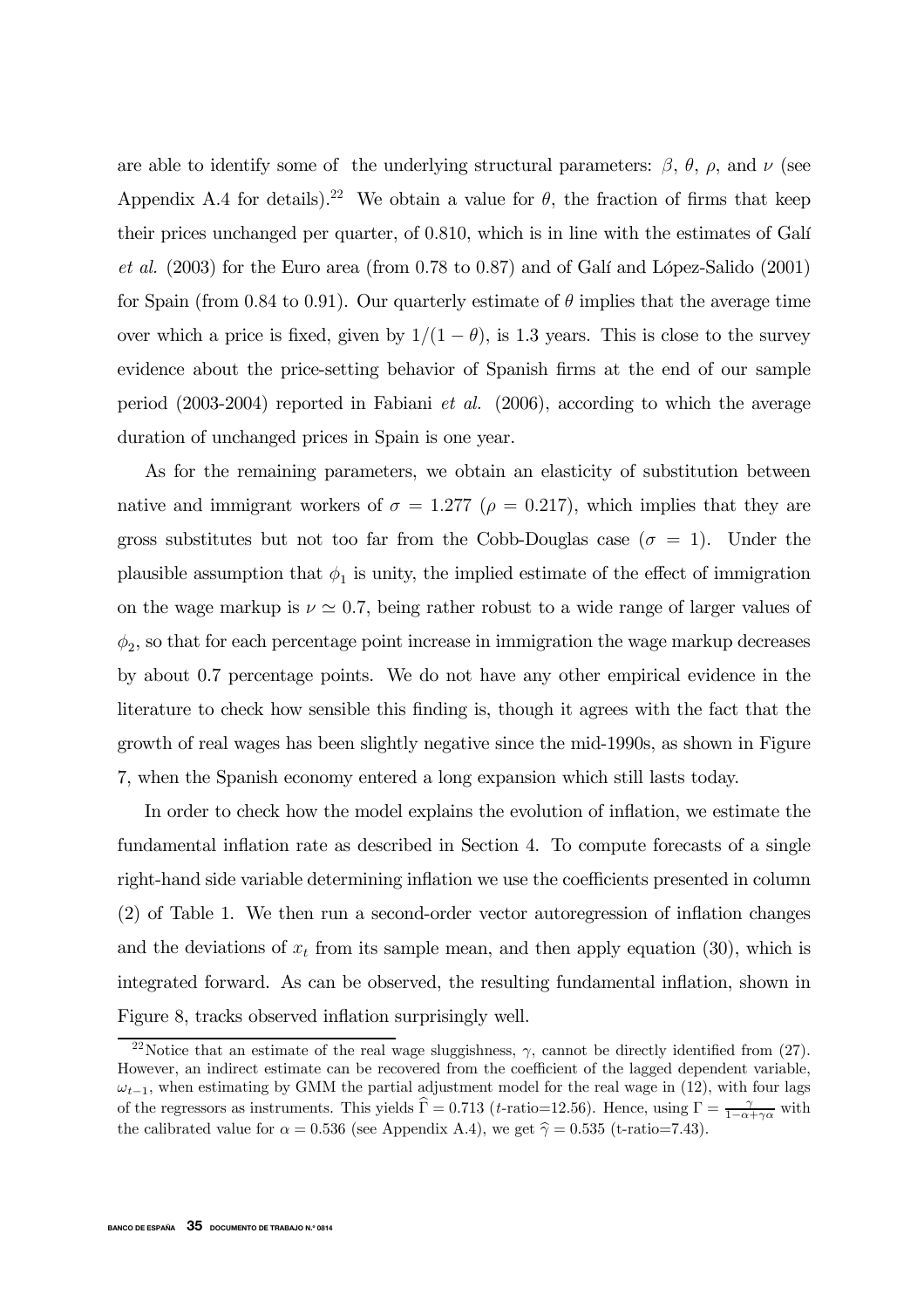

Figure 8: Actual and fundamental inflation, 1981-2006

We now focus on the eight-year period since the beginning of 1999, when Spain joined the Euro alongside ten other countries. Over this period inflation increased from 2.4% in 1998:4 to  $4.5\%$  in 2001:1 and then steadily fell to  $3.5\%$  in 2006:4, while the unemployment rate fell by 7 percentage points (p.p.), which represents a very favorable tradeoff for the Spanish economy by historical standards. Over the same period, the relative unemployment rate of immigrants rose by 3 p.p., the immigrant share in employment increased by a massive 12 p.p., and the price of imported inputs rose in net by 0.4 p.p., with sharp variations up and down.

Over this period fundamental inflation overpredicts actual inflation by 0.4 p.p. annually. Thus, there is still some extra reason for the moderate behavior of inflation that we have yet to account for. A natural candidate is the anchoring of inflation expectations due to the operation of the single monetary policy in the euro area.<sup>23</sup>

<sup>&</sup>lt;sup>23</sup>Indeed, recursive estimation of  $(27)$  indicates that from 2002 onwards the coefficient on future inflation has been smoothly rising whereas the coefficient on lagged inflation has gone down, without violating the long-run neutrality restriction. However, we have not been able to identify a variable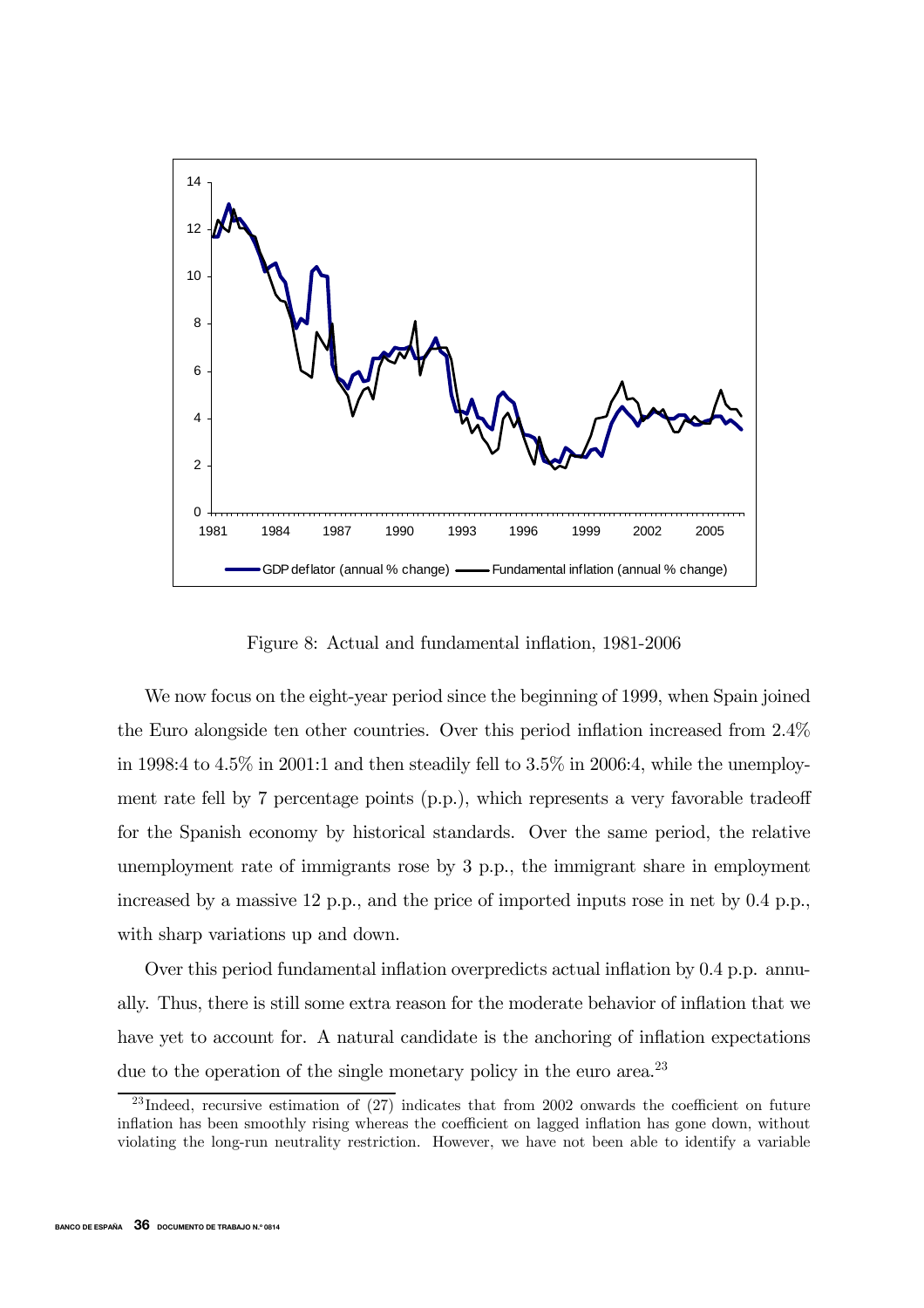To compute their contribution to fundamental inflation, we shut out in turn the unemployment rate, the three terms in the immigrant's unemployment rate, and the imported input inflation rate in the equation determining the fundamental inflation rate. The results from this exercise are quite revealing. Rescaling by the average observed inflation rate of 3.9% per year, we find that without the contribution of the unemployment rate, inflation would have been 2.5 p.p. lower annually, whereas without the composite contribution of the immigrant unemployment terms inflation would have been 2.2 p.p. higher on average every year. Thus, over this particular period, about 85% of the increase in inflation derived from the reduction in the average unemployment rate was compensated by the effects of the increase of the unemployment rate of immigrants and their share in employment. Conversely, the contribution of imported input prices to inflation has been marginal relative to the effect of immigration.

#### 5.2 Robustness checks

As a robustness check, to account for variability of the price markup (so far assumed constant) we also introduced cyclical output as an additional regressor in (27), but its coefficient was not significant (with a t-ratio of 1.20). We also estimate the hybrid NKPC in equation (28). The results are shown in Column (3) of Table 1. While the coefficients on the lead and lags of inflation are very close to adding up to 1, it turns out that the coefficient on  $\pi_{t-2}$  is positive. This coefficient corresponds to  $-\varsigma/(\tau+\beta\theta)$  in the model, thereby implying that the fraction of firms following a rule of thumb,  $\varsigma$ , is negative and therefore meaningless. Imposing the restriction on the sum of coefficients does not solve this problem either. Thus, we discard the HNPCI specification in favour of the FNPCI specification.

Finally, it is worth comparing the performance of our proposed equation with the open economy versions of the standard models of the NKPC popularized by Galí and Gertler (1999). As mentioned above, these are the forward-looking (FNPC) and the hybrid (HNPC) equations in (25) and (26), where the real marginal cost is captured by the (logged) aggregate labor income share,  $s<sub>L</sub>$ , and the relative price of imported materials

which helps to pin down these effects.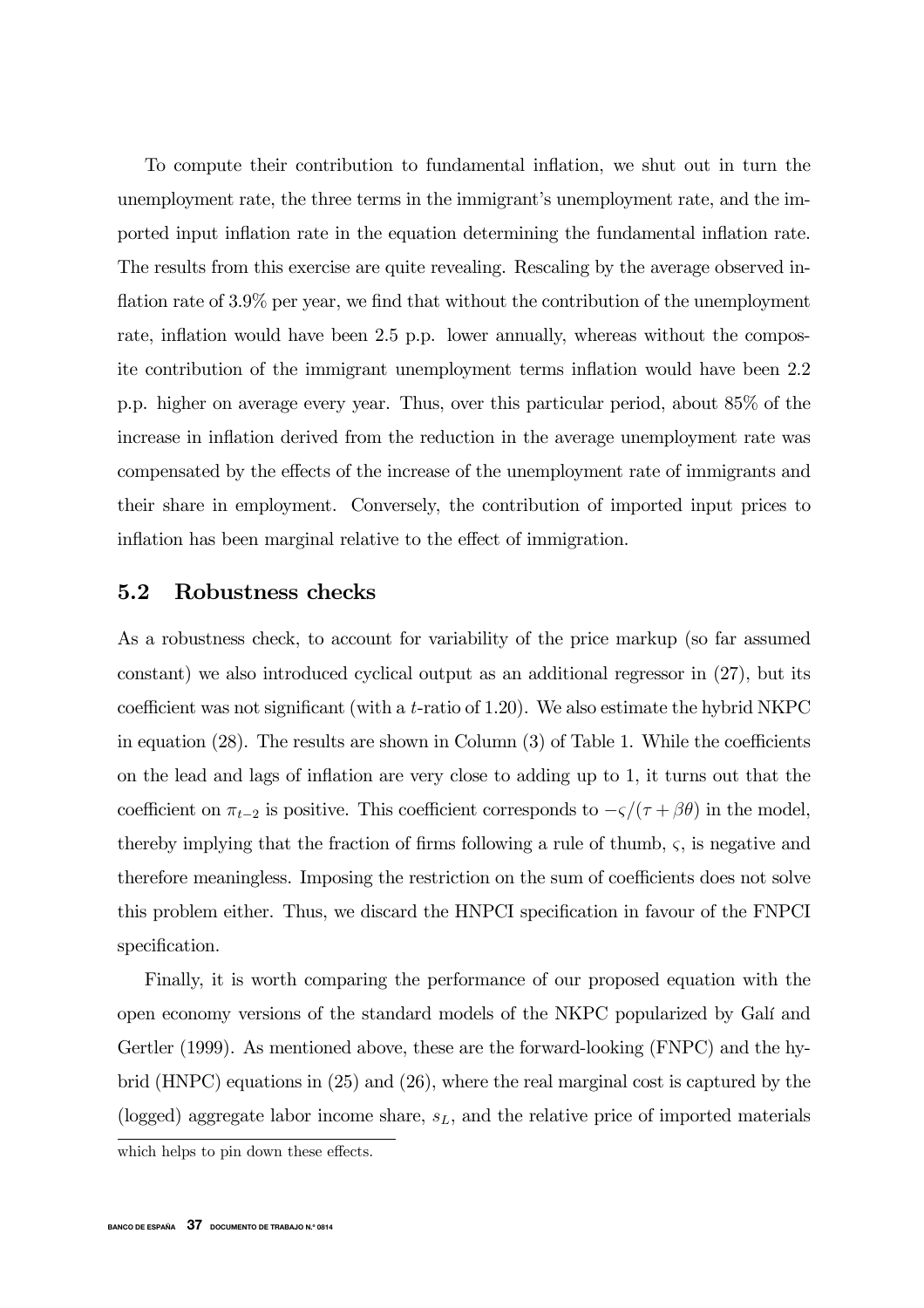and labor, that is:  $mc = s_L + \xi(p_m - w)$ . As discussed in Rotemberg and Woodford (1999), the parameter  $\xi$  is zero when the production function is Cobb-Douglas whereas, using instead a CES specification, it is positive when the elasticity of substitution between labor and intermediate goods is above unity, as is often found in the literature. These equations were applied by Galí and López-Salido (2001) to estimate the NKPC for Spain over 1980-1998, yielding a good fit and sensible estimates of the underlying structural parameters that we also found with our dataset. Since their estimation period ends before immigration surged, it is interesting to check how these models perform up to the end of our sample period, 2006:3. Estimating by GMM with their instrument set yields, for the FNPC:<sup>24</sup>

$$
\pi_t = \begin{array}{cc} 1.050 \ E_t \pi_{t+1} & -0.037 \ s_{Lt} & +0.004 \ (pm - w_t) \\ (31.10) & (3.31) & (1.65) \end{array} \tag{32}
$$

and for the HNPC:

$$
\pi_t = \begin{array}{cccc} 0.410 \ E_t \pi_{t+1} & + & 0.629 \ \pi_{t-1} & + & 0.010 \ s_{Lt} & - & 0.004 \ (pm - w_t) \\ (9.41) & (17.12) & (1.69) & (4.23) \end{array} \tag{33}
$$

where t-ratios are reported in parentheses. In both regressions, the implied value of β is above unity, violating the restriction that both the coefficient on  $E_t \pi_{t+1}$  (i.e., β) in (25) and the sum of the coefficients on  $E_t \pi_{t+1}$  and  $\pi_{t-1}$  (i.e.,  $(\beta \theta + \zeta)/\tau$ ) in (26) should be smaller than 1. Moreover, the estimated coefficient on  $s_{Lt}$  is negative and significant in (31) and positive but nonsignificant in (32), while the coefficient on the relative price changes sign across the two specifications. These results turn out to be robust to imposing a value of  $\beta$  in a plausible range between, say, 0.90 and 1. For example, for  $\beta = 0.99$ , we get, for the FNPC:

$$
\pi_t = \qquad \begin{array}{ccc} 0.99 \ E_t \pi_{t+1} & -0.029 \ s_{Lt} & +0.007 \ (pm - w_t) \\ (-) & (2.92) & (5.88) \end{array} \tag{34}
$$

and for the HNPC:

$$
\pi_t = \begin{array}{cccc} 0.358 \ E_t \pi_{t+1} & + & 0.639 \ \pi_{t-1} & + & 0.004 \ s_{Lt} & - & 0.002 \ (pm - w_t) \\ (9.98) & (9.98) & (0.76) & (2.40) \end{array} \tag{35}
$$

 $^{24}$ The instruments set includes a constant plus four lags of price and wage inflation, relative prices, detrended output, and the labor share.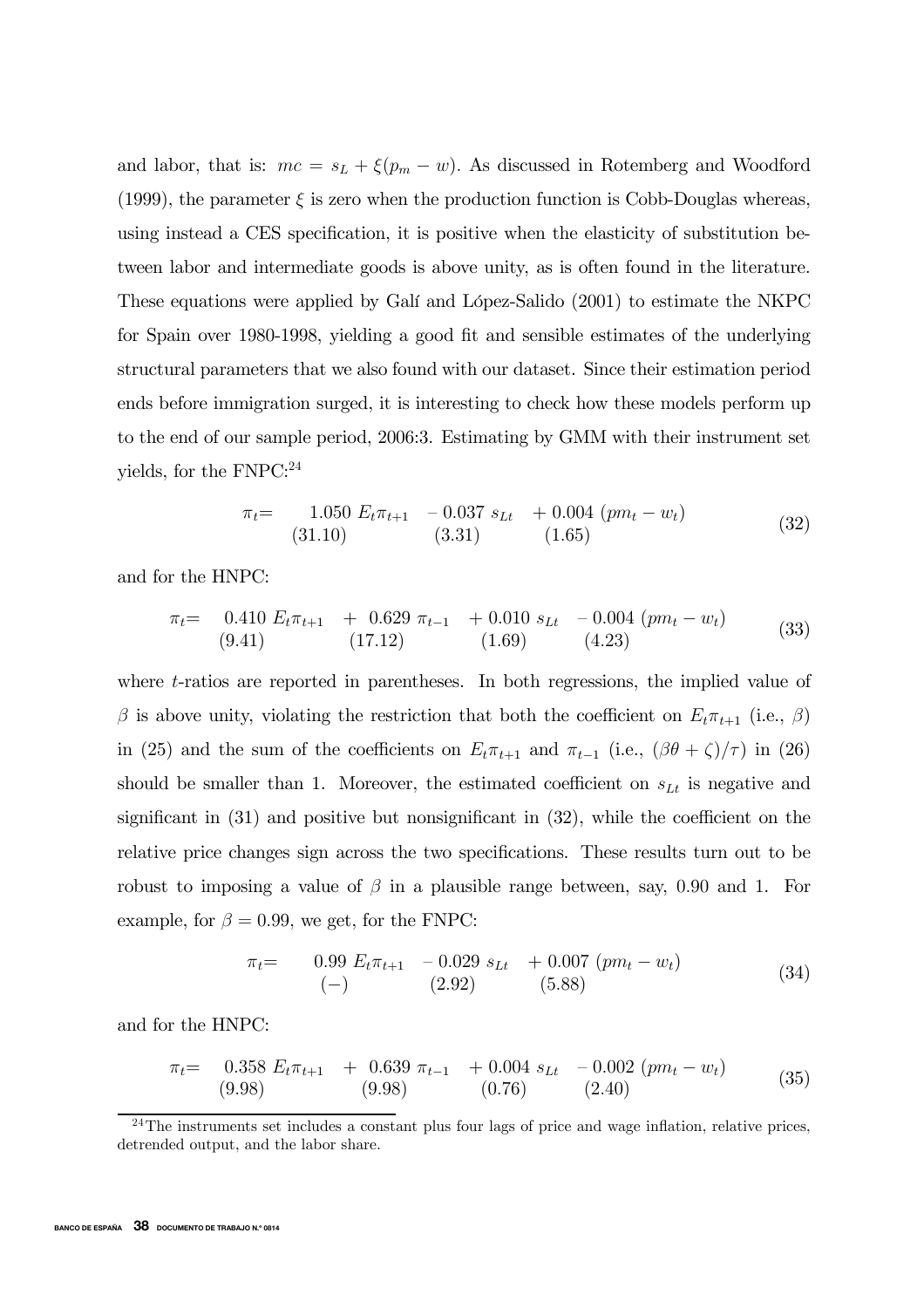Therefore, applying the standard models of the NKPC —which ignore differences between the preferences of immigrants and native workers— does not work once the sample is extended to include the immigration boom in the Spanish labor market, which provides some further support to our approach.

# 6 Industry-specific NKPCs

Since the previous results for the aggregate economy seem to confirm the moderating effect of immigration on inflation, our reasoning would be reinforced if, when estimating NKPCs at the industry level, this effect was larger for those industries with higher intensity of immigrant labor. Using information from the Spanish Labor Force Survey (EPA), we are able to obtain a breakdown of employment by nationality for three large industries: manufacturing, construction, and services.<sup>25</sup> This, together with the information on industry price deflators and GDP from the Spanish National Accounts, allows us to compute industry inflation measures, plus industry labor shares and cyclical output, to be used as instrumental variables. Since industry unemployment is not a well-defined concept, we use aggregate measures of  $u_t$  and  $u_{2t} - u_t$  in the industry specification of equation (27). Nevertheless, to the extent that there is labor mobility across industries, these aggregate measures of unemployment are bound to capture some of their traditional disciplinary effects on inflation. Furthermore,  $u_{2t}$  is interacted with the immigration rate,  $ir_t$ , measured for each of the industries, and  $s_t$  is computed at the industry level.

Table 2 reports the estimation results for the (restricted) FNPCI in these three industries, where we have imposed the value of the discount factor estimated before, i.e.  $\beta = 0.961$ , which is not statistically rejected in the unrestricted estimation. Interestingly, the effect of the relative unemployment rate and the interaction terms is much larger and significant in the services industry, where 62% of the migrants work (specially in home services, and hotels and catering), than in construction and manufacturing, where 19% and 12% of immigrants work, respectively (over 2000-2006, where the immigrant

 $^{25}$ We exclude agriculture because price-setting in this sector is highly affected by subsidies and supply shocks, and so our model does not describe it well.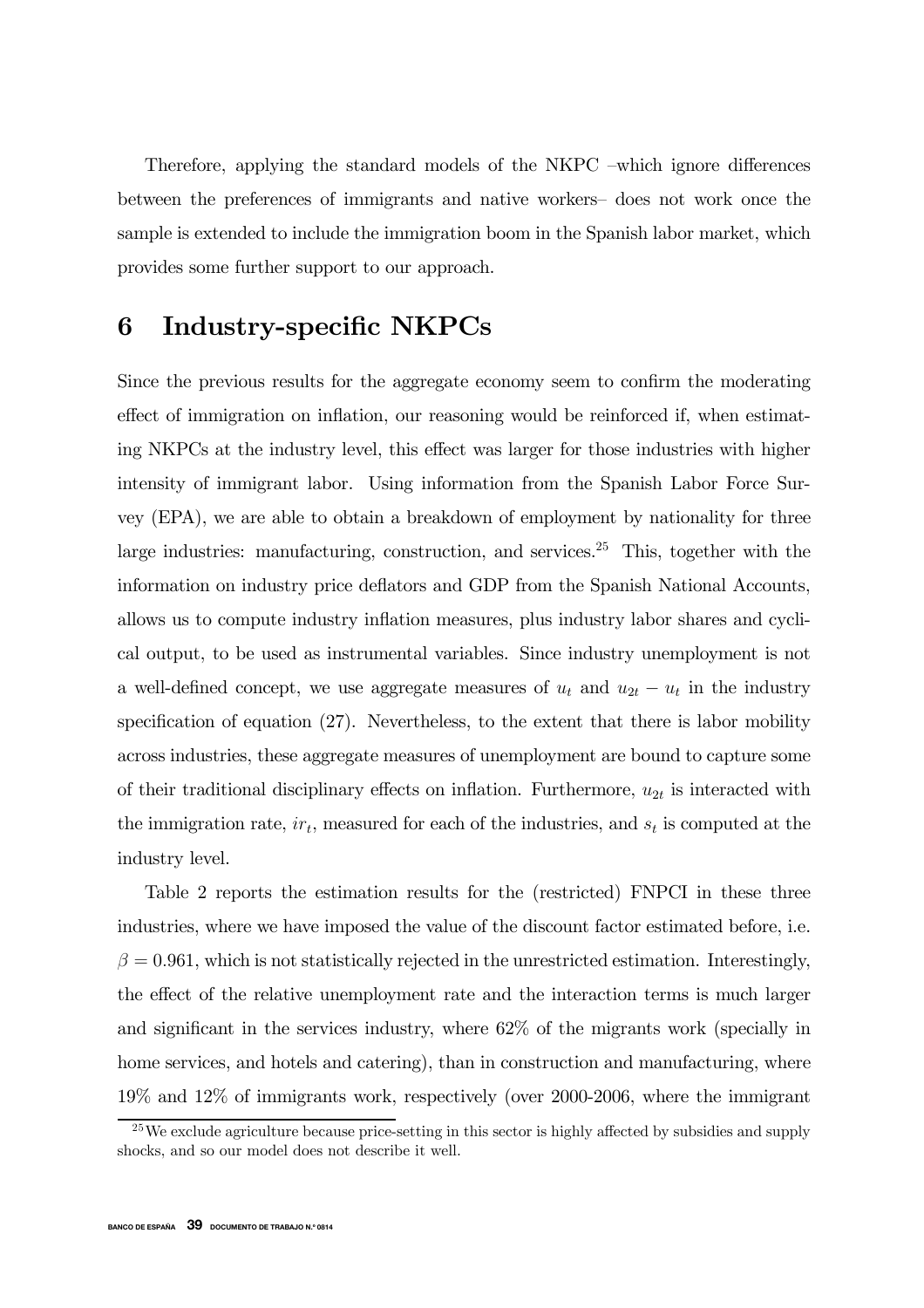stock starts to be significant). Therefore, this fragmentary evidence seems to go in the same direction as our previous results.

Table 2. Industry-Specific Forward-Looking New Keynesian Phillips Curve for Spain Dependent variable: Industry inflation rate

|                                     | (1)           |         | $^{\prime}2)$ |         | $\left( 3\right)$ |         |
|-------------------------------------|---------------|---------|---------------|---------|-------------------|---------|
|                                     | Manufacturing |         | Construction  |         | <b>Services</b>   |         |
|                                     | Coeff.        | t-ratio | Coeff.        | t-ratio | Coeff.            | t-ratio |
| Unemployment rate                   | $-0.061$      | (2.18)  | $-0.102$      | (2.52)  | $-0.093$          | (2.08)  |
| Rel. immigrant unemployment r.      | $-0.024$      | (1.03)  | $-0.042$      | (1.21)  | $-0.061$          | (2.32)  |
| Immigrant unemployment ratex        | 0.019         | (0.61)  | $-0.017$      | (1.49)  | $-0.033$          | (2.36)  |
| Immigration rate                    |               |         |               |         |                   |         |
| Immigrant unemployment ratex        | 0.003         | (1.10)  | 0.002         | (0.96)  | $-0.006$          | (1.82)  |
| Immigration rate squared            |               |         |               |         |                   |         |
| $\Delta$ Real imported input prices | 0.005         | (2.76)  | 0.011         | (1.86)  | 0.008             | (2.16)  |
|                                     |               |         |               |         |                   |         |
| J-statistic $(p$ -value)            | 130           |         | 0.140         |         | 0.150             |         |

Period: 1982:1-2006:3. No. of observations: 99. t-ratios in parentheses.The table contains estimates of the Forward-Looking NKPC with immigration (FNPCI), estimated by the Generalized Method of Moments. Instruments: a constant, four lags of the inflation rate, the relative unemployment rate of immigrants, the log share of immigrants in employment, the inflation rate of imported inputs, the labor income share, and two lags of cyclical output and of an index of the degree of globalization of the Spanish economy. See Appendix B for variable definitions. The coefficients on future and lagged inflation rates are imposed to be 0.49 and 0.51, respectively, so that  $\beta = 0.961$ , as found in Table 1.

# 7 Conclusions

This paper examines the evolution of the Phillips curve for the Spanish economy since the early 1980s. In particular, we focus on what has happened since the late 1990s. Starting from 1999 the unemployment rate fell by almost 7 percentage points, while inflation remained relatively subdued around a plateau of 2%-4%. Thus, the slope of the PC has become much flatter. We argue that this favorable evolution is largely due to the impact of the huge rise in the immigration rate, from  $1\%$  of the population in 1995 to 9.3% in 2006, on the labor market. We derive a New Keynesian Phillips curve accounting for the effects of immigration, a variable which is found to shift the curve if preferences towards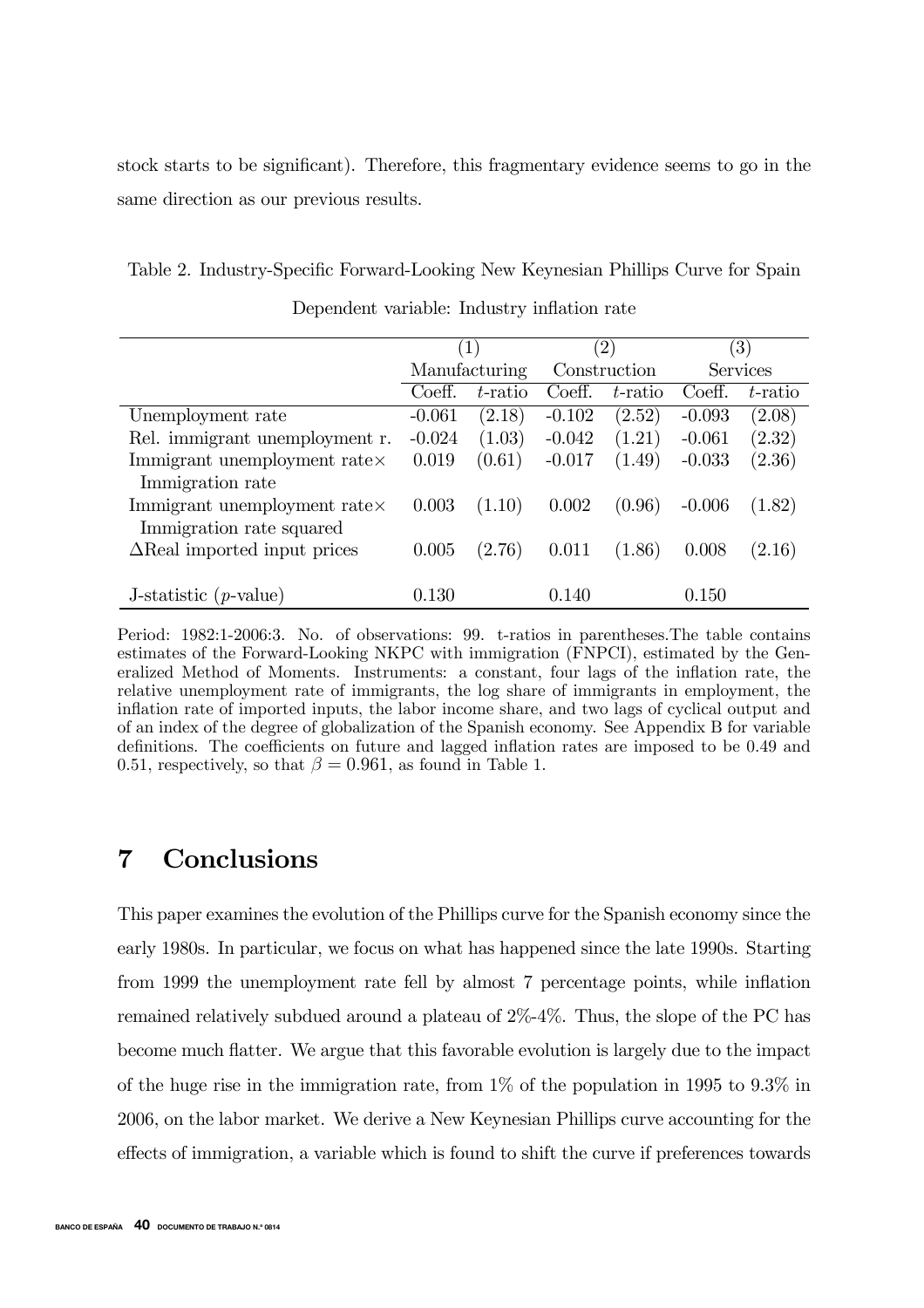labor supply or the bargaining power of immigrants and natives differ. In particular, we find that the relative unemployment rate of immigrants with respect to the national unemployment rate and the interaction of the immigrant unemployment rate with their share in employment, in levels and squared, enters the PC, so that both its intercept and slope is shifted by the presence of immigration.

By estimating our NKPC model with quarterly data for Spain over the period 1982- 2006, we are able to confirm that the variables in which the immigrant unemployment rate enters are significant determinants of the PC and that conventional models of the NKPC which treat labor as an homogeneous input do not fit the data well. We also find that while the fall in the average unemployment rate over the last 8 years caused the inflation rate to increase by 2.5 percentage points per year, the surge in immigration accounts for an offsetting 2.2 percentage-point drop in the inflation rate per year. Finally, we also estimate industry-specific PCs, finding that the impact of the relative immigrant unemployment rate is larger for the industries with a higher share of immigrant employment. These effects may decay over time, as immigrants integrate and their labor supply behavior becomes closer to that of natives, but it is too soon to detect such evolution in the case of Spain.

In this respect, the effect of immigration on inflation is good news for central banks. Yet, as Bean (2006) argues, the flattening of the PC is rather more of a mixed blessing since, on the one hand, it implies that demand shocks and policy mistakes will not show up in large movements of inflation but, on the other, if inflation remains above target, a deeper slowdown or increasing immigration flows will be needed to bring it down.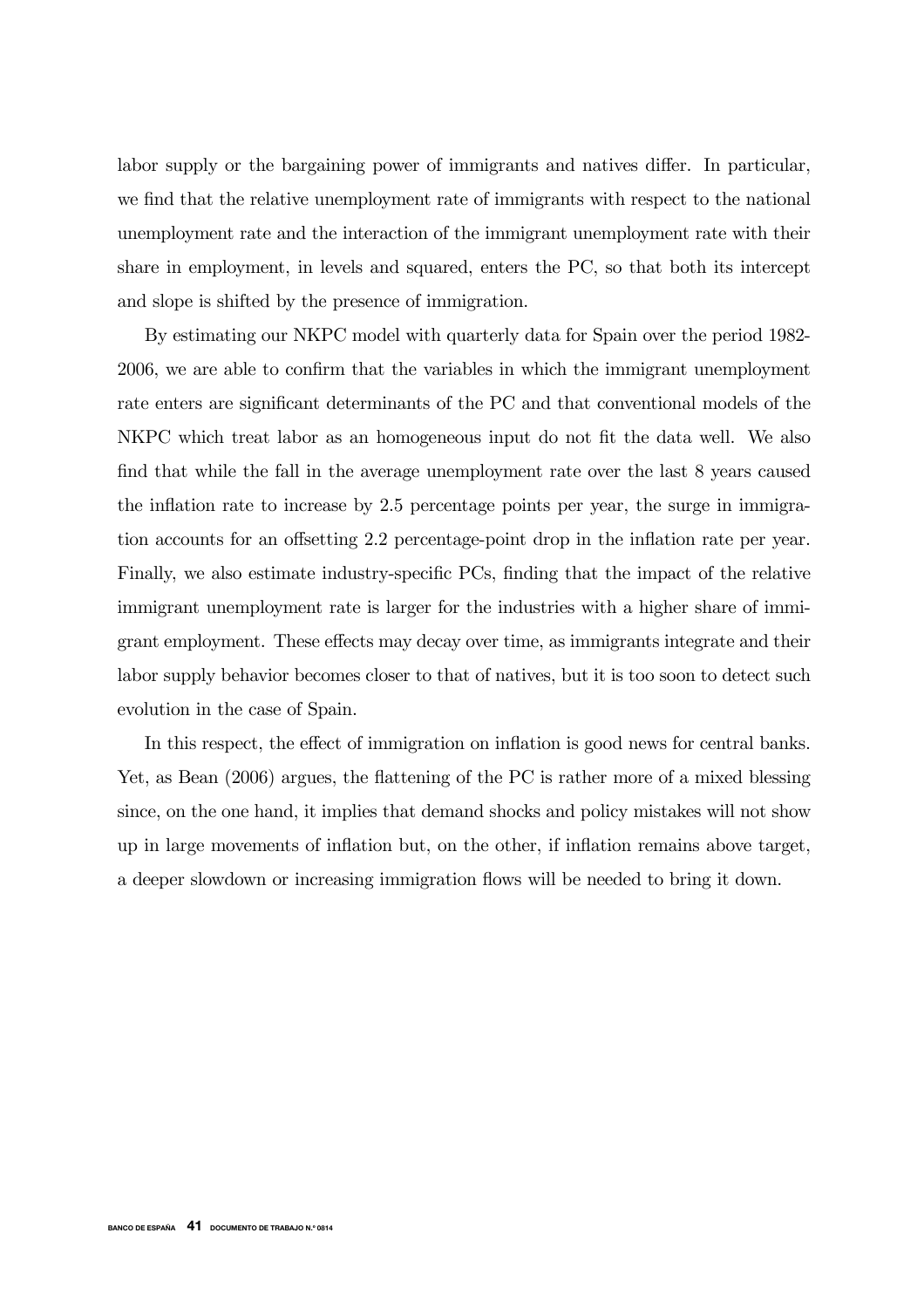# A Appendix A. Some derivations

# **A.1** Derivation of  $\overline{\lambda}$

Consider the following approximation of the  $(\log)$  deviation of a variable X from its steady state value,  $\overline{X}$ , where we omit time subscripts for notational simplicity:  $\hat{x} =$  $\ln\left(\frac{X}{X}\right) \simeq \frac{(X-\overline{X})}{\overline{X}}$ , so that  $X = \overline{X} \exp(\widehat{x}) \simeq \overline{X}(1+\widehat{x})$ , and for any power a of X,  $X^a = \overline{X}^a \exp(\widehat{x}) \simeq \overline{X}(1 + a\widehat{x})$ . Then, since aggregate employment is given by (2), use of the previous approximation yields

$$
\overline{N}^{\rho}(1+\rho\widehat{n})=\delta_1\overline{N_1}^{\rho}(1+\rho\widehat{n}_1)+\delta_2\overline{N_2}^{\rho}(1+\rho\widehat{n}_2).
$$

Since, in steady state,  $\overline{N}^{\rho} = \delta_1 \overline{N_1}^{\rho} + \delta_2 \overline{N_2}^{\rho}$  and  $\delta_1 + \delta_2 = 1$ , it is straightforward to show that

$$
\widehat{n} - \widehat{n}_2 = \overline{\lambda}_n (\widehat{n}_1 - \widehat{n}_2),
$$

where  $\overline{\lambda}_n = \delta_1 \left( \overline{N}_1 / \overline{N} \right)^{\rho}$ .

Next, given  $(2)$ , the corresponding aggregate wage index, W, satisfies

$$
W^{-\frac{\rho}{1-\rho}} = \delta_1^{\frac{1}{1-\rho}} W_1^{-\frac{\rho}{1-\rho}} + \delta_2^{\frac{1}{1-\rho}} W_2^{-\frac{\rho}{1-\rho}}.
$$

Using the same steps as before, we obtain the following expression for the (log) deviations of real wages from steady state,

$$
\widehat{\omega} - \widehat{\omega}_2 = \overline{\lambda}_{\omega} (\widehat{\omega}_1 - \widehat{\omega}_2),
$$

where  $\overline{\lambda}_{\omega} = \delta_1^{\frac{1}{1-\rho}} (\widehat{W}_1/\overline{W})^{-\frac{\rho}{1-\rho}}$ .

Finally, taking the marginal products in  $(1)$  with respect to N and  $N_1$  in steady state and equating them to  $\overline{W}$  and  $\overline{W}_1$ , implies that

$$
\delta_1(\frac{\overline{N}_1}{\overline{N}})^{-(1-\rho)} = \frac{\overline{W}_1}{\overline{W}},
$$

whereby

$$
\delta_1(\frac{\overline{N}_1}{\overline{N}})^{\rho} = \delta_1^{\frac{1}{1-\rho}}(\frac{\widehat{W}_1}{\overline{W}})^{-\frac{\rho}{1-\rho}}.
$$

Hence,  $\overline{\lambda}_n = \overline{\lambda}_{\omega} \equiv \overline{\lambda} = \delta_1 (\overline{N}_1/\overline{N})^{\rho} = 1 - \delta_2 (\overline{N}_2/\overline{N})^{\rho} = 1 - \delta_2 (\overline{IR})^{\rho}$ , where  $\overline{IR} = \overline{N}_2/\overline{N}$ .

# A.2 Second-order approximation to  $\lambda(IR)$

Let us now reinterpret the functional form of  $\lambda(\overline{IR})$  derived above as the log-linearized approximation of the CES aggregator in  $(2)$  around any given value of IR, not necessarily its steady-state value. This would yield

$$
\lambda(IR) = 1 - \delta_2 (IR)^{\rho},
$$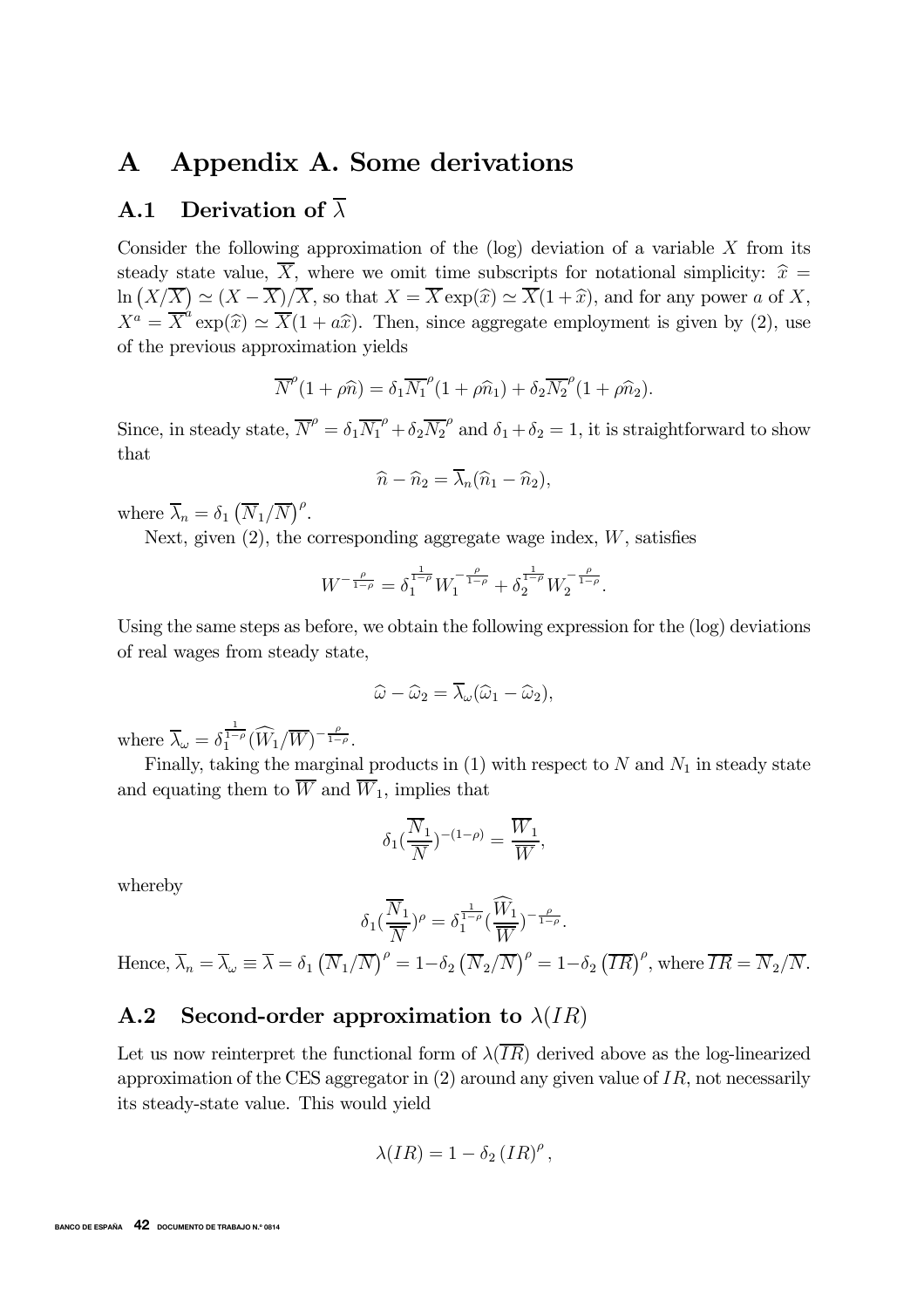where  $IR = N_2/N$ . Using of a second-order Taylor expansion of  $(IR)^{\rho}$  around  $\rho = 0$ , i.e., the Cobb-Douglas case, we get

$$
(IR)^{\rho} \simeq 1 + \rho \ ir + \frac{\rho^2}{2}ir^2 = 1 + q(ir),
$$

where  $ir = n_2 - n = \ln(N_2/N)$  and function  $q(ir) = \rho \ ir + \frac{\rho^2}{2} \ ir^2$ . Notice that, around  $\rho = 0$ , we can interpret the distributional parameters  $\delta_1$  and  $\delta_2$  in (2) as the weighting factors  $\overline{\lambda}$  and  $(1 - \overline{\lambda})$  in (5), since taking logs of the Cobb-Douglas aggregator  $N = N_1^{\overline{\lambda}} N_2^{1-\lambda}$  would yield the aggregation rules in (5) in exact terms. Hence, replacing the approximation into the function  $\lambda(IR)$ , implies that

$$
\lambda(IR) \simeq \lambda = 1 - (1 - \overline{\lambda})[1 + q(ir)] = \overline{\lambda} - (1 - \overline{\lambda})q(ir),
$$

so that  $1 - \lambda$  becomes

$$
1 - \lambda = (1 - \overline{\lambda})[1 + q(ir)].
$$

Let us now examine the two terms in (27) where  $1 - \lambda$  appears: (i)  $\phi_{21}(u_2 - u)$ :

$$
\begin{array}{rcl}\n\phi_{21}(u_2 - u) & = & (1 - \lambda)(\phi_2 - \phi_1)(u_2 - u) = (1 - \overline{\lambda})[1 + q(ir)](\phi_2 - \phi_1)(u_2 - u) = \\
& = & \overline{\phi}_{21}(u_2 - u) + \overline{\phi}_{21}(u_2 - u) \ q(ir),\n\end{array}
$$

where  $\overline{\phi}_{21} = (1 - \overline{\lambda})(\phi_2 - \phi_1) > 0.$ (ii)  $\psi u$ :

$$
\psi u = [\lambda \phi_1 + (1 - \lambda)\phi_2]u = \phi_1 u + (1 - \lambda)(\phi_2 - \phi_1)u =
$$
  
= 
$$
\phi_1 u + (1 - \overline{\lambda})[1 + q(ir)](\phi_2 - \phi_1)u = (\phi_1 + \overline{\phi}_{21})u + \overline{\phi}_{21}u \ q(ir).
$$

Finally, the sum of both terms yields:

$$
\phi_{21}(u_2 - u) + \psi u = \overline{\phi}_{21}(u_2 - u) + (\phi_1 + \overline{\phi}_{21})u + \overline{\phi}_{21}u_2 \ q(ir).
$$

Thus, the above combination in terms of time-varying parameters, can be written in terms of constant parameters as long as two interaction terms, involving  $u_2$  ir and  $u_2$  ir<sup>2</sup>, are added to equation (27).

### A.3 Determinants of the wage markup

To interpret the influence of migration on the (deviations of the) wage markup,  $\tilde{\mu}^w$ , it is useful to consider the right-to-manage of wage setting model, where unions and firms bargain over the wage rate but the firm is free to choose the level of employment unilaterally (see Layard *et al.*, 1991). As is standard in this model, unions maximize the following objective function

$$
\max_{\omega} \Omega = \omega N(\omega) + \varsigma [UM - N(w)] \omega^{a},
$$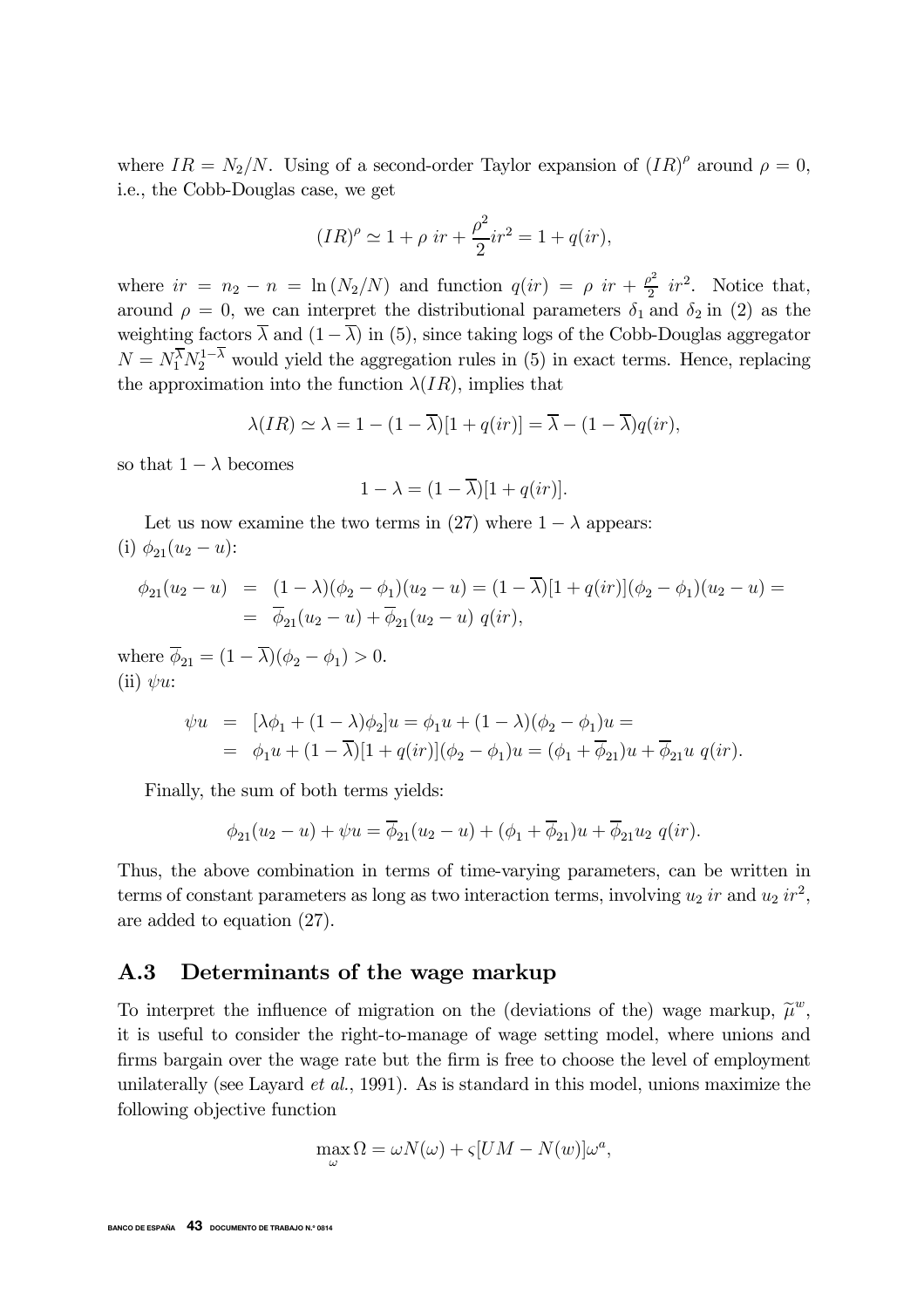where  $N(\omega)$  denotes labor demand (with  $N'(\omega) < 0$ ), UM the number of union members, and  $\omega^a$  the alternative wage, such that the relative influence of non-employed union members is  $\zeta \leq 1$ . The maximization problem results in the following first-order condition:

$$
N'(\omega)(\omega - \varsigma \omega^a) + N = 0,
$$

which is the wage-setting curve. Exogenous shifts in labor supply  $(L)$  influences the position of this curve through its effect on the alternative wage, defined as:

$$
\omega^a = \frac{N}{L}\omega + (1 - \frac{N}{L})b\omega.
$$

That is, a non-employed worker has a chance to find a job and earn  $\omega$  or remain nonemployed and get an unemployment benefit which is a fraction b of the wage. Replacing this expression into the wage-setting curve gives

$$
N'(\omega)\omega[1 - b\varsigma - \varsigma(1 - b)\frac{N}{L}] + N = 0,
$$

which is upward sloping in the  $\omega - L$  space if  $N''(\omega)\omega + N'(\omega) < 0$ , a condition that is satisfied by linear and concave labor demand functions. The equilibrium values of  $\omega$  and  $N(\omega^*)$  and  $N^*$ ) are determined by equating the above upward-sloping wage-setting curve and the downward-sloping labor demand function  $N'(\omega)$ , where unemployment is given by  $L - N^*(\omega^*)$ . An increase in labor supply gives rise to rightward shifts of both the wage-setting curve and the labor supply curve, inducing an unambiguous fall in wages and an ambiguous effect on unemployment. To the extent that wages are determined in a non-competitive way in this model, we loosely interpret this reduction in wages as a fall in the wage markup.

We assume that the labor supply shift is either captured by the differential in the (logged) labor forces,  $\ell_2 - \ell$ , or by the gap in the unemployment rates,  $u_2 - u$ , since migrants often enter unemployment when they arrive. Since  $\ell_2 - \ell$  had a positive and insignificant estimated coefficient when introduced in the NKPC, we allow  $u_2 - u$  to have an extra effect on inflation via variations in  $\tilde{\mu}^w$ , on top of its direct effect on the marginal cost.

### A.4 Long-run neutrality in the NKPC

As shown by Batini et al. (2005), an isomorphic derivation of the NKPC popularized by Galí and Gertler (1999) stems from the quadratic price adjustment model proposed by Rotemberg (1982), rather than Calvo's (1983) model of constant probability of price changes. This alternative derivation has the advantage of allowing the probability of each firm resetting its prices to depend on the general level of inflation, since the costs of not doing so most certainly rise with this general level (see Ball et al., 1988).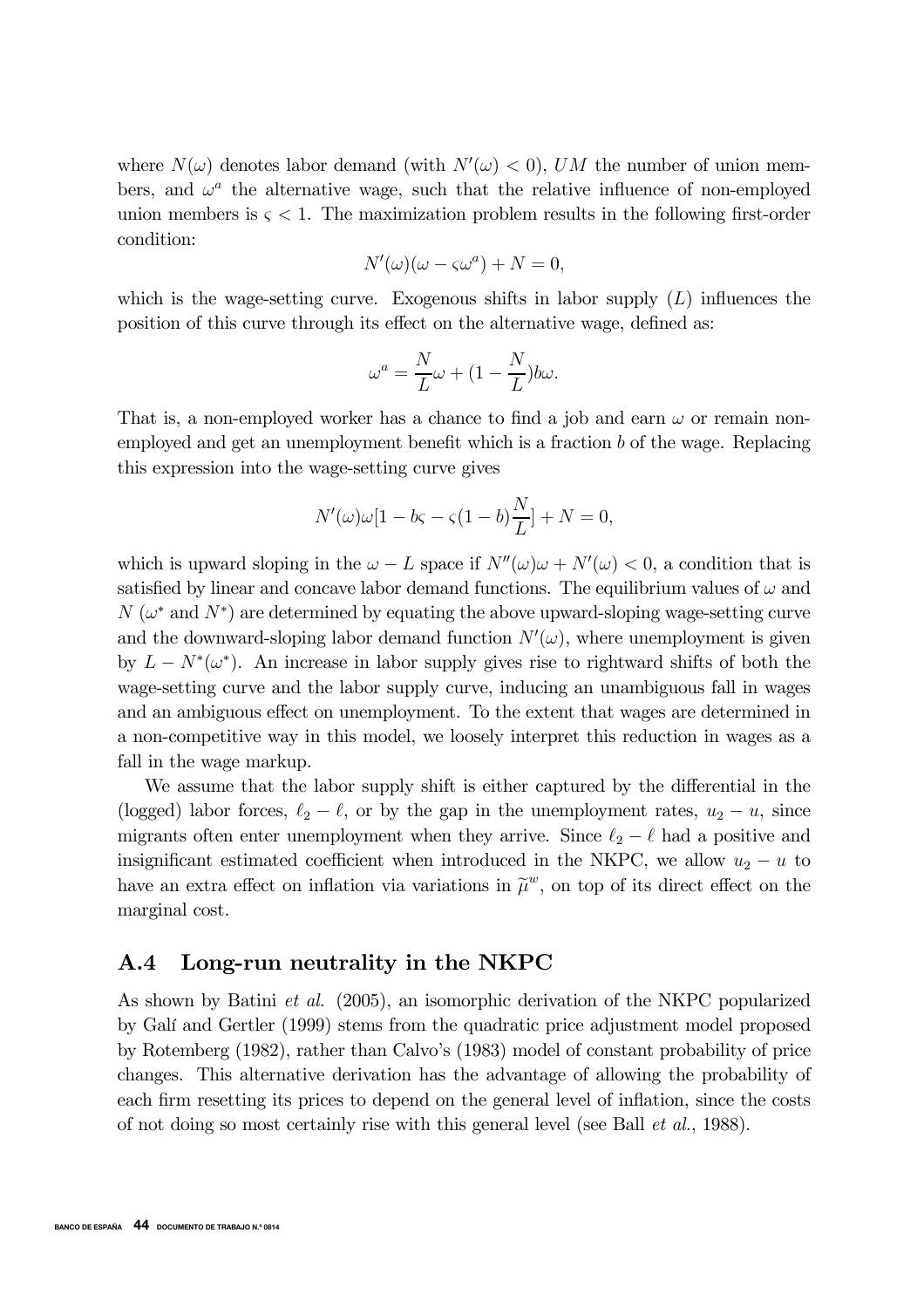Let us consider the firm's problem as choosing a price path that solves

$$
\min_{p_{t+s}} \sum_{s=0}^{\infty} \beta^s E_t \left\{ \frac{1}{2} (p_{t+s} - p_{t+s}^*)^2 - \frac{b}{2} (p_{t+s} - p_{t+s-1} - c \pi_{t+s-1}^a)^2 \right\},\,
$$

where the optimal price is  $p_{t+s}^* = \mu^p + mc_{t+s}^n$ , with  $mc^n$  being the nominal marginal cost,  $\pi^a$  denotes the general level of inflation (taken as given by the firm), and  $b > 0$ and  $0 \leq c \leq 1$  are parameters in the loss function. When  $c = 1$ , price adjustment costs fully depend on the deviations from the general level of inflation . Notice that the quadratic adjustment cost term in price changes implies that the higher is  $\pi^a_{t+s-1}$ the more beneficial is for firms to reset prices more frequently. The Euler equation (in period  $t$ ) of the above minimization yields

$$
\beta b E_t p_{t+1} - (1 - b(1 + \beta)) p_t + b p_{t-1} = -\widehat{p}_t,
$$

where

$$
\widehat{p}_t = p_t^* + cb\pi_{t-1}^a - \beta cb\pi_t^a.
$$

The standard solution to this Euler equation is

$$
p_t = \mu_1 p_{t-1} + (1 - \mu_1)(1 - \beta \mu_1) \frac{\widehat{p}_t}{1 - \beta \mu_1 L^{-1}},
$$

where  $L^{-1}$  is the forward operator (e.g.  $L^{-s}x_t = E_t x_{t+s}$ ) and  $\mu_1$  is the unique stable root of  $\beta b\mu^2 - [1 - b(1 + \beta)]\mu + b = 0$ . If we now subtract from the previous solution the following identity

$$
p_{t-1} \equiv \mu_1 p_{t-1} + (1 - \mu_1)(1 - \beta \mu_1) \frac{p_{t-1}}{1 - \beta \mu_1},
$$

we obtain a new solution in terms of firm's price inflation,  $\pi_t$  (=  $p_t$  –  $p_{t-1}$ )

$$
\pi_t = (1 - \mu_1)(1 - \beta \mu_1) \frac{mc + p_t + cb\pi_{t-1}^a - \beta cb\pi_t^a}{1 - \beta \mu_1 L^{-1}} - \frac{p_{t-1}}{1 - \beta \mu_1},
$$

where use has been made of  $mc_t^n = mc_t + p_t$ . Then, since in equilibrium all firms are identical (so that  $\pi = \pi^a$ ), straightforward algebra leads to the following NKPC:

$$
\pi_t = \frac{\beta}{1 + \beta c} E_t \pi_{t+1} + \frac{c}{1 + \beta c} \pi_{t-1} + \frac{(1 - \mu_1)(1 - \beta \mu_1)}{\mu_1 (1 + \beta c)} m c_t.
$$

If  $0 < c < 1$ , this NKPC corresponds to the hybrid case of Galí and Gertler (1999) where we find that in the long-run steady state,  $\pi_t = E_t \pi_{t+1} = \pi_{t-1}$ , there is a non-zero relationship between inflation and the real marginal cost, i.e.,  $\pi = \frac{(1-\mu_1)(1-\beta\mu_1)}{\mu_1(1-\beta)(1-c)}mc$ .

If  $c = 0$ , the NKPC is equivalent to the forward-looking case of Galí and Gertler (1999), such that

$$
\pi_t = \beta E_t \pi_{t+1} + \frac{(1 - \mu_1)(1 - \beta \mu_1)}{\mu_1} m c_t,
$$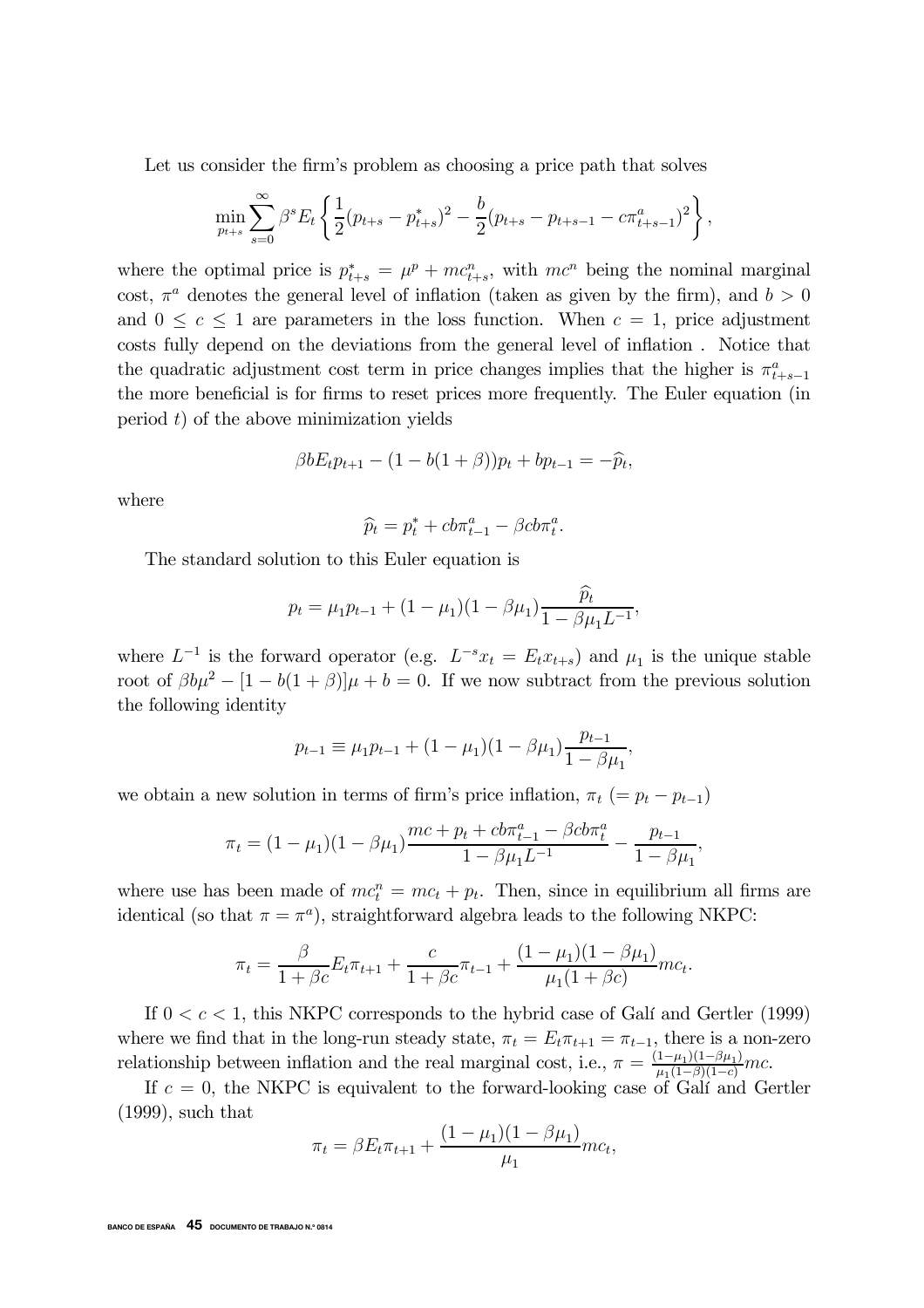where again, there is a long-run tradeoff given by  $\pi = \frac{(1-\mu_1)(1-\beta\mu_1)}{\mu_1(1-\beta)}mc$ .

Finally, if  $c = 1$ , the NKPC becomes

$$
\pi_t = \frac{\beta}{1+\beta} E_t \pi_{t+1} + \frac{1}{1+\beta} \pi_{t-1} + \frac{(1-\mu_1)(1-\beta\mu_1)}{\mu_1(1+\beta)} m c_t,
$$

so that inflation is independent of the real marginal cost in the long run, although it influences the change in inflation, i.e.,  $\Delta \pi = \frac{(1-\mu_1)(1-\beta\mu_1)}{\mu_1(1-\beta)}mc$ .

As discussed in Section 4.5, an alternative way of obtaining long-run neutrality in the NKPC is to assume real wage sluggishness.

## A.5 Calibration of the parameters

As mentioned in the main text, the estimation of equation (31) yields 6 estimated coefficients (imposing that  $\alpha_1 + \alpha_2 = 1$ ), while from (27) we have the following 10 free parameters:  $\beta$ ,  $\gamma$ ,  $\alpha$ ,  $\chi$ ,  $\theta$ ,  $\overline{\lambda}$ ,  $\phi_2$ ,  $\phi_1$ ,  $\nu$ , and  $\rho$ . Thus, we can only attempt to identify a subset of the structural parameters. As shown below, through calibration of  $\alpha$ ,  $\chi$ ,  $\overline{\lambda}$ , and the (average) labor supply elasticity of natives,  $\phi_1$ , we are able to identify  $\beta$ ,  $\theta$ ,  $\rho$ , and  $\nu$ . The identification procedure for each of these structural parameters involves the values of the restricted coefficients reported in Table 1 (Column 2) and, in each case, it can be summarized as follows:

(i) β, from the estimated coefficient on  $E_t \pi_{+1}$ ,  $\hat{\psi}_1^f$ , which is equal to 0.490 (tratio=11.34). Hence, since  $\psi_1^f = \frac{\beta}{1+\beta}$ , the delta method yields  $\hat{\beta} = 0.961$  (*t*-ratio= 11.42).

(ii)  $\theta$ , from the estimated coefficient of  $\Delta s_t$  which is  $\frac{\alpha(1-\chi)\kappa_f}{(1+\beta)} = 0.005$  (t-ratio=2.77), with  $\kappa_f = \frac{(1-\beta\theta)(1-\theta)}{\theta}$ , using calibrated values for  $\alpha$  and  $\chi$ , and the estimated value of  $\beta$ obtained in (i). It is easy to check that this yields a quadratic function in  $\theta$ . If we take  $\alpha = 0.536$  and  $\chi = 0.646$  -computed as the average shares of imported intermediate inputs in gross output  $(\alpha)$  and in gross output net of capital compensation  $(\chi)$  in the Spanish economy over the period 1980-2003 according to the EU KLEMS database (www.euklems.net)– plus  $\beta = 0.961$ , this yields  $\theta = 0.810$  (*t*-ratio=15.76), whereas the other root in the quadratic function is larger than unity. For this value of  $\theta$ , we also get  $\hat{\kappa}_f = 0.0517$  (*t*-ratio=4.07).

(iii)  $\rho$ , from the ratio between the estimated coefficients on the interaction terms  $u_2ir^2$  and  $u_2ir$ . In effect, from (27), this ratio yields  $\hat{\rho} = 2 \frac{0.0033}{0.0307} = 0.217$  (*t*-ratio=7.62). Hence, the estimated elasticity of substitution in (2) is given by  $\hat{\sigma} = \frac{1}{1-0.217} = 1.277$  $(t\text{-ratio}=35.47)$ .

(iv)  $\nu$ , from the ratio of the estimated coefficients on u and  $u_2 - u$ . This ratio yields  $\frac{\overline{\psi}}{\overline{\phi}_{21}+\nu} = \frac{\phi_1+(1-\lambda)(\phi_2-\phi_1)}{(1-\overline{\lambda})(\phi_2-\phi_1)+\nu} = 1.4$ . From equations (1) and (2), with  $\delta_1 + \delta_2 = 1$ , we have that  $\frac{dQ}{dN_1} = \frac{dQ}{dN}$  $\frac{dN}{dN\rho}\delta_1\rho N_1^{\rho-1} = \frac{W_1}{P_Q}$  and  $\frac{dQ}{dN_2} = \frac{dQ}{dN}$  $\frac{dN}{dN^{\rho}}(1-\delta_{1})\rho N_{2}^{\rho-1} = \frac{W_{2}}{P_{Q}},$  so that  $(\frac{N_1}{N_2})^{\rho-1} = \frac{W_1}{W_2}$ , where respective markup terms would multiply the wage terms under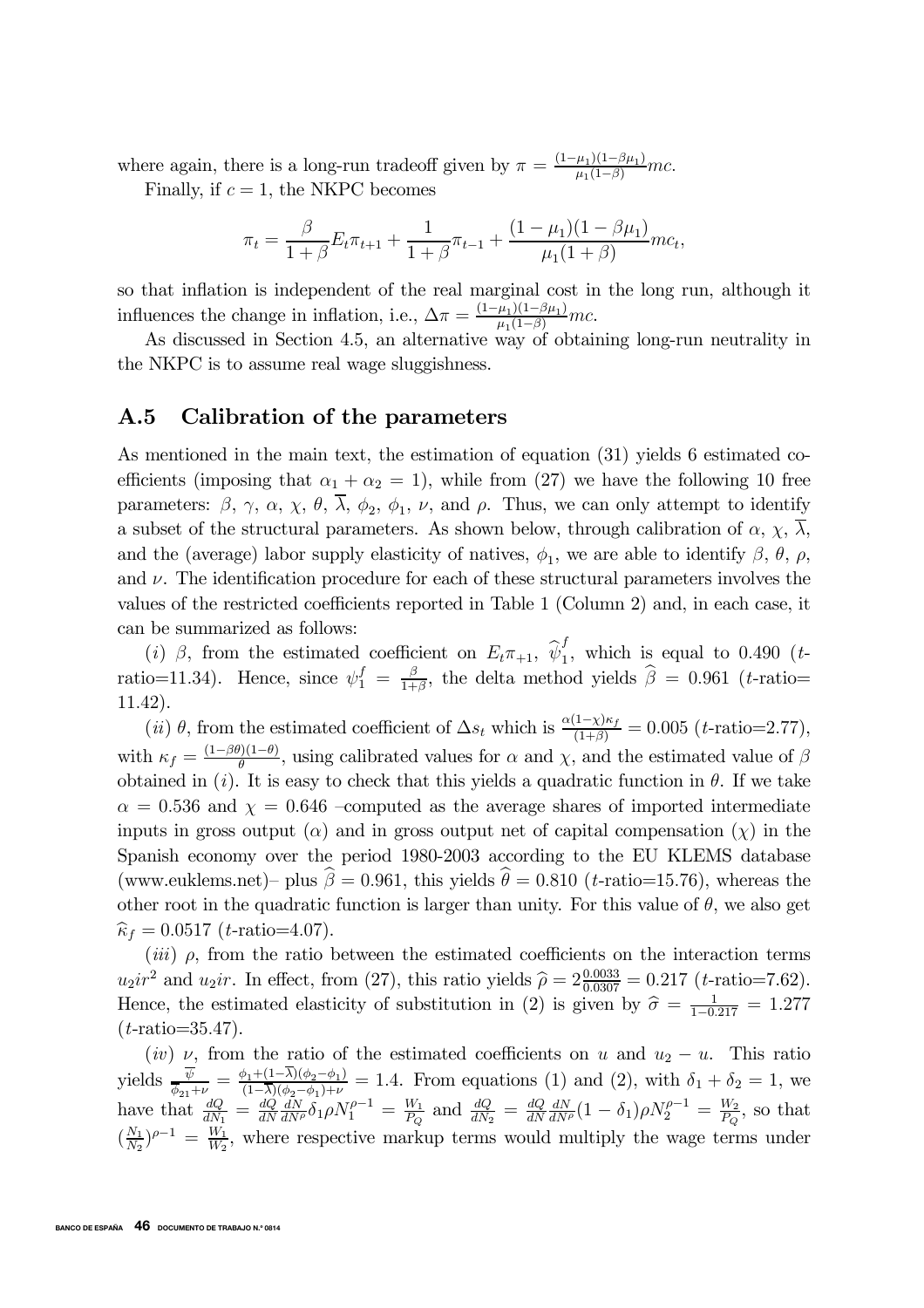imperfect competition. If we assume that in steady state  $\frac{N_1}{N_2} = \frac{N_1/N}{N_2/N} = \frac{0.97}{0.03} = 32.33$ , taking  $\rho = 0.217$ , we would have that  $\frac{\delta_1}{1-\delta_1} 0.06576 = \frac{W_1}{W_2}$ . Now, to obtain a value for  $\delta_1$  we need to assume some value for the relative wage (or relative wage plus markup). Let us take three alternatives: (a)  $W_1/W_2 = 1 \Rightarrow \delta_1 = 0.938$ , (b)  $W_1/W_2 = 1.3 \Rightarrow \delta_1 = 0.952$ , and (c)  $W_1/W_2 = 1.5 \Rightarrow \delta_1 = 0.958$ . Thus, since  $\overline{\lambda} = \delta_1(\frac{N_1}{N})^{\rho} = \delta_1(0.97)^{0.217}$ , we have: (a)  $\overline{\lambda} = 0.932$ , (b)  $\overline{\lambda} = 0.946$ , and (c)  $\overline{\lambda} = 0.952$ .

We also need to make some assumption regarding the (inverse) Frisch labor supply elasticities. If we take a value of 1 for native workers, so that  $\phi_1 = 1$ , as is assumed in most of the literature on NKPCs (see, e.g., Galí et al., 2001, and BG), and a value of  $\phi_2 = 2$ , from the above ratio,  $\frac{\psi}{\phi_{21}+\nu} = 1.4$ , we get: (a)  $\hat{\nu} = 0.695$ , (b)  $\hat{\nu} = 0.698$ , and (c)  $\hat{\nu} = 0.701$ . Alternatively, if we assume use  $\phi_2 = 4$ , we obtain: (a)  $\hat{\nu} = 0.658$ , (b)  $\hat{\nu} = 0.668$ , and (c)  $\hat{\nu} = 0.672$ . Thus the value given in the text,  $\hat{\nu} \approx 0.7$ , is quite robust.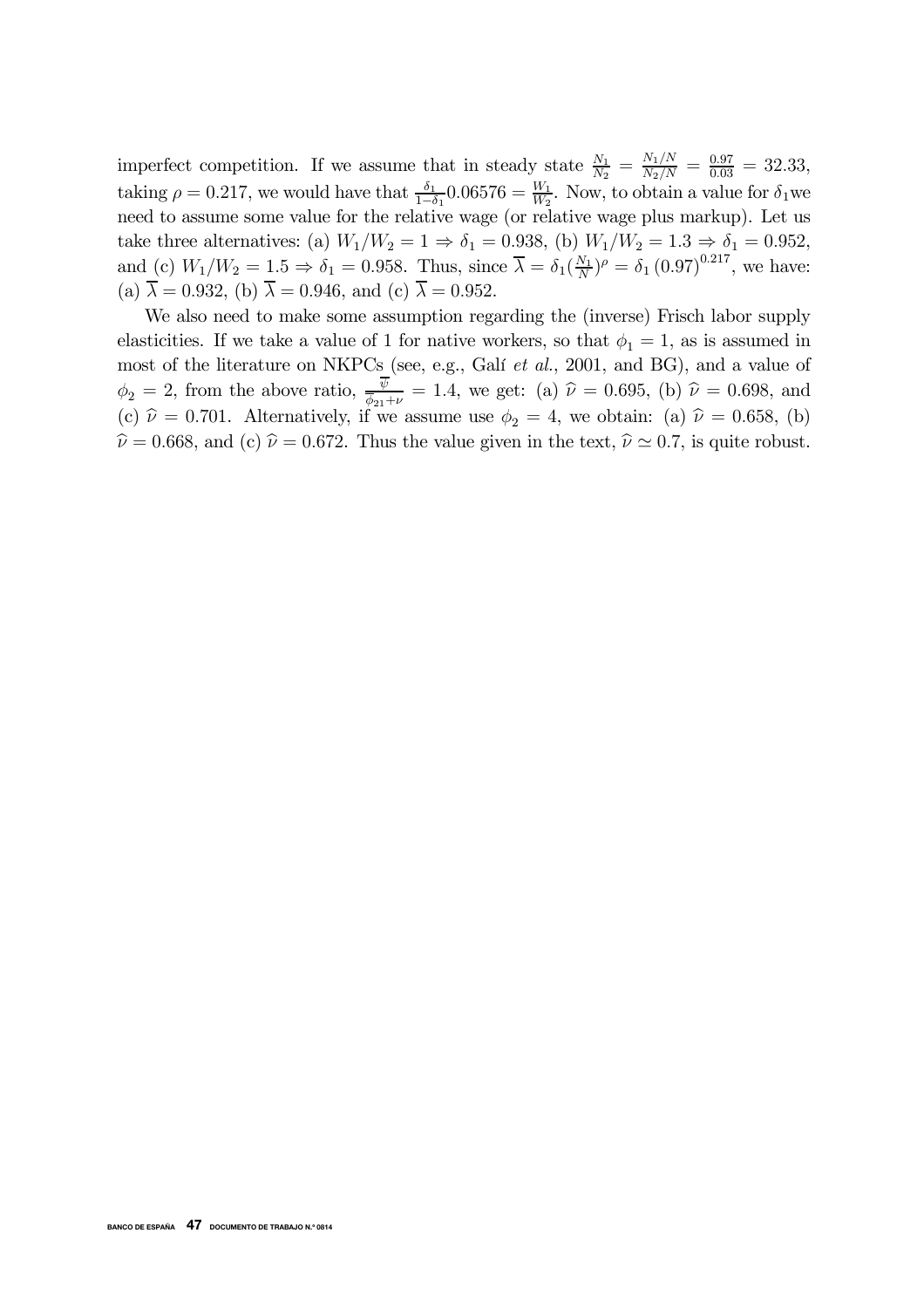# B Appendix B. Variable definitions and sources

Nominal and Real GDP. GDP from Spanish National Accounts produced by Instituto Nacional de Estadística (INE, www.ine.es) Base 1995, linked forward to Base 2000 at 1995:1 using growth rates. Data are seasonally adjusted and adjusted for calendar effects by INE.

Inflation. Change in GDP deflator from Spanish National Accounts by INE. Computed as quarterly change in nominal GDP minus quarterly change in real GDP.

Employment and unemployment for immigrants and natives. From the Spanish Labor Force Survey (Encuesta de Población Activa) by INE, linking 1976, 1987, 2001, and 2005 definitions. Data correspond to full-time equivalent jobs. Seasonally adjusted by INE. Workers with double nationality are considered as immigrants throughout the sample. There is no data on immigrants before 1987:2, so we assume that they have the same unemployment rate as natives through that quarter. Seasonally adjusted using Program TSW.

Imported input prices. Price index for imported intermediate inputs from Ministerio de Economía y Hacienda, SERSIE Database (www.meh.es).

Labor share. Remuneration of employees multiplied by the ratio of employment to employees and divided by nominal GDP. This entails assuming that the self-employed earn the same labor income as employees.

Nominal wage. Remuneration of employees divided by the number of employees. The latter is constructed following the same procedure as for total employment.

Degree of openness. Real imports plus exports divided by real GDP from INE. Same procedures as for real GDP.

Index of globalization. This index measures economic globalization, including both actual flows (trade, foreign direct investment, portfolio investment, and income payments to foreigners) and restrictions (hidden import barriers, mean tariff rate, taxes on international trade, and capital account restrictions). Source: Swiss Institute for Business Cycle Research (globalization.kof.ethz.ch), see Dreher (2006).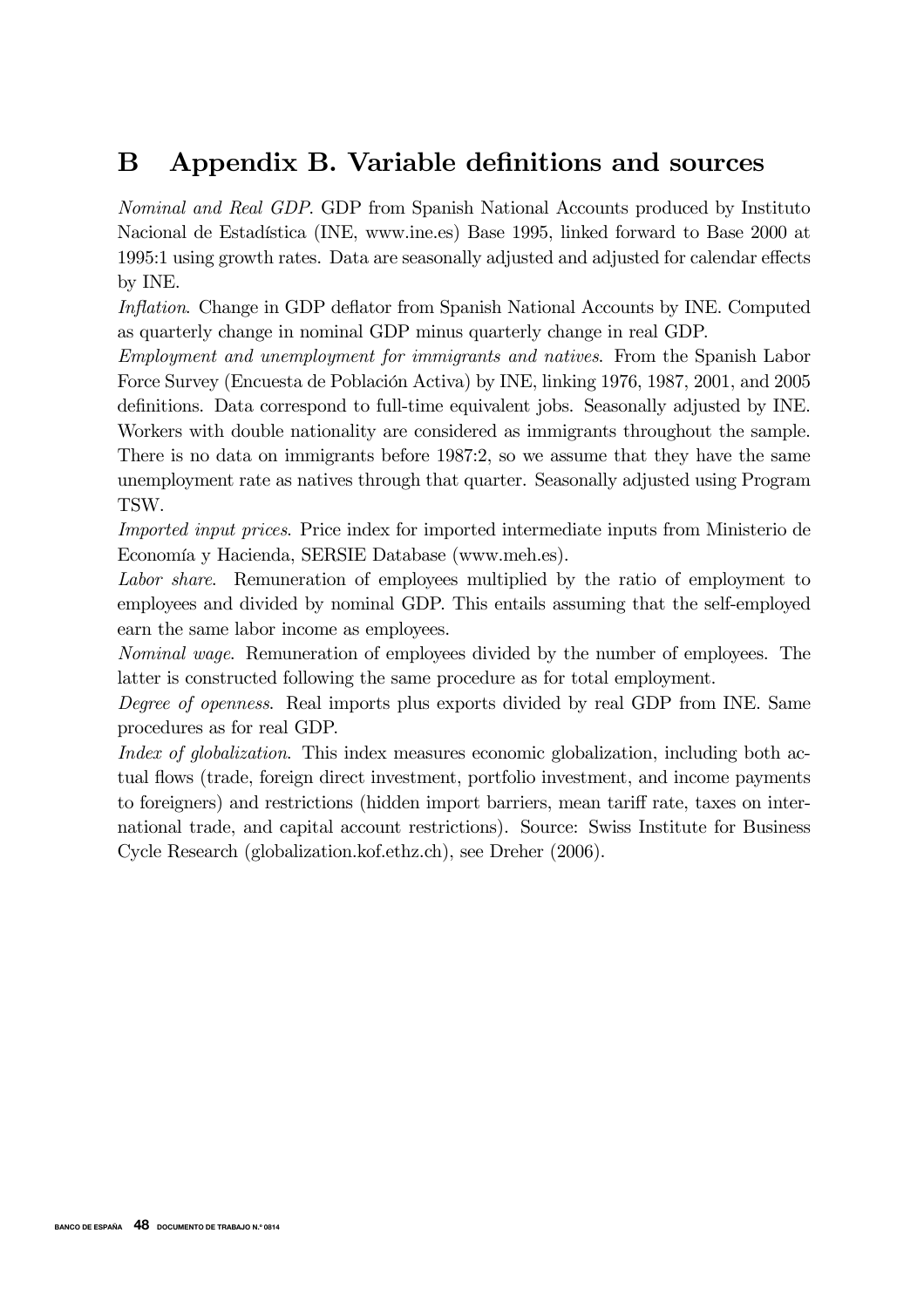# References

- BALL, L. (2006). Has Globalization Changed Inflation?, NBER Working Paper No. 12687.
- BALL, L., N. G. MANKIW and D. ROMER (1988). "The New Keynesian Economics and the Output-Inflation Trade-Off", Brookings Papers on Economic Activity, 1, pp. 1-65.
- BALL, L., and R. MOFFITT (2001). Productivity Growth and the Phillips Curve, mimeo.
- BATINI, N., B. JACKSON and S. NICKELL (2005). "An Open Economy New Phillips Curve for the UK", Journal of Monetary Economics, 52, pp. 1061-1071
- BEAN, C. (2006). "Globalisation and Inflation", *Bank of England Quarterly Bulletin*, Q4, pp. 468-475.
- BENTOLILA, S., and J. F. JIMENO (2006). "Spanish Unemployment: The End of the Wild Ride?", in Martin Werding (ed.), Structural Unemployment in Western Europe. Reasons and Remedies, MIT Press, Cambridge, MA.
- BERNANKE, B. S. (2004). The Great Moderation, Speech at the meetings of the Eastern Economic Association.
- BLANCHARD, O., and J. GALÍ (2007)."Real Wage Rigidities and the New Keynesian Model", Journal of Money, Credit, and Banking, forthcoming.
- BORJAS, G. (1999). "The Economic Analysis of Immigration", in O. Ashenfelter and D. Card (eds.), Handbook of Labour Economics,Vol. 3A, North Holland.
- (2003). "The Labor Demand Curve is Downward Sloping: Reexamining the Impact of Immigration on the Labor Market", Quarterly Journal of Economics, 118, pp. 1335-1370.
- BRANDT, N., J.-M. BURNIAUX and R. DUVAL (2005). Assessing the OECD Jobs Strategy: Past Development and Reforms, OECD Economics Department Working Paper No. 429.
- CALVO, G. (1983). "Staggered Prices in a Utility Maximizing Framework", Journal of Monetary Economics, 12, pp. 383-398.
- CARD, D. (2001). "Immigrants Inflows, Native Outflows, and the Local Labour Market Impacts of Higher Immigration", Journal of Labor Economics, 19, pp. 22-64.
- CARRASCO, R., J. F. JIMENO and C. ORTEGA (2007). "The Effect of Immigration on the Labor Market Performance of Native-Born Workers: Some Evidence for Spain", Journal of Population Economics, forthcoming.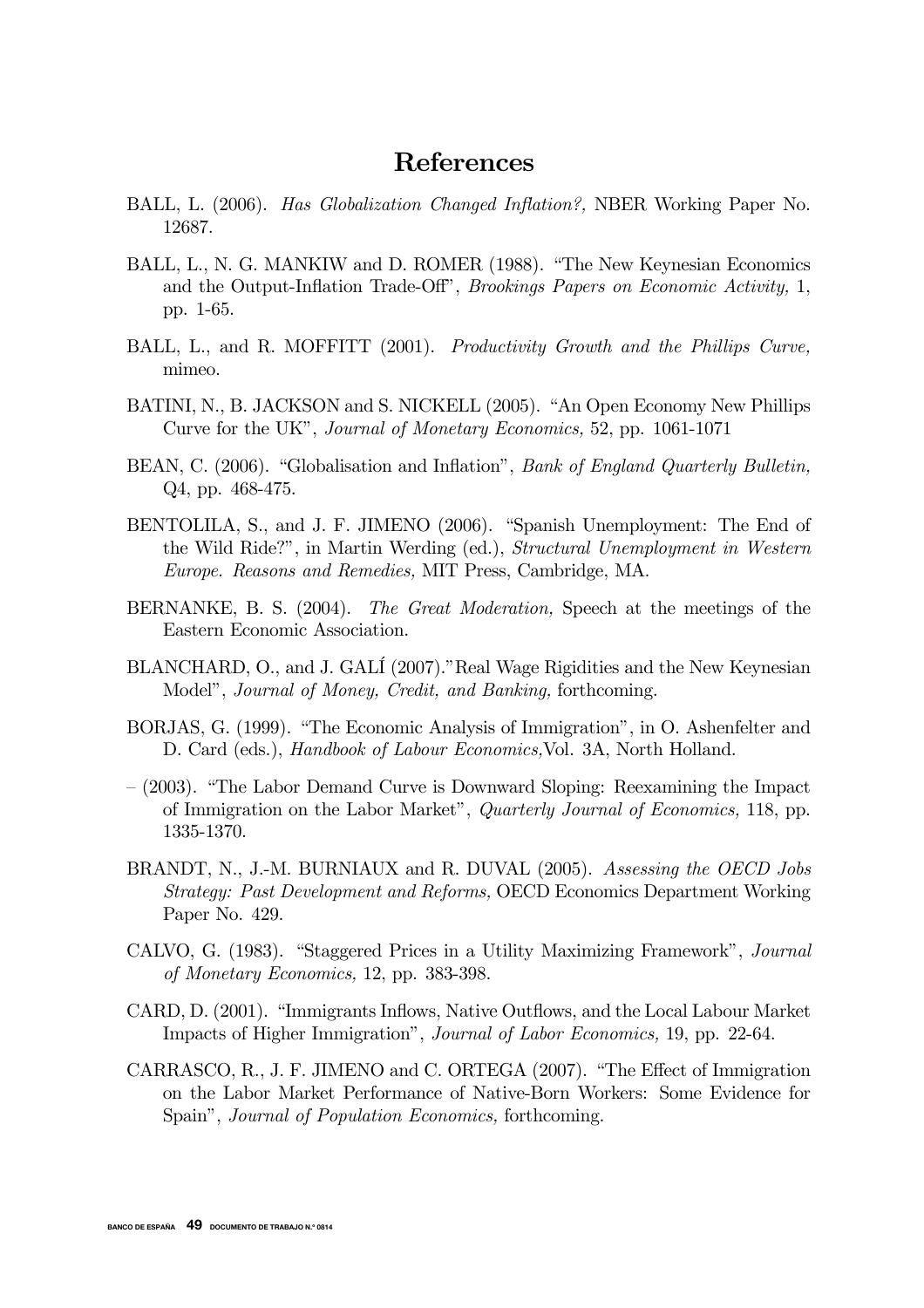- DOLADO, J., C. GARCÍA-SERRANO and J. F. JIMENO (2002). "Drawing Lesson from the Boom of Temporary Jobs in Spain", Economic Journal, 112, pp. 270-295.
- DOLADO, J., and P. VÁZQUEZ (2007). "Los Efectos Económicos y las Políticas de Inmigración: Panorámica y Reflexiones", in J. Dolado and P. Vázquez (eds.), Ensayos sobre los Efectos Económicos de la Inmigración en España, FEDEA, Madrid.
- DREHER, A. (2006). "Does Globalization Affect Growth? Evidence from a New Index of Globalization", Applied Economics, 38, pp. 1091-1110.
- ENGLER, P. (2007). Gains from Migration in a New-Keynesian Framework, mimeo, Free University of Berlin.
- FABIANI, S. et al. (2006). "What Firms' Surveys Tell Us about Price-Setting Behavior in the Euro Area", International Journal of Central Banking, 2, pp. 3-47.
- FERNÁNDEZ, C., and C. ORTEGA (2007). "Labour Market Assimilation of Immigrants in Spain: Employment at the Expense of Bad-Job Matches?", Spanish Economic Review, forthcoming.
- GALÍ, J., and M. GERTLER (1999). "Inflation Dynamics: A Structural Econometric Analysis", Journal of Monetary Economics, 44, pp. 195-222.
- GALÍ, J., M. GERTLER and J. D. LÓPEZ-SALIDO (2001). "European Inflation Dynamics", European Economic Review, 45, pp. 1237-1279.
- (2003). "Erratum to 'European Inflation Dynamics", European Economic Review, 47, pp. 759-760.
- GALI, J., and J. D. LOPEZ-SALIDO (2001). "A New Phillips Curve for Spain", BIS Papers 3: Empirical studies of structural changes and inflation, Bank for International Settlements, Basel.
- INTERNATIONAL MONETARY FUND (2006). "How Has Globalization Affected Inflation?", World Economic Outlook, Spring, pp. 97-134.
- IZQUIERDO, M., and A.V. REGIL (2006). "Actualización de las estimaciones de la tasa de desempleo estructural de la economía española", Boletín Económico, September, Banco de España.
- KARANASSOU, M., H. SALA and D. J. SNOWER (2002). Long-Run Inflation-Unemployment Dynamics: The Spanish Phillips Curve and Economic Policy, IZA Discussion Paper 645.
- KARANASSOU, M., and D. J. SNOWER (2007). Inflation Persistence and the Phillips Curve Revisited, IZA Discussion Paper 2600.
- KMENTA, J (1967). "On Estimation of the CES Production Function", International Economic Review, 8, pp. 180-189.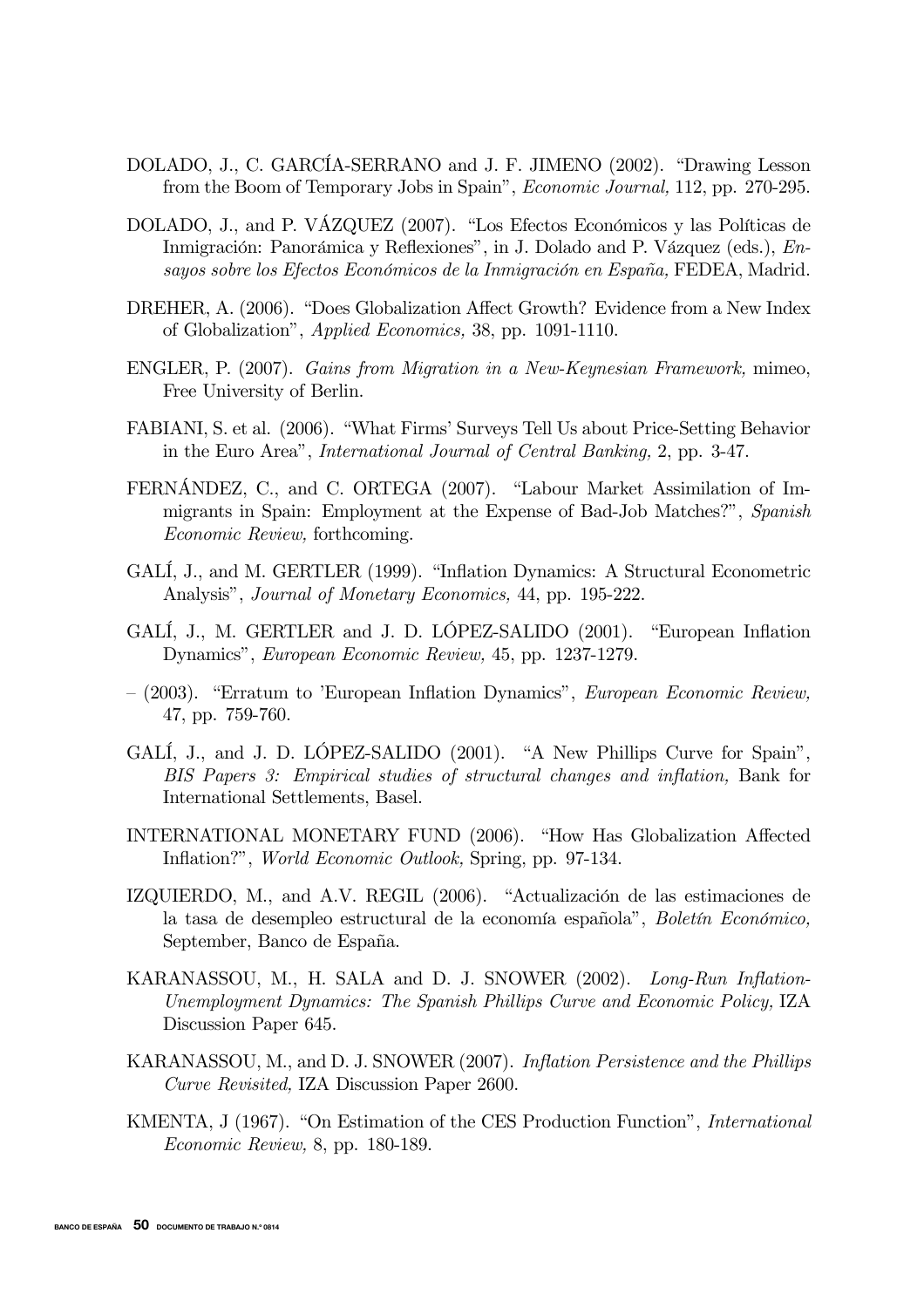- LAYARD, R., S. NICKELL and R. JACKMAN (1991). Unemployment. Macroeconomics and the Labor Market, Oxford University Press, Oxford.
- LÓPEZ-SALIDO, J. D., F. RESTOY and J. VALLÉS (2005). "Inflation Differentials in EMU: The Spanish Case", Moneda y Crédito, 220.
- OTTAVIANO, G., and G. PERI (2006). Rethinking the Effects of Immigration on Wages, NBER Working Paper No. 12497.
- RABANAL, P. (2006). Explaining Inflation Differentials Between Spain and the Euro area, Working Paper No. 2, December, La Caixa.
- RAZIN, A., and A. BINYAMINI (2007). Flattening of the Short-run Trade-off between Inflation and Domestic Activity: The Analytics of the Effects of Globalization, mimeo, Tel Aviv University.
- RAZIN, A., and P. LOUNGANI (2007). "Globalization and Equilibrium Inflation-Output Tradeoffs", NBER International Seminar on Macroeconomics 2005, Cambridge, MA: NBER, forthcoming.
- ROGOFF, K. (2003). "Globalization and Global Disinflation, in Federal Reserve Bank of Kansas City", Monetary Policy and Uncertainty: Adapting to a Changing Economy, pp. 77-112.
- ROTEMBERG, J. (1982). "Sticky Prices in the United States", Journal of Political Economy, 90, pp. 1187-1211.
- ROTEMBERG, J., and M. WOODFORD (1999). "The Cyclical Behavior of Prices and Costs", in J. B. Taylor and M. Woodford (eds.), Handbook of Macroeconomics, Vol. 1B, Amsterdam: North Holland.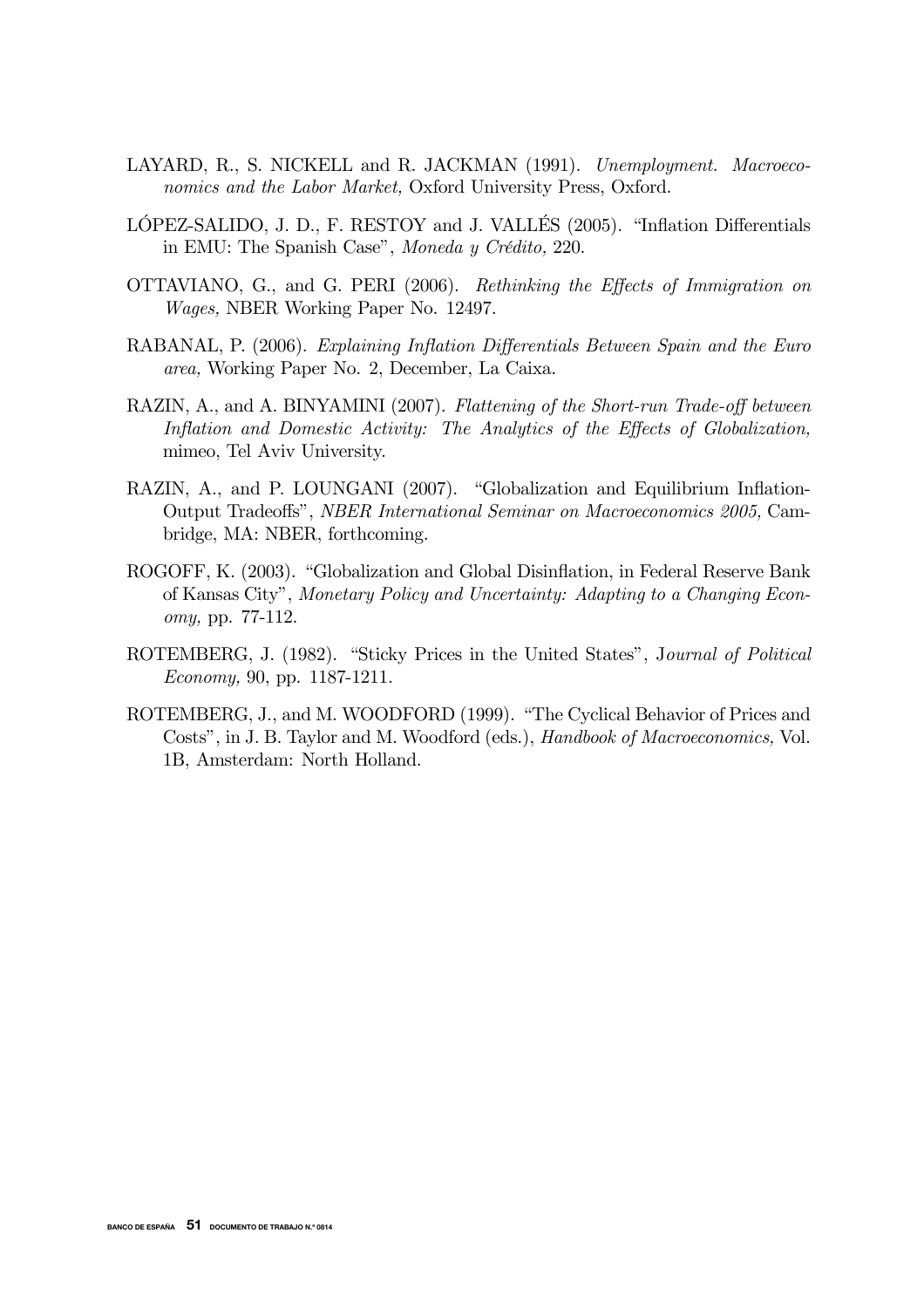#### BANCO DE ESPAÑA PUBLICATIONS

#### WORKING PAPERS<sup>1</sup>

- 0701 PRAVEEN KUJAL AND JUAN RUIZ: Cost effectiveness of R&D and strategic trade policy.
- 0702 MARÍA J. NIETO AND LARRY D. WALL: Preconditions for a successful implementation of supervisors' prompt corrective action: Is there a case for a banking standard in the EU?
- 0703 PHILIP VERMEULEN, DANIEL DIAS, MAARTEN DOSSCHE, ERWAN GAUTIER, IGNACIO HERNANDO, ROBERTO SABBATINI AND HARALD STAHL: Price setting in the euro area: Some stylised facts from individual producer price data.
- 0704 ROBERTO BLANCO AND FERNANDO RESTOY: Have real interest rates really fallen that much in Spain?
- 0705 OLYMPIA BOVER AND JUAN F. JIMENO: House prices and employment reallocation: International evidence.
- 0706 ENRIQUE ALBEROLA AND JOSÉ M.ª SERENA: Global financial integration, monetary policy and reserve accumulation. Assessing the limits in emerging economies.
- 0707 ÁNGEL LEÓN, JAVIER MENCÍA AND ENRIQUE SENTANA: Parametric properties of semi-nonparametric distributions, with applications to option valuation.
- 0708 ENRIQUE ALBEROLA AND DANIEL NAVIA: Equilibrium exchange rates in the new EU members: external imbalances vs. real convergence.
- 0709 GABRIEL JIMÉNEZ AND JAVIER MENCÍA: Modelling the distribution of credit losses with observable and latent factors.
- 0710 JAVIER ANDRÉS, RAFAEL DOMÉNECH AND ANTONIO FATÁS: The stabilizing role of government size.
- 0711 ALFREDO MARTÍN-OLIVER, VICENTE SALAS-FUMÁS AND JESÚS SAURINA: Measurement of capital stock and input services of Spanish banks.
- 0712 JESÚS SAURINA AND CARLOS TRUCHARTE: An assessment of Basel II procyclicality in mortgage portfolios.
- 0713 JOSÉ MANUEL CAMPA AND IGNACIO HERNANDO: The reaction by industry insiders to M&As in the European financial industry.
- 0714 MARIO IZQUIERDO, JUAN F. JIMENO AND JUAN A. ROJAS: On the aggregate effects of immigration in Spain.
- 0715 FABIO CANOVA AND LUCA SALA: Back to square one: identification issues in DSGE models.
- 0716 FERNANDO NIETO: The determinants of household credit in Spain.
- 0717 EVA ORTEGA, PABLO BURRIEL, JOSÉ LUIS FERNÁNDEZ, EVA FERRAZ AND SAMUEL HURTADO: Update of the quarterly model of the Bank of Spain. (The Spanish original of this publication has the same number.)
- 0718 JAVIER ANDRÉS AND FERNANDO RESTOY: Macroeconomic modelling in EMU: how relevant is the change in regime?
- 0719 FABIO CANOVA, DAVID LÓPEZ-SALIDO AND CLAUDIO MICHELACCI: The labor market effects of technology shocks.
- 0720 JUAN M. RUIZ AND JOSEP M. VILARRUBIA: The wise use of dummies in gravity models: Export potentials in the Euromed region.
- 0721 CLAUDIA CANALS, XAVIER GABAIX, JOSEP M. VILARRUBIA AND DAVID WEINSTEIN: Trade patterns, trade balances and idiosyncratic shocks.
- 0722 MARTÍN VALLCORBA AND JAVIER DELGADO: Determinantes de la morosidad bancaria en una economía dolarizada. El caso uruguayo.
- 0723 ANTÓN NÁKOV AND ANDREA PESCATORI: Inflation-output gap trade-off with a dominant oil supplier.
- 0724 JUAN AYUSO, JUAN F. JIMENO AND ERNESTO VILLANUEVA: The effects of the introduction of tax incentives on retirement savings.
- 0725 DONATO MASCIANDARO, MARÍA J. NIETO AND HENRIETTE PRAST: Financial governance of banking supervision.
- 0726 LUIS GUTIÉRREZ DE ROZAS: Testing for competition in the Spanish banking industry: The Panzar-Rosse approach revisited.
- 0727 LUCÍA CUADRO SÁEZ, MARCEL FRATZSCHER AND CHRISTIAN THIMANN: The transmission of emerging market shocks to global equity markets.
- 0728 AGUSTÍN MARAVALL AND ANA DEL RÍO: Temporal aggregation, systematic sampling, and the Hodrick-Prescott filter.
- 0729 LUIS J. ÁLVAREZ: What do micro price data tell us on the validity of the New Keynesian Phillips Curve?
- 0730 ALFREDO MARTÍN-OLIVER AND VICENTE SALAS-FUMÁS: How do intangible assets create economic value? An application to banks.

j

<sup>1.</sup> Previously published Working Papers are listed in the Banco de España publications catalogue.